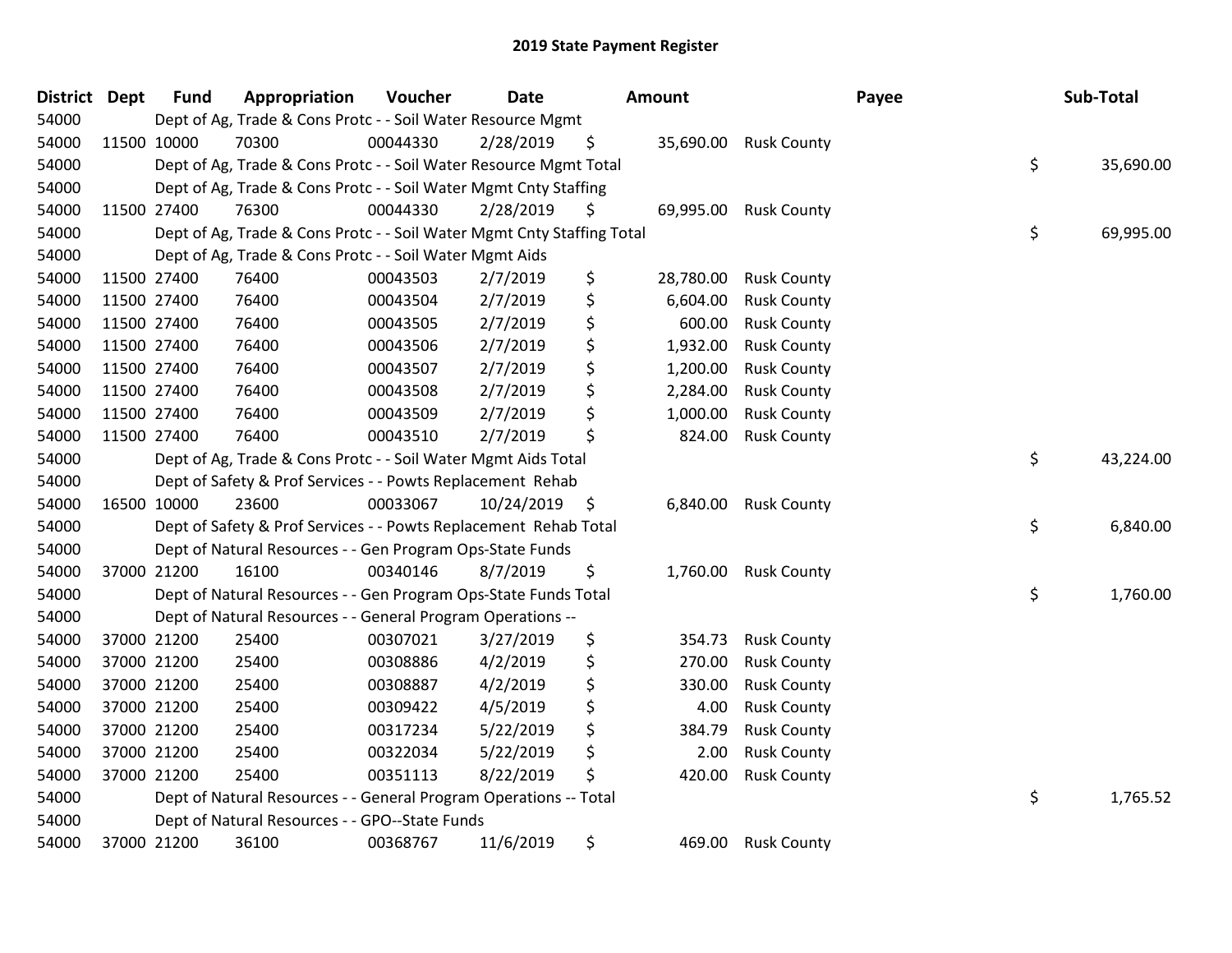| District Dept | <b>Fund</b> | Appropriation                                                      | Voucher  | <b>Date</b> | <b>Amount</b>   |                       | Payee | Sub-Total |
|---------------|-------------|--------------------------------------------------------------------|----------|-------------|-----------------|-----------------------|-------|-----------|
| 54000         |             | Dept of Natural Resources - - GPO--State Funds Total               |          |             |                 |                       | \$    | 469.00    |
| 54000         |             | Dept of Natural Resources - - GPO -Federal Funds                   |          |             |                 |                       |       |           |
| 54000         | 37000 21200 | 38100                                                              | 00307393 | 3/27/2019   | \$              | 2,670.98 Rusk County  |       |           |
| 54000         |             | Dept of Natural Resources - - GPO -Federal Funds Total             |          |             |                 |                       | \$    | 2,670.98  |
| 54000         |             | Dept of Natural Resources - - Venison Processing                   |          |             |                 |                       |       |           |
| 54000         | 37000 21200 | 54900                                                              | 00309131 | 5/1/2019    | \$<br>162.00    | <b>Rusk County</b>    |       |           |
| 54000         |             | Dept of Natural Resources - - Venison Processing Total             |          |             |                 |                       | \$    | 162.00    |
| 54000         |             | Dept of Natural Resources - - Enf A - Boating Enforcement          |          |             |                 |                       |       |           |
| 54000         | 37000 21200 | 55000                                                              | 00307393 | 3/27/2019   | \$              | 5,029.87 Rusk County  |       |           |
| 54000         |             | Dept of Natural Resources - - Enf A - Boating Enforcement Total    |          |             |                 |                       | \$    | 5,029.87  |
| 54000         |             | Dept of Natural Resources - - Enf A - Atv & Utv Enforcement        |          |             |                 |                       |       |           |
| 54000         | 37000 21200 | 55100                                                              | 00359163 | 9/18/2019   | \$              | 7,666.50 Rusk County  |       |           |
| 54000         |             | Dept of Natural Resources - - Enf A - Atv & Utv Enforcement Total  |          |             |                 |                       | \$    | 7,666.50  |
| 54000         |             | Dept of Natural Resources - - Enf A - Snow Enforcement             |          |             |                 |                       |       |           |
| 54000         | 37000 21200 | 55200                                                              | 00359368 | 9/20/2019   | \$<br>3,918.45  | <b>Rusk County</b>    |       |           |
| 54000         |             | Dept of Natural Resources - - Enf A - Snow Enforcement Total       |          |             |                 |                       | \$    | 3,918.45  |
| 54000         |             | Dept of Natural Resources - - Wildlife Damage Claims & Abat        |          |             |                 |                       |       |           |
| 54000         | 37000 21200 | 55300                                                              | 00309131 | 5/1/2019    | \$              | 28,808.32 Rusk County |       |           |
| 54000         |             | Dept of Natural Resources - - Wildlife Damage Claims & Abat Total  |          |             |                 |                       | \$    | 28,808.32 |
| 54000         |             | Dept of Natural Resources - - Ra- Fish, WI & Forestry              |          |             |                 |                       |       |           |
| 54000         | 37000 21200 | 56400                                                              | 00301431 | 2/28/2019   | \$              | 4,183.92 Rusk County  |       |           |
| 54000         |             | Dept of Natural Resources - - Ra- Fish, WI & Forestry Total        |          |             |                 |                       | \$    | 4,183.92  |
| 54000         |             | Dept of Natural Resources - - Resaids - Forest Croplnd & Mfl       |          |             |                 |                       |       |           |
| 54000         | 37000 21200 | 56600                                                              | 00359802 | 9/23/2019   | \$              | 38,111.59 Rusk County |       |           |
| 54000         |             | Dept of Natural Resources - - Resaids - Forest Croplnd & Mfl Total |          |             |                 |                       | \$    | 38,111.59 |
| 54000         |             | Dept of Natural Resources - - Resaids - County Forest Loans        |          |             |                 |                       |       |           |
| 54000         | 37000 21200 | 56700                                                              | 00289641 | 1/9/2019    | \$<br>44,541.79 | <b>Rusk County</b>    |       |           |
| 54000         |             | Dept of Natural Resources - - Resaids - County Forest Loans Total  |          |             |                 |                       | \$    | 44,541.79 |
| 54000         |             | Dept of Natural Resources - - Ra- Suppl Snow Trail Aids            |          |             |                 |                       |       |           |
| 54000         | 37000 21200 | 56900                                                              | 00377148 | 12/13/2019  | \$<br>3,037.50  | <b>Rusk County</b>    |       |           |
| 54000         | 37000 21200 | 56900                                                              | 00377149 | 12/13/2019  | \$<br>1,650.00  | <b>Rusk County</b>    |       |           |
| 54000         |             | Dept of Natural Resources - - Ra- Suppl Snow Trail Aids Total      |          |             |                 |                       | \$    | 4,687.50  |
| 54000         |             | Dept of Natural Resources - - Resaids - Cnty Forst & Admin         |          |             |                 |                       |       |           |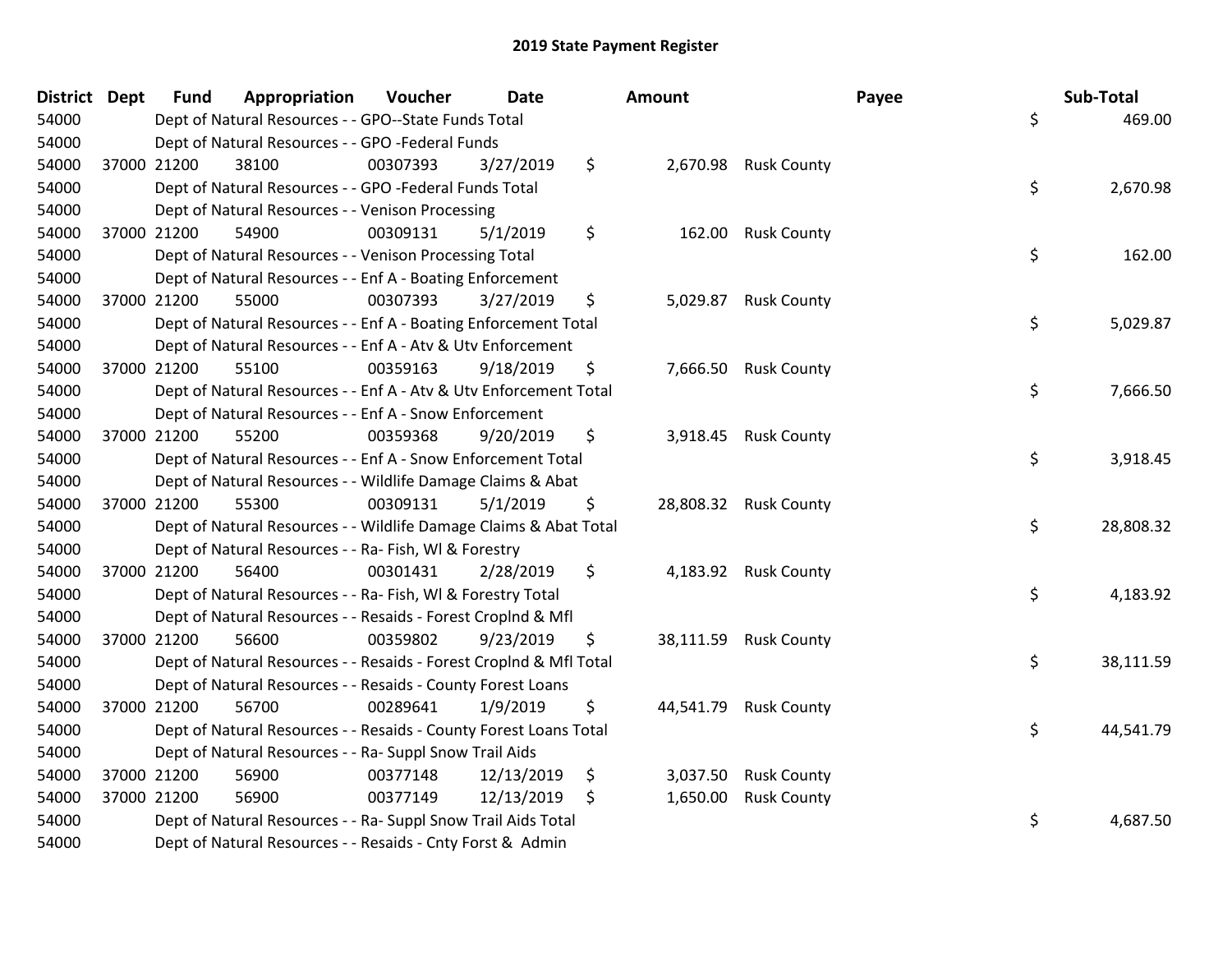| District | <b>Dept</b> | <b>Fund</b> | Appropriation                                                      | Voucher  | <b>Date</b> | Amount          |                    | Payee | Sub-Total        |
|----------|-------------|-------------|--------------------------------------------------------------------|----------|-------------|-----------------|--------------------|-------|------------------|
| 54000    | 37000 21200 |             | 57200                                                              | 00300506 | 3/8/2019    | \$<br>2,375.57  | <b>Rusk County</b> |       |                  |
| 54000    |             | 37000 21200 | 57200                                                              | 00301301 | 3/1/2019    | \$<br>47,393.50 | <b>Rusk County</b> |       |                  |
| 54000    |             |             | Dept of Natural Resources - - Resaids - Cnty Forst & Admin Total   |          |             |                 |                    |       | \$<br>49,769.07  |
| 54000    |             |             | Dept of Natural Resources - - Ra- Cnty Snow Trail & Area Aid       |          |             |                 |                    |       |                  |
| 54000    |             | 37000 21200 | 57400                                                              | 00291447 | 1/16/2019   | \$<br>18,637.50 | <b>Rusk County</b> |       |                  |
| 54000    |             | 37000 21200 | 57400                                                              | 00291449 | 1/16/2019   | \$<br>36,900.00 | <b>Rusk County</b> |       |                  |
| 54000    |             | 37000 21200 | 57400                                                              | 00307583 | 3/29/2019   | \$<br>61,200.00 | <b>Rusk County</b> |       |                  |
| 54000    |             | 37000 21200 | 57400                                                              | 00356221 | 9/9/2019    | \$<br>50,010.00 | <b>Rusk County</b> |       |                  |
| 54000    |             | 37000 21200 | 57400                                                              | 00359526 | 9/20/2019   | \$<br>46,515.00 | <b>Rusk County</b> |       |                  |
| 54000    |             | 37000 21200 | 57400                                                              | 00364366 | 10/15/2019  | \$<br>4,800.00  | <b>Rusk County</b> |       |                  |
| 54000    |             | 37000 21200 | 57400                                                              | 00377150 | 12/13/2019  | \$<br>51,150.00 | <b>Rusk County</b> |       |                  |
| 54000    |             |             | Dept of Natural Resources - - Ra- Cnty Snow Trail & Area Aid Total |          |             |                 |                    |       | \$<br>269,212.50 |
| 54000    |             |             | Dept of Natural Resources - - Ra- Snowmobile Trail Areas           |          |             |                 |                    |       |                  |
| 54000    |             | 37000 21200 | 57500                                                              | 00303901 | 3/14/2019   | \$<br>25,529.67 | <b>Rusk County</b> |       |                  |
| 54000    |             | 37000 21200 | 57500                                                              | 00360489 | 10/7/2019   | \$<br>11,839.78 | <b>Rusk County</b> |       |                  |
| 54000    |             |             | Dept of Natural Resources - - Ra- Snowmobile Trail Areas Total     |          |             |                 |                    |       | \$<br>37,369.45  |
| 54000    |             |             | Dept of Natural Resources - - Ra- Atv Prj Aids, Gas Tax Pymt       |          |             |                 |                    |       |                  |
| 54000    |             | 37000 21200 | 57600                                                              | 00291434 | 1/15/2019   | \$<br>18,637.50 | <b>Rusk County</b> |       |                  |
| 54000    |             | 37000 21200 | 57600                                                              | 00291654 | 1/16/2019   | \$<br>8,805.00  | <b>Rusk County</b> |       |                  |
| 54000    |             | 37000 21200 | 57600                                                              | 00294465 | 2/1/2019    | \$<br>2,935.00  | <b>Rusk County</b> |       |                  |
| 54000    |             | 37000 21200 | 57600                                                              | 00351184 | 8/22/2019   | \$<br>935.87    | <b>Rusk County</b> |       |                  |
| 54000    |             | 37000 21200 | 57600                                                              | 00351185 | 8/22/2019   | \$<br>9,106.05  | <b>Rusk County</b> |       |                  |
| 54000    |             | 37000 21200 | 57600                                                              | 00359628 | 9/25/2019   | \$<br>9,535.00  | <b>Rusk County</b> |       |                  |
| 54000    | 37000 21200 |             | 57600                                                              | 00360546 | 9/26/2019   | \$<br>936.88    | <b>Rusk County</b> |       |                  |
| 54000    |             |             | Dept of Natural Resources - - Ra- Atv Prj Aids, Gas Tax Pymt Total |          |             |                 |                    |       | \$<br>50,891.30  |
| 54000    |             |             | Dept of Natural Resources - - Ra- Atv Project Aids                 |          |             |                 |                    |       |                  |
| 54000    |             | 37000 21200 | 57700                                                              | 00361174 | 9/27/2019   | \$<br>46,753.25 | <b>Rusk County</b> |       |                  |
| 54000    |             |             | Dept of Natural Resources - - Ra- Atv Project Aids Total           |          |             |                 |                    |       | \$<br>46,753.25  |
| 54000    |             |             | Dept of Natural Resources - - Resaids - Pymt In Lieu Tax Fed       |          |             |                 |                    |       |                  |
| 54000    |             | 37000 21200 | 58400                                                              | 00364677 | 10/15/2019  | \$<br>172.00    | <b>Rusk County</b> |       |                  |
| 54000    |             |             | Dept of Natural Resources - - Resaids - Pymt In Lieu Tax Fed Total |          |             |                 |                    |       | \$<br>172.00     |
| 54000    |             |             | Dept of Natural Resources - - GPO-Environmental Fund               |          |             |                 |                    |       |                  |
| 54000    |             | 37000 27400 | 46100                                                              | 00378282 | 12/18/2019  | \$<br>30.00     | <b>Rusk County</b> |       |                  |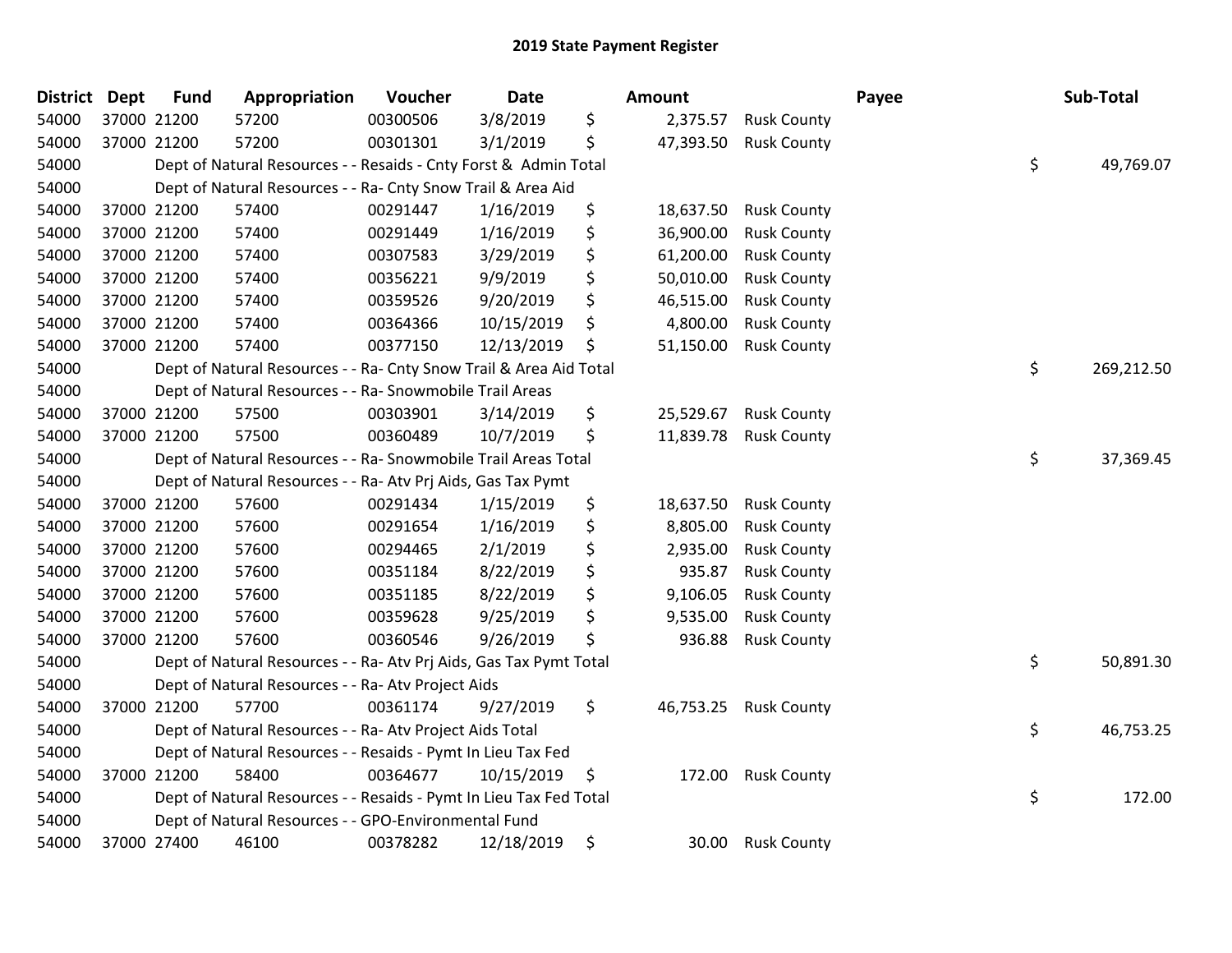| District Dept |             | <b>Fund</b> | Appropriation                                                      | Voucher  | <b>Date</b> | <b>Amount</b>    |                        | Payee | Sub-Total  |
|---------------|-------------|-------------|--------------------------------------------------------------------|----------|-------------|------------------|------------------------|-------|------------|
| 54000         |             |             | Dept of Natural Resources - - GPO-Environmental Fund Total         |          |             |                  |                        | \$    | 30.00      |
| 54000         |             |             | Dept of Natural Resources - - Fin Asst For Responsible Units       |          |             |                  |                        |       |            |
| 54000         |             | 37000 27400 | 67000                                                              | 00323144 | 5/22/2019   | \$               | 78,639.47 Rusk County  |       |            |
| 54000         |             |             | Dept of Natural Resources - - Fin Asst For Responsible Units Total |          |             |                  |                        | \$    | 78,639.47  |
| 54000         |             |             | Dept of Natural Resources - - Recycling Consolidation Grants       |          |             |                  |                        |       |            |
| 54000         | 37000 27400 |             | 67300                                                              | 00323144 | 5/22/2019   | \$<br>3,382.53   | <b>Rusk County</b>     |       |            |
| 54000         |             |             | Dept of Natural Resources - - Recycling Consolidation Grants Total |          |             |                  |                        | \$    | 3,382.53   |
| 54000         |             |             | Dept of Natural Resources - - Property Dev Projects (17-19)        |          |             |                  |                        |       |            |
| 54000         | 37000 36300 |             | <b>TA280</b>                                                       | 00298532 | 2/14/2019   | \$               | 187,021.50 Rusk County |       |            |
| 54000         |             |             | Dept of Natural Resources - - Property Dev Projects (17-19) Total  |          |             |                  |                        | \$    | 187,021.50 |
| 54000         |             |             | Dept of Natural Resources - - GPO - Sd Water Loan Prog, Fed        |          |             |                  |                        |       |            |
| 54000         | 37000 57300 |             | 48200                                                              | 00299832 | 2/19/2019   | \$<br>7,046.00   | <b>Rusk County</b>     |       |            |
| 54000         | 37000 57300 |             | 48200                                                              | 00310974 | 4/30/2019   | \$<br>3,165.00   | <b>Rusk County</b>     |       |            |
| 54000         | 37000 57300 |             | 48200                                                              | 00329974 | 7/5/2019    | \$<br>3,165.00   | <b>Rusk County</b>     |       |            |
| 54000         | 37000 57300 |             | 48200                                                              | 00373549 | 11/27/2019  | \$<br>3,164.75   | <b>Rusk County</b>     |       |            |
| 54000         |             |             | Dept of Natural Resources - - GPO - Sd Water Loan Prog, Fed Total  |          |             |                  |                        | \$    | 16,540.75  |
| 54000         |             |             | Department of Tourism - - Mktg: Gaming Revenue                     |          |             |                  |                        |       |            |
| 54000         | 38000 10000 |             | 12800                                                              | 00007397 | 4/15/2019   | \$<br>1,001.00   | <b>Rusk County</b>     |       |            |
| 54000         |             |             | Department of Tourism - - Mktg: Gaming Revenue Total               |          |             |                  |                        | \$    | 1,001.00   |
| 54000         |             |             | WI Dept of Transportation - - Eldly&Disa Co/Aid Sf                 |          |             |                  |                        |       |            |
| 54000         | 39500 21100 |             | 16800                                                              | 00340251 | 1/8/2019    | \$               | 72,389.00 Rusk County  |       |            |
| 54000         |             |             | WI Dept of Transportation - - Eldly&Disa Co/Aid Sf Total           |          |             |                  |                        | \$    | 72,389.00  |
| 54000         |             |             | WI Dept of Transportation - - County Forest Aids                   |          |             |                  |                        |       |            |
| 54000         | 39500 21100 |             | 17000                                                              | 00357951 | 3/8/2019    | \$               | 7,207.12 Rusk County   |       |            |
| 54000         |             |             | WI Dept of Transportation - - County Forest Aids Total             |          |             |                  |                        | \$    | 7,207.12   |
| 54000         |             |             | WI Dept of Transportation - - Tc, Trns Oper Aid Sf                 |          |             |                  |                        |       |            |
| 54000         | 39500 21100 |             | 17700                                                              | 00392831 | 6/12/2019   | \$<br>71,320.00  | <b>Rusk County</b>     |       |            |
| 54000         | 39500 21100 |             | 17700                                                              | 00417109 | 7/30/2019   | \$<br>213,960.00 | <b>Rusk County</b>     |       |            |
| 54000         |             |             | WI Dept of Transportation - - Tc, Trns Oper Aid Sf Total           |          |             |                  |                        | \$    | 285,280.00 |
| 54000         |             |             | WI Dept of Transportation - - Trnst/Trns-Rel Aid F                 |          |             |                  |                        |       |            |
| 54000         | 39500 21100 |             | 18200                                                              | 00353857 | 2/21/2019   | \$<br>117,645.01 | <b>Rusk County</b>     |       |            |
| 54000         | 39500 21100 |             | 18200                                                              | 00391120 | 6/7/2019    | \$<br>41,819.20  | <b>Rusk County</b>     |       |            |
| 54000         |             |             | WI Dept of Transportation - - Trnst/Trns-Rel Aid F Total           |          |             |                  |                        | \$    | 159,464.21 |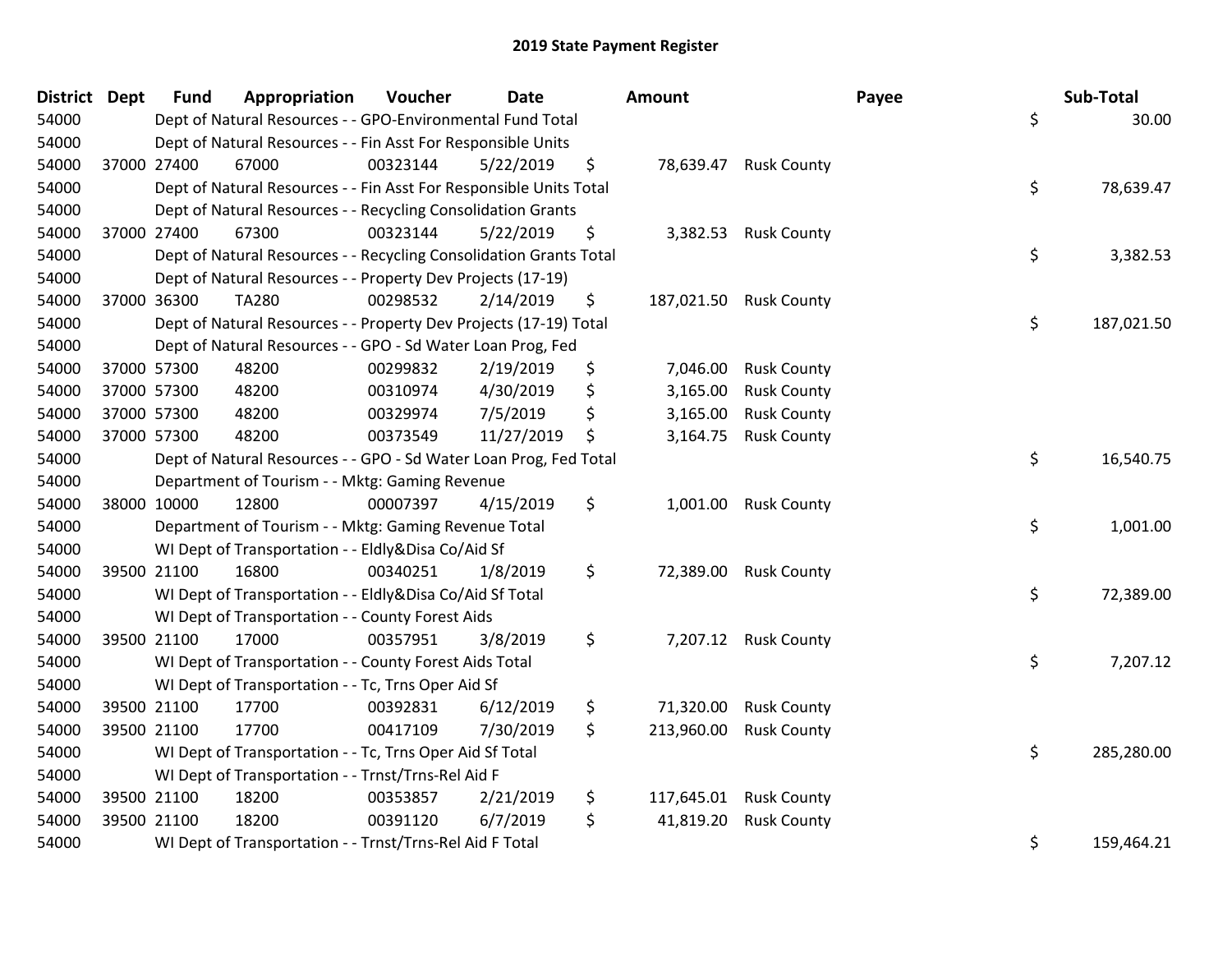| District | Dept        | <b>Fund</b> | Appropriation                                            | Voucher  | <b>Date</b> | Amount           |                    | Payee | Sub-Total  |
|----------|-------------|-------------|----------------------------------------------------------|----------|-------------|------------------|--------------------|-------|------------|
| 54000    |             |             | WI Dept of Transportation - - Eldly&Disa Aid Fd Fd       |          |             |                  |                    |       |            |
| 54000    | 39500 21100 |             | 18300                                                    | 00350335 | 2/11/2019   | \$<br>5,165.64   | <b>Rusk County</b> |       |            |
| 54000    | 39500 21100 |             | 18300                                                    | 00418880 | 8/2/2019    | \$<br>11,386.27  | <b>Rusk County</b> |       |            |
| 54000    | 39500 21100 |             | 18300                                                    | 00425616 | 8/20/2019   | \$<br>10,896.51  | <b>Rusk County</b> |       |            |
| 54000    | 39500 21100 |             | 18300                                                    | 00461567 | 11/14/2019  | \$<br>12,624.16  | <b>Rusk County</b> |       |            |
| 54000    |             |             | WI Dept of Transportation - - Eldly&Disa Aid Fd Fd Total |          |             |                  |                    | \$    | 40,072.58  |
| 54000    |             |             | WI Dept of Transportation - - Trans Aids To Co.-Sf       |          |             |                  |                    |       |            |
| 54000    | 39500 21100 |             | 19000                                                    | 00335826 | 1/7/2019    | \$<br>177,426.16 | <b>Rusk County</b> |       |            |
| 54000    | 39500 21100 |             | 19000                                                    | 00401151 | 7/1/2019    | \$<br>354,852.32 | <b>Rusk County</b> |       |            |
| 54000    | 39500 21100 |             | 19000                                                    | 00443969 | 10/7/2019   | \$<br>177,426.19 | <b>Rusk County</b> |       |            |
| 54000    |             |             | WI Dept of Transportation - - Trans Aids To Co.-Sf Total |          |             |                  |                    | \$    | 709,704.67 |
| 54000    |             |             | WI Dept of Transportation - - Loc Trns Facl Implfd       |          |             |                  |                    |       |            |
| 54000    | 39500 21100 |             | 27600                                                    | 00349751 | 2/22/2019   | \$<br>71.60      | <b>Rusk County</b> |       |            |
| 54000    | 39500 21100 |             | 27600                                                    | 00368165 | 4/5/2019    | \$<br>408.98     | <b>Rusk County</b> |       |            |
| 54000    | 39500 21100 |             | 27600                                                    | 00467811 | 12/4/2019   | \$<br>469.18     | <b>Rusk County</b> |       |            |
| 54000    |             |             | WI Dept of Transportation - - Loc Trns FacI Implfd Total |          |             |                  |                    | \$    | 949.76     |
| 54000    |             |             | WI Dept of Transportation - - Loc Rd Imp Prg St Fd       |          |             |                  |                    |       |            |
| 54000    | 39500 21100 |             | 27800                                                    | 00465338 | 11/29/2019  | \$<br>3,767.81   | <b>Rusk County</b> |       |            |
| 54000    |             |             | WI Dept of Transportation - - Loc Rd Imp Prg St Fd Total |          |             |                  |                    | \$    | 3,767.81   |
| 54000    |             |             | WI Dept of Transportation - - St Hwy Rehab, Sf           |          |             |                  |                    |       |            |
| 54000    | 39500 21100 |             | 36300                                                    | 00428206 | 8/28/2019   | \$<br>19.00      | <b>Rusk County</b> |       |            |
| 54000    | 39500 21100 |             | 36300                                                    | 00451934 | 10/23/2019  | \$<br>13.00      | <b>Rusk County</b> |       |            |
| 54000    |             |             | WI Dept of Transportation - - St Hwy Rehab, Sf Total     |          |             |                  |                    | \$    | 32.00      |
| 54000    |             |             | WI Dept of Transportation - - Hwy Mgmt & Opers Sf        |          |             |                  |                    |       |            |
| 54000    | 39500 21100 |             | 36500                                                    | 00467863 | 12/6/2019   | \$<br>701.57     | <b>Rusk County</b> |       |            |
| 54000    |             |             | WI Dept of Transportation - - Hwy Mgmt & Opers Sf Total  |          |             |                  |                    | \$    | 701.57     |
| 54000    |             |             | WI Dept of Transportation - - Routine Maint Sf           |          |             |                  |                    |       |            |
| 54000    | 39500 21100 |             | 36800                                                    | 00340801 | 1/10/2019   | \$<br>49,383.95  | <b>Rusk County</b> |       |            |
| 54000    | 39500 21100 |             | 36800                                                    | 00345786 | 1/25/2019   | \$<br>477.99     | <b>Rusk County</b> |       |            |
| 54000    | 39500 21100 |             | 36800                                                    | 00349751 | 2/22/2019   | \$<br>78,507.41  | <b>Rusk County</b> |       |            |
| 54000    | 39500 21100 |             | 36800                                                    | 00361914 | 3/19/2019   | \$<br>59,009.72  | <b>Rusk County</b> |       |            |
| 54000    | 39500 21100 |             | 36800                                                    | 00368165 | 4/5/2019    | \$<br>92,829.50  | <b>Rusk County</b> |       |            |
| 54000    | 39500 21100 |             | 36800                                                    | 00380883 | 5/24/2019   | \$<br>144,054.01 | <b>Rusk County</b> |       |            |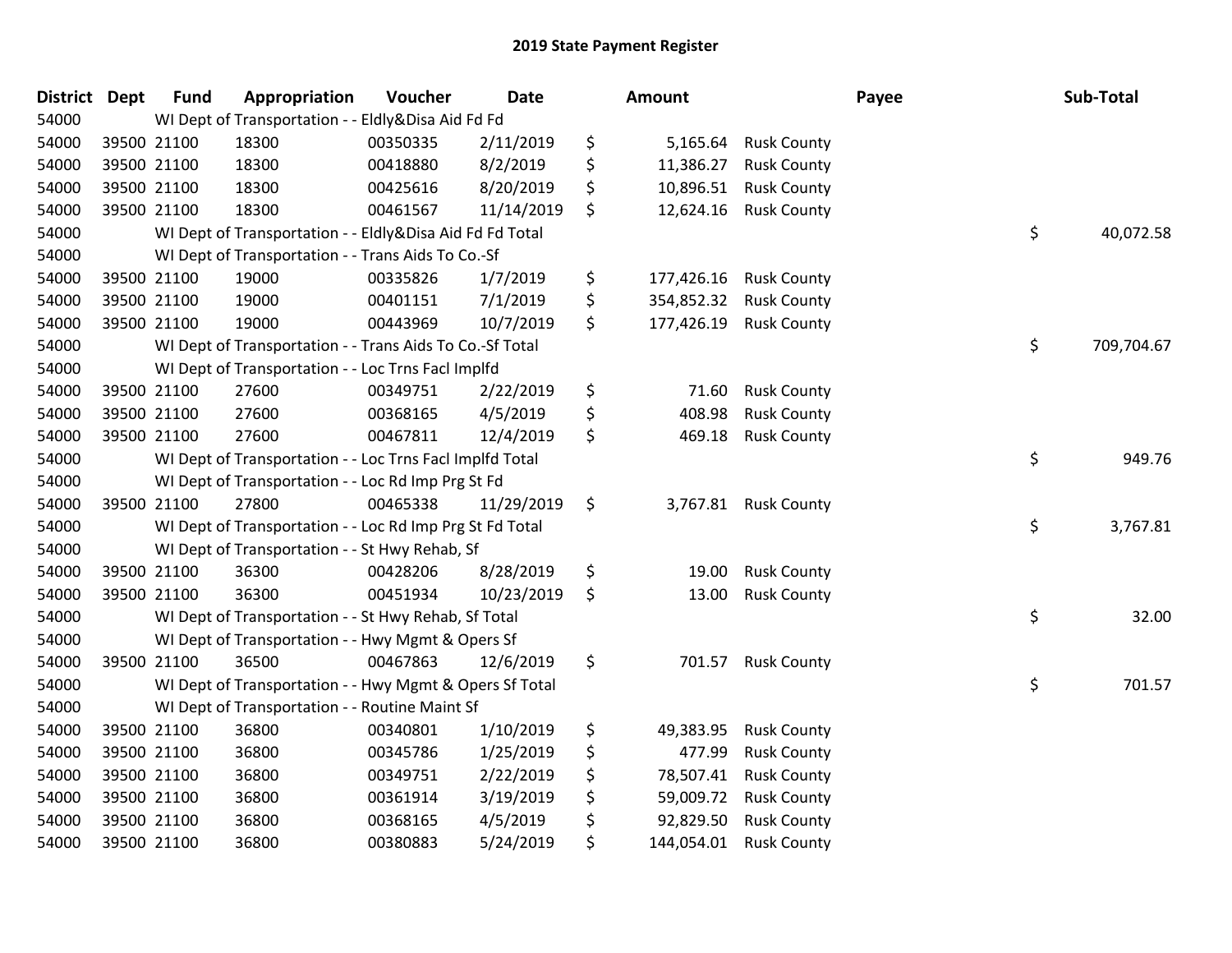| District Dept |             | <b>Fund</b> | Appropriation                                                      | Voucher  | Date       | <b>Amount</b>    | Payee                                                                                                         | Sub-Total        |
|---------------|-------------|-------------|--------------------------------------------------------------------|----------|------------|------------------|---------------------------------------------------------------------------------------------------------------|------------------|
| 54000         | 39500 21100 |             | 36800                                                              | 00383348 | 6/6/2019   | \$<br>100,474.15 | <b>Rusk County</b>                                                                                            |                  |
| 54000         | 39500 21100 |             | 36800                                                              | 00391183 | 6/7/2019   | \$<br>97,022.72  | <b>Rusk County</b>                                                                                            |                  |
| 54000         | 39500 21100 |             | 36800                                                              | 00400807 | 6/27/2019  | \$<br>30,586.40  | <b>Rusk County</b>                                                                                            |                  |
| 54000         | 39500 21100 |             | 36800                                                              | 00435036 | 9/18/2019  | \$<br>147,194.63 | <b>Rusk County</b>                                                                                            |                  |
| 54000         | 39500 21100 |             | 36800                                                              | 00453496 | 10/25/2019 | \$<br>1,914.62   | <b>Rusk County</b>                                                                                            |                  |
| 54000         |             | 39500 21100 | 36800                                                              | 00467813 | 12/4/2019  | \$<br>47,674.94  | <b>Rusk County</b>                                                                                            |                  |
| 54000         | 39500 21100 |             | 36800                                                              | 00467846 | 12/6/2019  | \$<br>52,839.57  | <b>Rusk County</b>                                                                                            |                  |
| 54000         | 39500 21100 |             | 36800                                                              | 00467850 | 12/6/2019  | \$<br>31,069.45  | <b>Rusk County</b>                                                                                            |                  |
| 54000         | 39500 21100 |             | 36800                                                              | 00467863 | 12/6/2019  | \$<br>15,910.14  | <b>Rusk County</b>                                                                                            |                  |
| 54000         |             |             | WI Dept of Transportation - - Routine Maint Sf Total               |          |            |                  |                                                                                                               | \$<br>948,949.20 |
| 54000         |             |             | Department of Corrections - - Corrections Contracts And Agre       |          |            |                  |                                                                                                               |                  |
| 54000         | 41000 10000 |             | 11400                                                              | 00259293 | 1/11/2019  | \$<br>5,380.44   | <b>Rusk County</b>                                                                                            |                  |
| 54000         | 41000 10000 |             | 11400                                                              | 00260612 | 1/15/2019  | \$<br>720.44     | <b>Rusk County</b>                                                                                            |                  |
| 54000         | 41000 10000 |             | 11400                                                              | 00297310 | 7/10/2019  | \$<br>1,029.20   | <b>Rusk County</b>                                                                                            |                  |
| 54000         | 41000 10000 |             | 11400                                                              | 00307585 | 9/3/2019   | \$<br>463.14     | <b>Rusk County</b>                                                                                            |                  |
| 54000         | 41000 10000 |             | 11400                                                              | 00313179 | 9/30/2019  | \$<br>4,837.24   | <b>Rusk County</b>                                                                                            |                  |
| 54000         | 41000 10000 |             | 11400                                                              | 00320287 | 10/31/2019 | \$<br>3,859.50   | <b>Rusk County</b>                                                                                            |                  |
| 54000         | 41000 10000 |             | 11400                                                              | 00325762 | 11/27/2019 | \$<br>2,866.52   | <b>Rusk County</b>                                                                                            |                  |
| 54000         |             |             | Department of Corrections - - Corrections Contracts And Agre Total |          |            |                  |                                                                                                               | \$<br>19,156.48  |
| 54000         |             |             |                                                                    |          |            |                  | Department of Corrections - - Reimbursing Counties For Probation, Extended Supervision And Parole Holds       |                  |
| 54000         | 41000 10000 |             | 11600                                                              | 00320812 | 11/4/2019  | \$               | 22,994.88 Rusk County                                                                                         |                  |
| 54000         |             |             |                                                                    |          |            |                  | Department of Corrections - - Reimbursing Counties For Probation, Extended Supervision And Parole Holds Total | \$<br>22,994.88  |
| 54000         |             |             | Department of Corrections - - Probation, Parole And Extended       |          |            |                  |                                                                                                               |                  |
| 54000         | 41000 10000 |             | 18700                                                              | 00320812 | 11/4/2019  | \$<br>9,645.12   | <b>Rusk County</b>                                                                                            |                  |
| 54000         |             |             | Department of Corrections - - Probation, Parole And Extended Total |          |            |                  |                                                                                                               | \$<br>9,645.12   |
| 54000         |             |             | Department of Health Services - - State/Federal Aids               |          |            |                  |                                                                                                               |                  |
| 54000         | 43500 10000 |             | 00000                                                              | 90906    | 1/2/2019   | \$<br>70,587.00  | <b>Rusk County</b>                                                                                            |                  |
| 54000         | 43500 10000 |             | 00000                                                              | 90907    | 2/1/2019   | \$<br>69,431.00  | <b>Rusk County</b>                                                                                            |                  |
| 54000         | 43500 10000 |             | 00000                                                              | 90909    | 3/1/2019   | \$<br>218,882.00 | <b>Rusk County</b>                                                                                            |                  |
| 54000         | 43500 10000 |             | 00000                                                              | 90910    | 4/1/2019   | \$<br>81,059.00  | <b>Rusk County</b>                                                                                            |                  |
| 54000         | 43500 10000 |             | 00000                                                              | 90911    | 5/1/2019   | \$<br>75,843.00  | <b>Rusk County</b>                                                                                            |                  |
| 54000         | 43500 10000 |             | 00000                                                              | 90913    | 6/3/2019   | \$<br>108,175.00 | <b>Rusk County</b>                                                                                            |                  |
| 54000         | 43500 10000 |             | 00000                                                              | 92000    | 7/1/2019   | \$<br>70,924.00  | <b>Rusk County</b>                                                                                            |                  |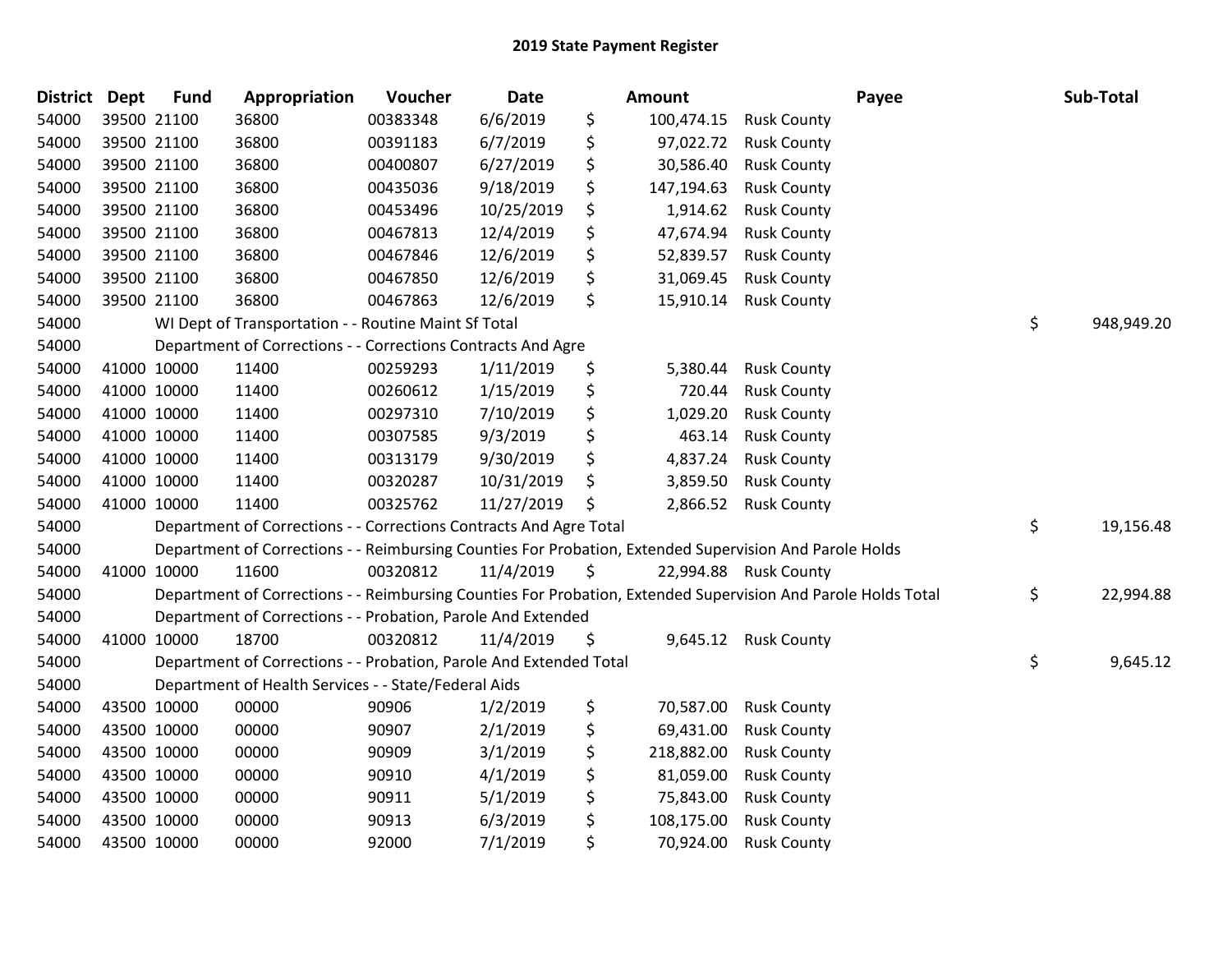| <b>District Dept</b> |             | <b>Fund</b> | Appropriation                                                          | Voucher  | <b>Date</b> | <b>Amount</b>    |                        | Payee | Sub-Total    |
|----------------------|-------------|-------------|------------------------------------------------------------------------|----------|-------------|------------------|------------------------|-------|--------------|
| 54000                |             | 43500 10000 | 00000                                                                  | 92001    | 8/1/2019    | \$               | 386,301.00 Rusk County |       |              |
| 54000                |             | 43500 10000 | 00000                                                                  | 92002    | 9/3/2019    | \$<br>81,405.00  | <b>Rusk County</b>     |       |              |
| 54000                | 43500 10000 |             | 00000                                                                  | 92003    | 10/1/2019   | \$<br>65,163.00  | <b>Rusk County</b>     |       |              |
| 54000                | 43500 10000 |             | 00000                                                                  | 92004    | 11/1/2019   | \$<br>69,360.00  | <b>Rusk County</b>     |       |              |
| 54000                |             | 43500 10000 | 00000                                                                  | 92005    | 12/2/2019   | \$<br>124,252.00 | <b>Rusk County</b>     |       |              |
| 54000                |             |             | Department of Health Services - - State/Federal Aids Total             |          |             |                  |                        | \$    | 1,421,382.00 |
| 54000                |             |             | Department of Health Services - - Emergency Medical Services, Ai       |          |             |                  |                        |       |              |
| 54000                | 43500 10000 |             | 11900                                                                  | 00308000 | 9/4/2019    | \$<br>7,065.33   | <b>Rusk County</b>     |       |              |
| 54000                |             |             | Department of Health Services - - Emergency Medical Services, Ai Total |          |             |                  |                        | \$    | 7,065.33     |
| 54000                |             |             | Department of Health Services - - Federal Wic Operations               |          |             |                  |                        |       |              |
| 54000                |             | 43500 10000 | 14800                                                                  | 00298162 | 7/18/2019   | \$               | 472.50 Rusk County     |       |              |
| 54000                |             | 43500 10000 | 14800                                                                  | 00331036 | 12/23/2019  | \$               | 1,076.25 Rusk County   |       |              |
| 54000                |             |             | Department of Health Services - - Federal Wic Operations Total         |          |             |                  |                        | \$    | 1,548.75     |
| 54000                |             |             | Department of Health Services - - General Program Operations           |          |             |                  |                        |       |              |
| 54000                |             | 43500 10000 | 40100                                                                  | 00284208 | 5/15/2019   | \$<br>1.50       | <b>Rusk County</b>     |       |              |
| 54000                |             | 43500 10000 | 40100                                                                  | 00307639 | 9/4/2019    | \$<br>15.00      | <b>Rusk County</b>     |       |              |
| 54000                | 43500 10000 |             | 40100                                                                  | 00310797 | 9/18/2019   | \$<br>1.50       | <b>Rusk County</b>     |       |              |
| 54000                | 43500 10000 |             | 40100                                                                  | 00314516 | 10/2/2019   | \$<br>1.50       | <b>Rusk County</b>     |       |              |
| 54000                | 43500 10000 |             | 40100                                                                  | 00321256 | 10/30/2019  | \$<br>1.50       | <b>Rusk County</b>     |       |              |
| 54000                |             |             | Department of Health Services - - General Program Operations Total     |          |             |                  |                        | \$    | 21.00        |
| 54000                |             |             | Department of Health Services - - Medical Assistance State Admin       |          |             |                  |                        |       |              |
| 54000                | 43500 10000 |             | 44000                                                                  | 00284208 | 5/15/2019   | \$<br>1.50       | <b>Rusk County</b>     |       |              |
| 54000                |             | 43500 10000 | 44000                                                                  | 00307639 | 9/4/2019    | \$<br>15.00      | <b>Rusk County</b>     |       |              |
| 54000                |             | 43500 10000 | 44000                                                                  | 00310797 | 9/18/2019   | \$<br>1.50       | <b>Rusk County</b>     |       |              |
| 54000                |             | 43500 10000 | 44000                                                                  | 00314516 | 10/2/2019   | \$<br>1.50       | <b>Rusk County</b>     |       |              |
| 54000                |             | 43500 10000 | 44000                                                                  | 00321256 | 10/30/2019  | \$<br>1.50       | <b>Rusk County</b>     |       |              |
| 54000                |             |             | Department of Health Services - - Medical Assistance State Admin Total |          |             |                  |                        | \$    | 21.00        |
| 54000                |             |             | Dept of Children and Families - - Fees For Administrative Servic       |          |             |                  |                        |       |              |
| 54000                |             | 43700 10000 | 23100                                                                  | 00049880 | 2/5/2019    | \$<br>10.00      | <b>Rusk County</b>     |       |              |
| 54000                |             | 43700 10000 | 23100                                                                  | 00054500 | 4/30/2019   | \$<br>35.00      | <b>Rusk County</b>     |       |              |
| 54000                |             | 43700 10000 | 23100                                                                  | 00058422 | 7/26/2019   | \$<br>25.00      | <b>Rusk County</b>     |       |              |
| 54000                | 43700 10000 |             | 23100                                                                  | 00062315 | 10/31/2019  | \$<br>45.00      | <b>Rusk County</b>     |       |              |
| 54000                |             |             | Dept of Children and Families - - Fees For Administrative Servic Total |          |             |                  |                        | \$    | 115.00       |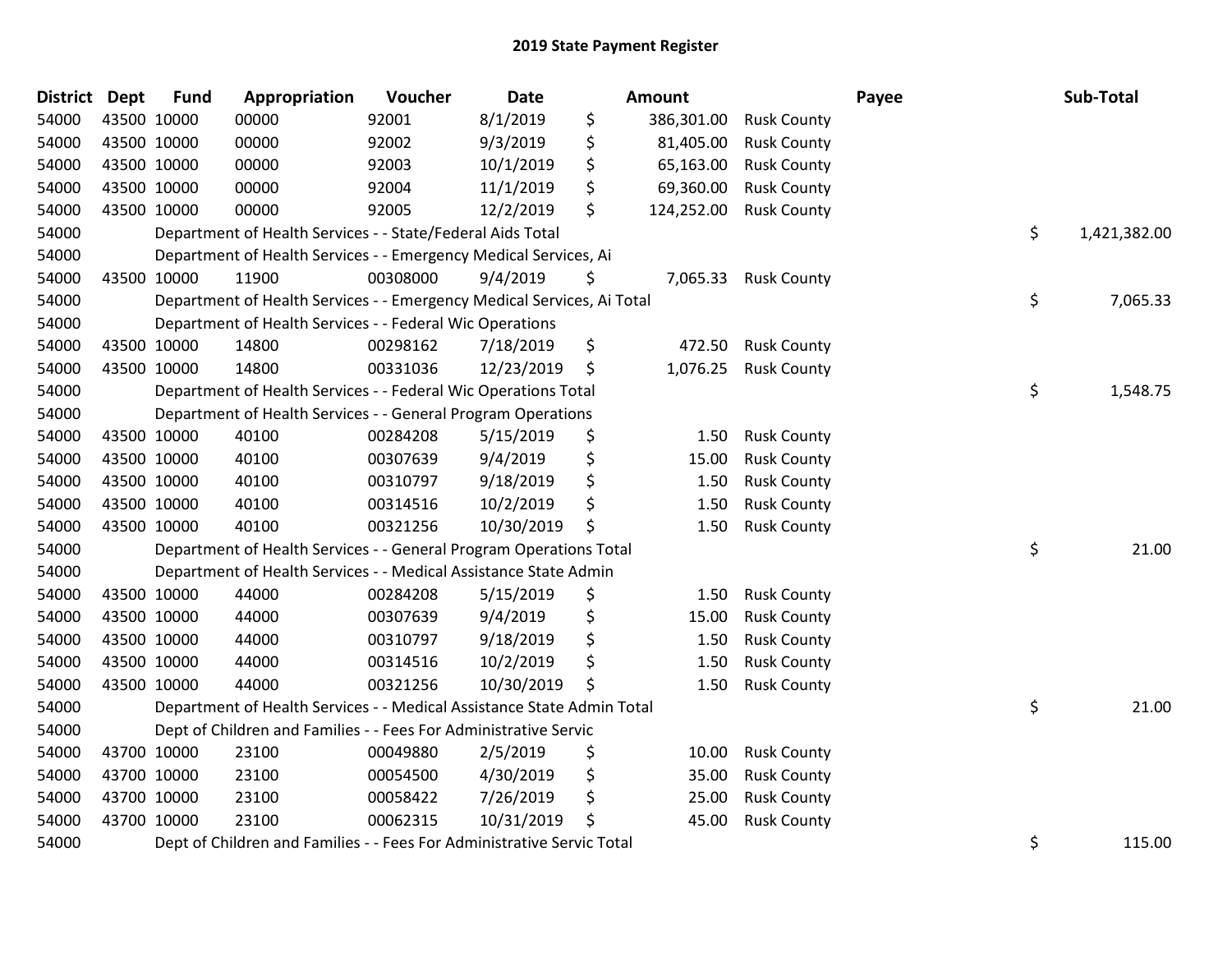| <b>District</b> | Dept        | <b>Fund</b> | Appropriation                                  | Voucher  | Date       | <b>Amount</b>    |                    | Payee | Sub-Total |
|-----------------|-------------|-------------|------------------------------------------------|----------|------------|------------------|--------------------|-------|-----------|
| 54000           |             |             | Dept of Children and Families - - General Aids |          |            |                  |                    |       |           |
| 54000           | 43700 10000 |             | 99000                                          | 00048551 | 1/7/2019   | \$<br>23,767.74  | <b>Rusk County</b> |       |           |
| 54000           | 43700 10000 |             | 99000                                          | 00049438 | 1/31/2019  | \$<br>42,003.91  | <b>Rusk County</b> |       |           |
| 54000           | 43700 10000 |             | 99000                                          | 00049505 | 2/5/2019   | \$<br>19,925.07  | <b>Rusk County</b> |       |           |
| 54000           | 43700 10000 |             | 99000                                          | 00049675 | 2/5/2019   | \$<br>96.15      | <b>Rusk County</b> |       |           |
| 54000           | 43700 10000 |             | 99000                                          | 00049747 | 2/5/2019   | \$<br>137.00     | <b>Rusk County</b> |       |           |
| 54000           | 43700 10000 |             | 99000                                          | 00050970 | 3/5/2019   | \$<br>73,836.02  | <b>Rusk County</b> |       |           |
| 54000           | 43700 10000 |             | 99000                                          | 00051137 | 3/7/2019   | \$<br>6,432.26   | <b>Rusk County</b> |       |           |
| 54000           | 43700 10000 |             | 99000                                          | 00052157 | 3/29/2019  | \$<br>382.59     | <b>Rusk County</b> |       |           |
| 54000           | 43700 10000 |             | 99000                                          | 00052191 | 3/29/2019  | \$<br>40,372.88  | <b>Rusk County</b> |       |           |
| 54000           | 43700 10000 |             | 99000                                          | 00052902 | 4/5/2019   | \$<br>41,076.64  | <b>Rusk County</b> |       |           |
| 54000           | 43700 10000 |             | 99000                                          | 00053639 | 4/23/2019  | \$<br>1,647.76   | <b>Rusk County</b> |       |           |
| 54000           | 43700 10000 |             | 99000                                          | 00054025 | 4/30/2019  | \$<br>3,564.63   | <b>Rusk County</b> |       |           |
| 54000           | 43700 10000 |             | 99000                                          | 00054598 | 5/2/2019   | \$<br>63,297.60  | <b>Rusk County</b> |       |           |
| 54000           | 43700 10000 |             | 99000                                          | 00054691 | 5/6/2019   | \$<br>12,820.93  | <b>Rusk County</b> |       |           |
| 54000           | 43700 10000 |             | 99000                                          | 00056126 | 6/5/2019   | \$<br>14,780.63  | <b>Rusk County</b> |       |           |
| 54000           | 43700 10000 |             | 99000                                          | 00056249 | 6/6/2019   | \$<br>8,835.39   | <b>Rusk County</b> |       |           |
| 54000           | 43700 10000 |             | 99000                                          | 00057389 | 7/5/2019   | \$<br>20,599.17  | <b>Rusk County</b> |       |           |
| 54000           | 43700 10000 |             | 99000                                          | 00057855 | 7/16/2019  | \$<br>10,900.08  | <b>Rusk County</b> |       |           |
| 54000           | 43700 10000 |             | 99000                                          | 00058497 | 7/30/2019  | \$<br>34,108.72  | <b>Rusk County</b> |       |           |
| 54000           | 43700 10000 |             | 99000                                          | 00058716 | 8/6/2019   | \$<br>11,325.00  | <b>Rusk County</b> |       |           |
| 54000           | 43700 10000 |             | 99000                                          | 00058803 | 8/5/2019   | \$<br>38,995.72  | <b>Rusk County</b> |       |           |
| 54000           | 43700 10000 |             | 99000                                          | 00058804 | 8/6/2019   | \$<br>5,965.38   | <b>Rusk County</b> |       |           |
| 54000           | 43700 10000 |             | 99000                                          | 00059925 | 9/5/2019   | \$<br>19,168.58  | <b>Rusk County</b> |       |           |
| 54000           | 43700 10000 |             | 99000                                          | 00060370 | 9/18/2019  | \$<br>196,085.16 | <b>Rusk County</b> |       |           |
| 54000           | 43700 10000 |             | 99000                                          | 00060806 | 9/26/2019  | \$<br>349.00     | <b>Rusk County</b> |       |           |
| 54000           | 43700 10000 |             | 99000                                          | 00060807 | 9/27/2019  | \$<br>320.62     | <b>Rusk County</b> |       |           |
| 54000           | 43700 10000 |             | 99000                                          | 00061187 | 10/7/2019  | \$<br>71,140.58  | <b>Rusk County</b> |       |           |
| 54000           | 43700 10000 |             | 99000                                          | 00061996 | 10/30/2019 | \$<br>34,156.34  | <b>Rusk County</b> |       |           |
| 54000           | 43700 10000 |             | 99000                                          | 00062411 | 11/5/2019  | \$<br>69,806.53  | <b>Rusk County</b> |       |           |
| 54000           | 43700 10000 |             | 99000                                          | 00062570 | 11/12/2019 | \$<br>11,802.08  | <b>Rusk County</b> |       |           |
| 54000           | 43700 10000 |             | 99000                                          | 00062942 | 11/18/2019 | \$<br>5,790.32   | <b>Rusk County</b> |       |           |
| 54000           | 43700 10000 |             | 99000                                          | 00063577 | 12/5/2019  | \$<br>26,623.58  | <b>Rusk County</b> |       |           |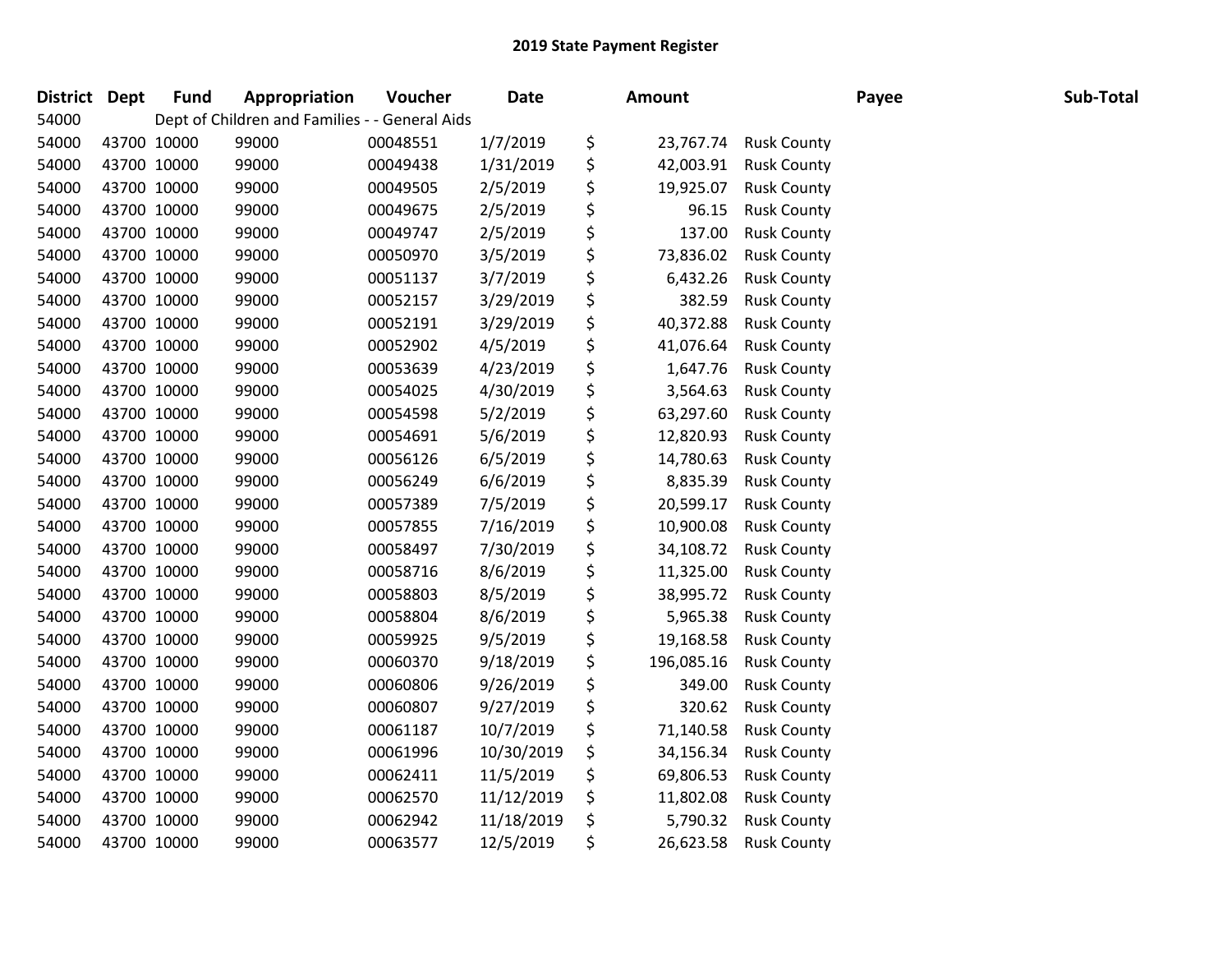| <b>District Dept</b> |             | <b>Fund</b> | Appropriation                                                         | Voucher  | <b>Date</b> | Amount          |                      | Payee | Sub-Total        |
|----------------------|-------------|-------------|-----------------------------------------------------------------------|----------|-------------|-----------------|----------------------|-------|------------------|
| 54000                | 43700 10000 |             | 99000                                                                 | 00063656 | 12/5/2019   | \$<br>18,834.86 | <b>Rusk County</b>   |       |                  |
| 54000                |             |             | Dept of Children and Families - - General Aids Total                  |          |             |                 |                      |       | \$<br>928,948.92 |
| 54000                |             |             | Dept of Workforce Development - - Ui Admin Fed                        |          |             |                 |                      |       |                  |
| 54000                |             | 44500 10000 | 15100                                                                 | 00204062 | 1/3/2019    | \$<br>5.00      | <b>Rusk County</b>   |       |                  |
| 54000                |             | 44500 10000 | 15100                                                                 | 00208801 | 2/4/2019    | \$<br>25.00     | <b>Rusk County</b>   |       |                  |
| 54000                |             | 44500 10000 | 15100                                                                 | 00213503 | 3/4/2019    | \$<br>55.00     | <b>Rusk County</b>   |       |                  |
| 54000                |             | 44500 10000 | 15100                                                                 | 00218433 | 4/2/2019    | \$<br>15.00     | <b>Rusk County</b>   |       |                  |
| 54000                |             | 44500 10000 | 15100                                                                 | 00223391 | 5/2/2019    | \$<br>5.00      | <b>Rusk County</b>   |       |                  |
| 54000                |             | 44500 10000 | 15100                                                                 | 00228677 | 6/4/2019    | \$<br>20.00     | <b>Rusk County</b>   |       |                  |
| 54000                |             | 44500 10000 | 15100                                                                 | 00233366 | 7/2/2019    | \$<br>20.00     | <b>Rusk County</b>   |       |                  |
| 54000                |             | 44500 10000 | 15100                                                                 | 00238735 | 8/2/2019    | \$<br>55.00     | <b>Rusk County</b>   |       |                  |
| 54000                |             | 44500 10000 | 15100                                                                 | 00244439 | 9/4/2019    | \$<br>10.00     | <b>Rusk County</b>   |       |                  |
| 54000                | 44500 10000 |             | 15100                                                                 | 00249275 | 10/2/2019   | \$<br>15.00     | <b>Rusk County</b>   |       |                  |
| 54000                |             | 44500 10000 | 15100                                                                 | 00255662 | 11/4/2019   | \$<br>15.00     | <b>Rusk County</b>   |       |                  |
| 54000                |             | 44500 10000 | 15100                                                                 | 00261225 | 12/3/2019   | \$<br>10.00     | <b>Rusk County</b>   |       |                  |
| 54000                |             |             | Dept of Workforce Development - - Ui Admin Fed Total                  |          |             |                 |                      |       | \$<br>250.00     |
| 54000                |             |             | Dept of Workforce Development - - Wc Ops Uninsured Emplyr Admin       |          |             |                 |                      |       |                  |
| 54000                |             | 44500 22700 | 17700                                                                 | 00217308 | 3/28/2019   | \$<br>5.00      | <b>Rusk County</b>   |       |                  |
| 54000                |             |             | Dept of Workforce Development - - Wc Ops Uninsured Emplyr Admin Total |          |             |                 |                      |       | \$<br>5.00       |
| 54000                |             |             | Department of Justice - - Drug Trafficking Resp Grants                |          |             |                 |                      |       |                  |
| 54000                |             | 45500 10000 | 20800                                                                 | 00068223 | 7/17/2019   | \$<br>21,934.00 | <b>Rusk County</b>   |       |                  |
| 54000                |             | 45500 10000 | 20800                                                                 | 00073268 | 10/18/2019  | \$<br>427.59    | <b>Rusk County</b>   |       |                  |
| 54000                |             |             | Department of Justice - - Drug Trafficking Resp Grants Total          |          |             |                 |                      |       | \$<br>22,361.59  |
| 54000                |             |             | Department of Justice - - Crime Laboratories, Dna                     |          |             |                 |                      |       |                  |
| 54000                |             | 45500 10000 | 22100                                                                 | 00068594 | 7/22/2019   | \$<br>560.00    | <b>Rusk County</b>   |       |                  |
| 54000                |             |             | Department of Justice - - Crime Laboratories, Dna Total               |          |             |                 |                      |       | \$<br>560.00     |
| 54000                |             |             | Department of Justice - - Law Enforcement Train, Local                |          |             |                 |                      |       |                  |
| 54000                |             | 45500 10000 | 23100                                                                 | 00074557 | 11/12/2019  | \$<br>4,000.00  | <b>Rusk County</b>   |       |                  |
| 54000                |             |             | Department of Justice - - Law Enforcement Train, Local Total          |          |             |                 |                      |       | \$<br>4,000.00   |
| 54000                |             |             | Department of Justice - - Federal Aid, Local Assistance               |          |             |                 |                      |       |                  |
| 54000                |             | 45500 10000 | 25100                                                                 | 00059925 | 2/19/2019   | \$              | 1,897.21 Rusk County |       |                  |
| 54000                |             | 45500 10000 | 25100                                                                 | 00071375 | 9/17/2019   | \$<br>590.73    | <b>Rusk County</b>   |       |                  |
| 54000                | 45500 10000 |             | 25100                                                                 | 00076583 | 12/23/2019  | \$<br>509.25    | <b>Rusk County</b>   |       |                  |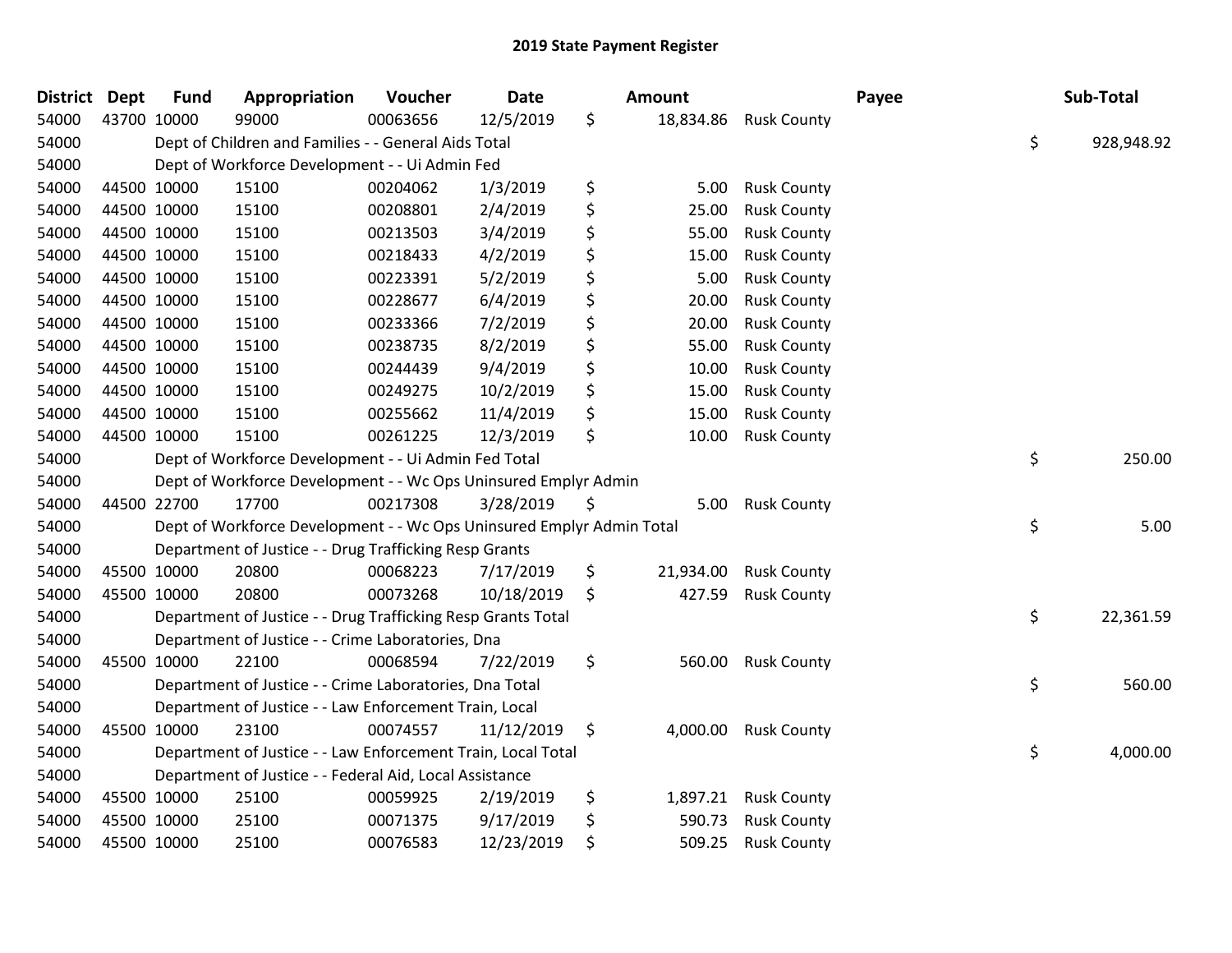| District Dept | <b>Fund</b> | Appropriation                                                           | Voucher  | <b>Date</b> | Amount          |                       | Payee | Sub-Total  |
|---------------|-------------|-------------------------------------------------------------------------|----------|-------------|-----------------|-----------------------|-------|------------|
| 54000         |             | Department of Justice - - Federal Aid, Local Assistance Total           |          |             |                 |                       | \$    | 2,997.19   |
| 54000         |             | Department of Justice - - Alt Prosecution Alcohol Drugs                 |          |             |                 |                       |       |            |
| 54000         | 45500 10000 | 27100                                                                   | 00058499 | 1/22/2019   | \$              | 14,357.81 Rusk County |       |            |
| 54000         | 45500 10000 | 27100                                                                   | 00063120 | 4/11/2019   | \$<br>50,163.24 | <b>Rusk County</b>    |       |            |
| 54000         | 45500 10000 | 27100                                                                   | 00067438 | 7/1/2019    | \$<br>14,387.27 | <b>Rusk County</b>    |       |            |
| 54000         | 45500 10000 | 27100                                                                   | 00072053 | 10/8/2019   | \$<br>47,984.52 | <b>Rusk County</b>    |       |            |
| 54000         | 45500 10000 | 27100                                                                   | 00076426 | 12/19/2019  | \$<br>28,359.44 | <b>Rusk County</b>    |       |            |
| 54000         |             | Department of Justice - - Alt Prosecution Alcohol Drugs Total           |          |             |                 |                       | \$    | 155,252.28 |
| 54000         |             | Department of Justice - - Crime Victim Witness Assist                   |          |             |                 |                       |       |            |
| 54000         | 45500 10000 | 53200                                                                   | 00060593 | 2/27/2019   | \$<br>10,864.95 | <b>Rusk County</b>    |       |            |
| 54000         | 45500 10000 | 53200                                                                   | 00068353 | 7/17/2019   | \$<br>10,271.65 | <b>Rusk County</b>    |       |            |
| 54000         |             | Department of Justice - - Crime Victim Witness Assist Total             |          |             |                 |                       | \$    | 21,136.60  |
| 54000         |             | Department of Justice - - Federal Aid, Victim Assistance                |          |             |                 |                       |       |            |
| 54000         | 45500 10000 | 54200                                                                   | 00060094 | 2/20/2019   | \$<br>5,295.00  | <b>Rusk County</b>    |       |            |
| 54000         | 45500 10000 | 54200                                                                   | 00064944 | 5/15/2019   | \$<br>8,108.00  | <b>Rusk County</b>    |       |            |
| 54000         | 45500 10000 | 54200                                                                   | 00069601 | 8/7/2019    | \$<br>5,859.00  | <b>Rusk County</b>    |       |            |
| 54000         | 45500 10000 | 54200                                                                   | 00075337 | 11/25/2019  | \$<br>8,566.00  | <b>Rusk County</b>    |       |            |
| 54000         |             | Department of Justice - - Federal Aid, Victim Assistance Total          |          |             |                 |                       | \$    | 27,828.00  |
| 54000         |             | Department of Military Affairs - - Emergency Response Equipment         |          |             |                 |                       |       |            |
| 54000         | 46500 10000 | 30800                                                                   | 00053959 | 1/7/2019    | \$<br>384.00    | <b>Rusk County</b>    |       |            |
| 54000         | 46500 10000 | 30800                                                                   | 00071063 | 12/20/2019  | \$<br>1,251.07  | <b>Rusk County</b>    |       |            |
| 54000         |             | Department of Military Affairs - - Emergency Response Equipment Total   |          |             |                 |                       | \$    | 1,635.07   |
| 54000         |             | Department of Military Affairs - - Federal Aid, Local Assistance        |          |             |                 |                       |       |            |
| 54000         | 46500 10000 | 34200                                                                   | 00055563 | 1/31/2019   | \$<br>15,897.42 | <b>Rusk County</b>    |       |            |
| 54000         | 46500 10000 | 34200                                                                   | 00066871 | 9/16/2019   | \$<br>2,366.90  | <b>Rusk County</b>    |       |            |
| 54000         |             | Department of Military Affairs - - Federal Aid, Local Assistance Total  |          |             |                 |                       | \$    | 18,264.32  |
| 54000         |             | Department of Military Affairs - - St Emerg Response Bd Grant Pif       |          |             |                 |                       |       |            |
| 54000         | 46500 27200 | 36400                                                                   | 00055497 | 1/31/2019   | \$<br>3,280.95  | <b>Rusk County</b>    |       |            |
| 54000         |             | Department of Military Affairs - - St Emerg Response Bd Grant Pif Total |          |             |                 |                       | \$    | 3,280.95   |
| 54000         |             | Department of Military Affairs - - Major Disaster Assist; Pif           |          |             |                 |                       |       |            |
| 54000         | 46500 27200 | 36500                                                                   | 00058056 | 3/20/2019   | \$<br>53,333.96 | <b>Rusk County</b>    |       |            |
| 54000         |             | Department of Military Affairs - - Major Disaster Assist; Pif Total     |          |             |                 |                       | \$    | 53,333.96  |
| 54000         |             | Department of Veterans Affairs - - Grants To Counties                   |          |             |                 |                       |       |            |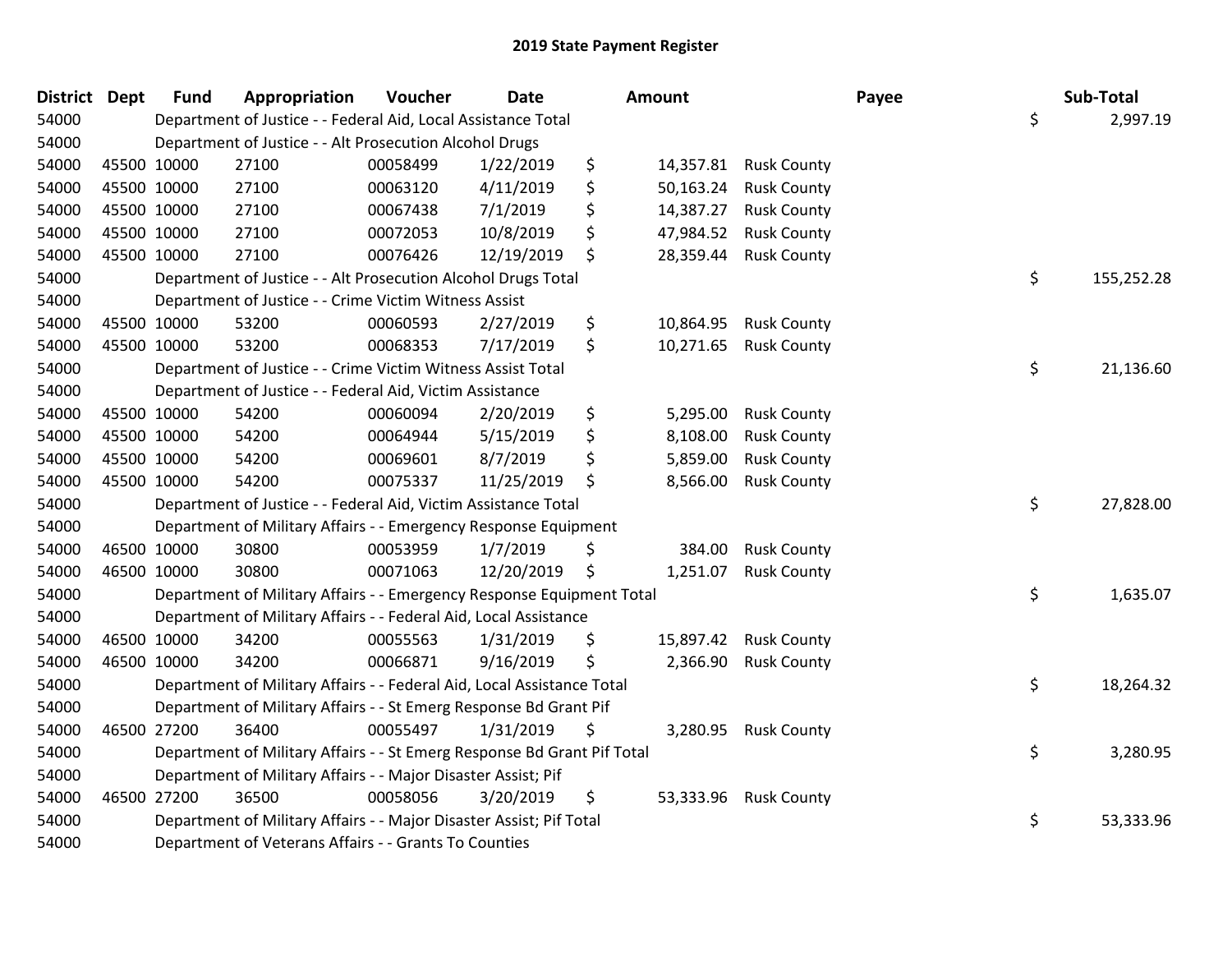| <b>District</b> | <b>Dept</b> | <b>Fund</b> | Appropriation                                                          | Voucher  | <b>Date</b> | Amount         |                    | Payee | Sub-Total       |
|-----------------|-------------|-------------|------------------------------------------------------------------------|----------|-------------|----------------|--------------------|-------|-----------------|
| 54000           | 48500 15200 |             | 12700                                                                  | 00060716 | 2/22/2019   | \$<br>850.00   | <b>Rusk County</b> |       |                 |
| 54000           |             |             | Department of Veterans Affairs - - Grants To Counties Total            |          |             |                |                    |       | \$<br>850.00    |
| 54000           |             |             | Department of Veterans Affairs - - County Grants                       |          |             |                |                    |       |                 |
| 54000           |             | 48500 58200 | 26700                                                                  | 00060716 | 2/22/2019   | \$<br>3,825.00 | <b>Rusk County</b> |       |                 |
| 54000           |             |             | Department of Veterans Affairs - - County Grants Total                 |          |             |                |                    |       | \$<br>3,825.00  |
| 54000           |             |             | Department of Veterans Affairs - - Veterans Transportation Grant       |          |             |                |                    |       |                 |
| 54000           |             | 48500 58200 | 28000                                                                  | 00074103 | 12/10/2019  | \$<br>2,913.49 | <b>Rusk County</b> |       |                 |
| 54000           |             |             | Department of Veterans Affairs - - Veterans Transportation Grant Total |          |             |                |                    |       | \$<br>2,913.49  |
| 54000           |             |             | Department of Veterans Affairs - - County Grants                       |          |             |                |                    |       |                 |
| 54000           |             | 48500 58300 | 37000                                                                  | 00060716 | 2/22/2019   | \$<br>3,825.00 | <b>Rusk County</b> |       |                 |
| 54000           |             |             | Department of Veterans Affairs - - County Grants Total                 |          |             |                |                    |       | \$<br>3,825.00  |
| 54000           |             |             | Department of Administration - - Federal Aid, Local Assistance         |          |             |                |                    |       |                 |
| 54000           |             | 50500 10000 | 15500                                                                  | 00097061 | 2/15/2019   | \$<br>1,504.71 | <b>Rusk County</b> |       |                 |
| 54000           |             | 50500 10000 | 15500                                                                  | 00098895 | 3/15/2019   | \$<br>4,264.44 | <b>Rusk County</b> |       |                 |
| 54000           | 50500 10000 |             | 15500                                                                  | 00099645 | 3/29/2019   | \$<br>1,755.81 | <b>Rusk County</b> |       |                 |
| 54000           |             | 50500 10000 | 15500                                                                  | 00102318 | 5/15/2019   | \$<br>2,352.49 | <b>Rusk County</b> |       |                 |
| 54000           |             | 50500 10000 | 15500                                                                  | 00103223 | 5/29/2019   | \$<br>3,314.96 | <b>Rusk County</b> |       |                 |
| 54000           |             | 50500 10000 | 15500                                                                  | 00105030 | 7/1/2019    | \$<br>3,334.54 | <b>Rusk County</b> |       |                 |
| 54000           | 50500 10000 |             | 15500                                                                  | 00106493 | 7/30/2019   | \$<br>1,435.46 | <b>Rusk County</b> |       |                 |
| 54000           | 50500 10000 |             | 15500                                                                  | 00109281 | 9/20/2019   | \$<br>1,265.16 | <b>Rusk County</b> |       |                 |
| 54000           |             | 50500 10000 | 15500                                                                  | 00110014 | 10/1/2019   | \$<br>477.24   | <b>Rusk County</b> |       |                 |
| 54000           |             | 50500 10000 | 15500                                                                  | 00111622 | 10/29/2019  | \$<br>3,102.80 | <b>Rusk County</b> |       |                 |
| 54000           |             |             | Department of Administration - - Federal Aid, Local Assistance Total   |          |             |                |                    |       | \$<br>22,807.61 |
| 54000           |             |             | Department of Administration - - Low-Income Assistance Grants          |          |             |                |                    |       |                 |
| 54000           |             | 50500 23500 | 37100                                                                  | 00097061 | 2/15/2019   | \$<br>2,234.62 | <b>Rusk County</b> |       |                 |
| 54000           |             | 50500 23500 | 37100                                                                  | 00098895 | 3/15/2019   | \$<br>7,066.56 | <b>Rusk County</b> |       |                 |
| 54000           |             | 50500 23500 | 37100                                                                  | 00099645 | 3/29/2019   | \$<br>1,435.74 | <b>Rusk County</b> |       |                 |
| 54000           |             | 50500 23500 | 37100                                                                  | 00102318 | 5/15/2019   | \$<br>2,165.67 | <b>Rusk County</b> |       |                 |
| 54000           | 50500 23500 |             | 37100                                                                  | 00103223 | 5/29/2019   | \$<br>555.13   | <b>Rusk County</b> |       |                 |
| 54000           | 50500 23500 |             | 37100                                                                  | 00105030 | 7/1/2019    | \$<br>331.00   | <b>Rusk County</b> |       |                 |
| 54000           |             | 50500 23500 | 37100                                                                  | 00106493 | 7/30/2019   | \$<br>162.64   | <b>Rusk County</b> |       |                 |
| 54000           |             | 50500 23500 | 37100                                                                  | 00109281 | 9/20/2019   | \$<br>254.98   | <b>Rusk County</b> |       |                 |
| 54000           |             | 50500 23500 | 37100                                                                  | 00110014 | 10/1/2019   | \$<br>552.41   | <b>Rusk County</b> |       |                 |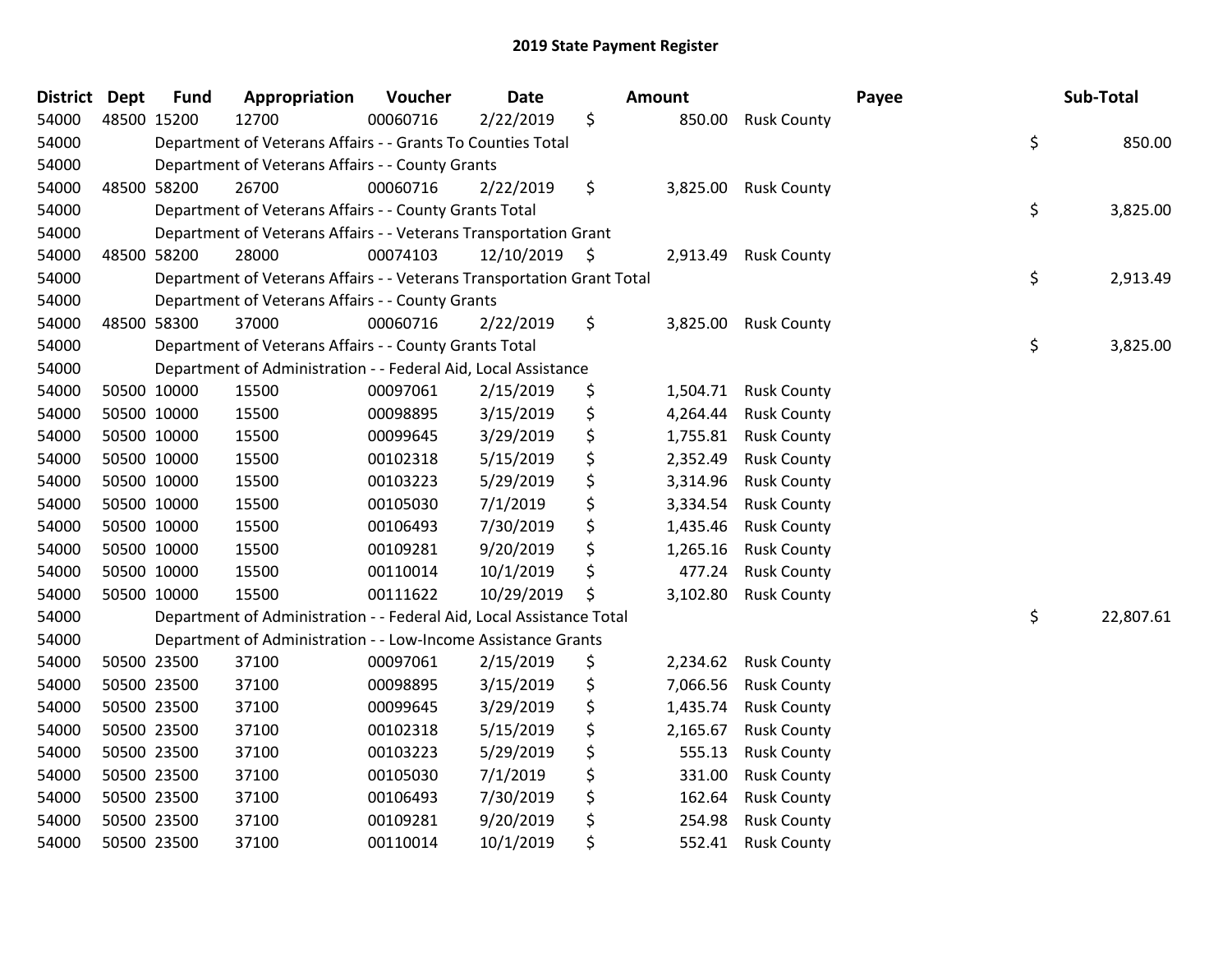| District | <b>Dept</b> | <b>Fund</b> | Appropriation                                                         | Voucher  | <b>Date</b> | <b>Amount</b>    |                    | Payee | Sub-Total        |
|----------|-------------|-------------|-----------------------------------------------------------------------|----------|-------------|------------------|--------------------|-------|------------------|
| 54000    |             | 50500 23500 | 37100                                                                 | 00111622 | 10/29/2019  | \$<br>809.23     | <b>Rusk County</b> |       |                  |
| 54000    |             | 50500 23500 | 37100                                                                 | 00113492 | 12/2/2019   | \$<br>4,433.05   | <b>Rusk County</b> |       |                  |
| 54000    |             | 50500 23500 | 37100                                                                 | 00115159 | 12/31/2019  | \$<br>3,559.50   | <b>Rusk County</b> |       |                  |
| 54000    |             |             | Department of Administration - - Low-Income Assistance Grants Total   |          |             |                  |                    |       | \$<br>23,560.53  |
| 54000    |             |             | Department of Administration - - Land Information Program; Loca       |          |             |                  |                    |       |                  |
| 54000    |             | 50500 26900 | 17300                                                                 | 00095169 | 1/17/2019   | \$<br>1,000.00   | <b>Rusk County</b> |       |                  |
| 54000    |             | 50500 26900 | 17300                                                                 | 00097390 | 2/26/2019   | \$<br>71,736.00  | <b>Rusk County</b> |       |                  |
| 54000    |             | 50500 26900 | 17300                                                                 | 00100450 | 4/15/2019   | \$<br>25,000.00  | <b>Rusk County</b> |       |                  |
| 54000    |             | 50500 26900 | 17300                                                                 | 00114660 | 12/20/2019  | \$<br>25,000.00  | <b>Rusk County</b> |       |                  |
| 54000    |             |             | Department of Administration - - Land Information Program; Loca Total |          |             |                  |                    |       | \$<br>122,736.00 |
| 54000    |             |             | Public Defender Board - - Transcript, Discovery And Int               |          |             |                  |                    |       |                  |
| 54000    |             | 55000 10000 | 10600                                                                 | 00186192 | 3/7/2019    | \$<br>5.65       | <b>Rusk County</b> |       |                  |
| 54000    |             | 55000 10000 | 10600                                                                 | 00191506 | 4/18/2019   | \$<br>3,255.38   | <b>Rusk County</b> |       |                  |
| 54000    |             | 55000 10000 | 10600                                                                 | 00200831 | 6/12/2019   | \$<br>24.35      | <b>Rusk County</b> |       |                  |
| 54000    |             | 55000 10000 | 10600                                                                 | 00214756 | 9/20/2019   | \$<br>83.30      | <b>Rusk County</b> |       |                  |
| 54000    |             | 55000 10000 | 10600                                                                 | 00219361 | 10/28/2019  | \$<br>2.00       | <b>Rusk County</b> |       |                  |
| 54000    |             |             | Public Defender Board - - Transcript, Discovery And Int Total         |          |             |                  |                    |       | \$<br>3,370.68   |
| 54000    |             |             | Department of Revenue - - Warrants and Satisfactions                  |          |             |                  |                    |       |                  |
| 54000    |             | 56600 10000 | 10100                                                                 | 00119936 | 2/1/2019    | \$<br>250.00     | <b>Rusk County</b> |       |                  |
| 54000    |             | 56600 10000 | 10100                                                                 | 00143416 | 8/16/2019   | \$<br>315.00     | <b>Rusk County</b> |       |                  |
| 54000    |             | 56600 10000 | 10100                                                                 | 00146325 | 9/27/2019   | \$<br>105.00     | <b>Rusk County</b> |       |                  |
| 54000    |             |             | Department of Revenue - - Warrants and Satisfactions Total            |          |             |                  |                    |       | \$<br>670.00     |
| 54000    |             |             | Circuit Courts - - Circuit Court Costs                                |          |             |                  |                    |       |                  |
| 54000    |             | 62500 10000 | 10500                                                                 | 00001258 | 1/17/2019   | \$<br>28,561.03  | <b>Rusk County</b> |       |                  |
| 54000    |             | 62500 10000 | 10500                                                                 | 00001465 | 7/5/2019    | \$<br>2,071.00   | <b>Rusk County</b> |       |                  |
| 54000    |             | 62500 10000 | 10500                                                                 | 00001568 | 8/1/2019    | \$<br>46,655.00  | <b>Rusk County</b> |       |                  |
| 54000    |             |             | Circuit Courts - - Circuit Court Costs Total                          |          |             |                  |                    |       | \$<br>77,287.03  |
| 54000    |             |             | Shared Revenue and Tax Relief - - County And Municipal Aid            |          |             |                  |                    |       |                  |
| 54000    |             | 83500 10000 | 10500                                                                 | 00049662 | 7/22/2019   | \$<br>147,097.25 | <b>Rusk County</b> |       |                  |
| 54000    |             | 83500 10000 | 10500                                                                 | 00053960 | 11/18/2019  | \$<br>807,881.04 | <b>Rusk County</b> |       |                  |
| 54000    |             |             | Shared Revenue and Tax Relief - - County And Municipal Aid Total      |          |             |                  |                    |       | \$<br>954,978.29 |
| 54000    |             |             | Shared Revenue and Tax Relief - - Exempt Computer Aid                 |          |             |                  |                    |       |                  |
| 54000    |             | 83500 10000 | 10900                                                                 | 00045423 | 7/22/2019   | \$<br>8,783.79   | <b>Rusk County</b> |       |                  |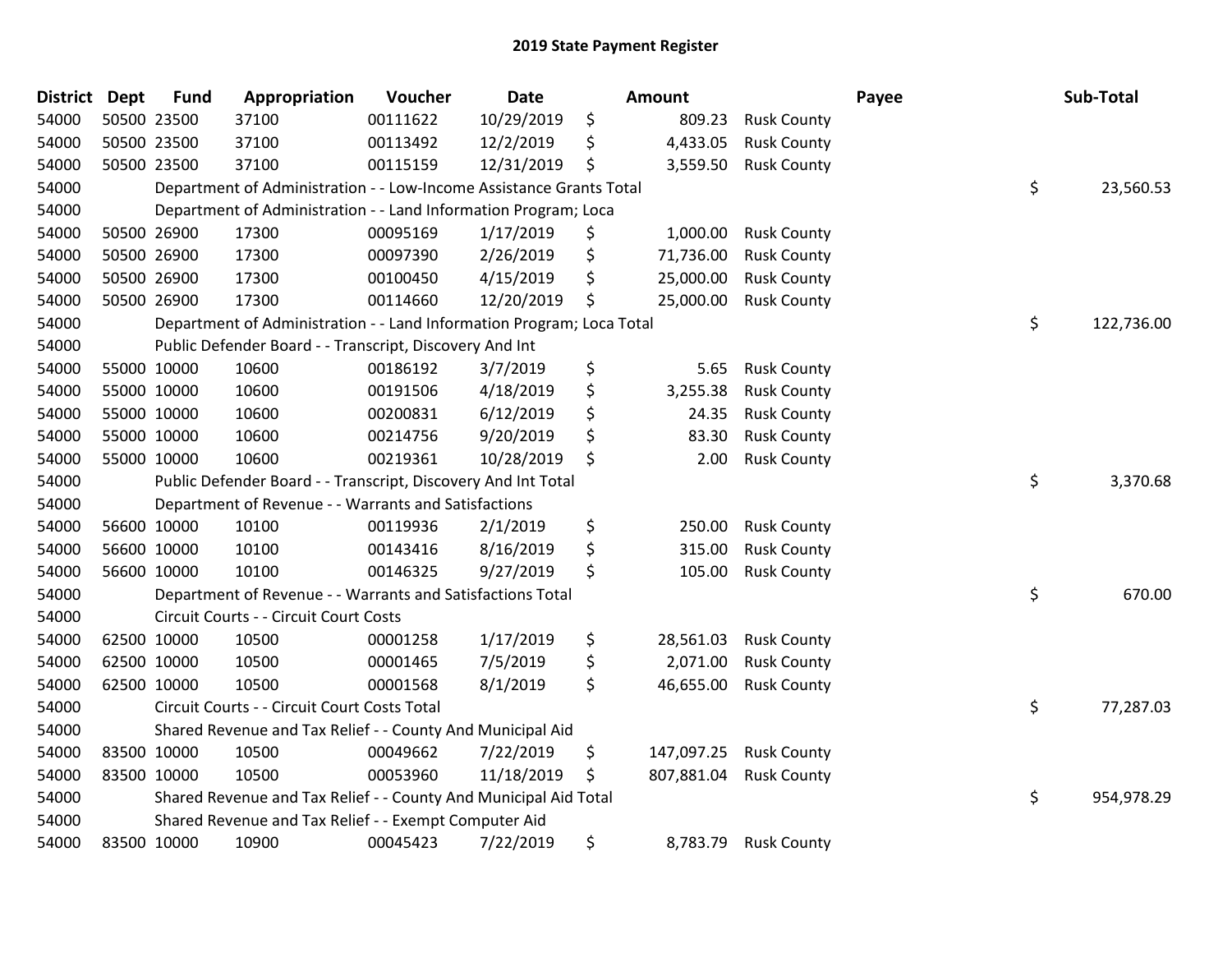| District    | Dept | Fund        | Appropriation                                                         | <b>Voucher</b> | Date       |     | Amount       |                        | Payee |     | Sub-Total     |
|-------------|------|-------------|-----------------------------------------------------------------------|----------------|------------|-----|--------------|------------------------|-------|-----|---------------|
| 54000       |      |             | Shared Revenue and Tax Relief - - Exempt Computer Aid Total           |                |            |     |              |                        |       | \$  | 8,783.79      |
| 54000       |      |             | Shared Revenue and Tax Relief - - Utility Aid                         |                |            |     |              |                        |       |     |               |
| 54000       |      | 83500 10000 | 11000                                                                 | 00049662       | 7/22/2019  | \$  | 21,745.30    | <b>Rusk County</b>     |       |     |               |
| 54000       |      | 83500 10000 | 11000                                                                 | 00053960       | 11/18/2019 | \$  | 142,608.79   | <b>Rusk County</b>     |       |     |               |
| 54000       |      |             | Shared Revenue and Tax Relief - - Utility Aid Total                   |                |            |     |              |                        |       | \$. | 164,354.09    |
| 54000       |      |             | Shared Revenue and Tax Relief - - Personal Property Aid               |                |            |     |              |                        |       |     |               |
| 54000       |      | 83500 10000 | 11100                                                                 | 00039946       | 5/6/2019   | \$  | 27,111.89    | <b>Rusk County</b>     |       |     |               |
| 54000       |      |             | Shared Revenue and Tax Relief - - Personal Property Aid Total         |                |            |     |              |                        |       | \$  | 27,111.89     |
| 54000       |      |             | Shared Revenue and Tax Relief - - School Lvy Tx/First Dollar Cr       |                |            |     |              |                        |       |     |               |
| 54000       |      | 83500 10000 | 30200                                                                 | 00045330       | 7/22/2019  | \$. | 2,532,113.46 | <b>Rusk County</b>     |       |     |               |
| 54000       |      | 83500 10000 | 30200                                                                 | 00048213       | 7/22/2019  | \$  |              | 715,116.02 Rusk County |       |     |               |
| 54000       |      |             | Shared Revenue and Tax Relief - - School Lvy Tx/First Dollar Cr Total |                |            |     |              |                        |       | \$  | 3,247,229.48  |
| 54000       |      |             | Shared Revenue and Tax Relief - - Lottery & Gaming Credit             |                |            |     |              |                        |       |     |               |
| 54000       |      | 83500 52100 | 36300                                                                 | 00038699       | 3/25/2019  | \$. | 786,679.38   | <b>Rusk County</b>     |       |     |               |
| 54000       |      |             | Shared Revenue and Tax Relief - - Lottery & Gaming Credit Total       |                |            |     |              |                        |       |     | 786,679.38    |
| 54000 Total |      |             |                                                                       |                |            |     |              |                        |       |     | 11,441,610.88 |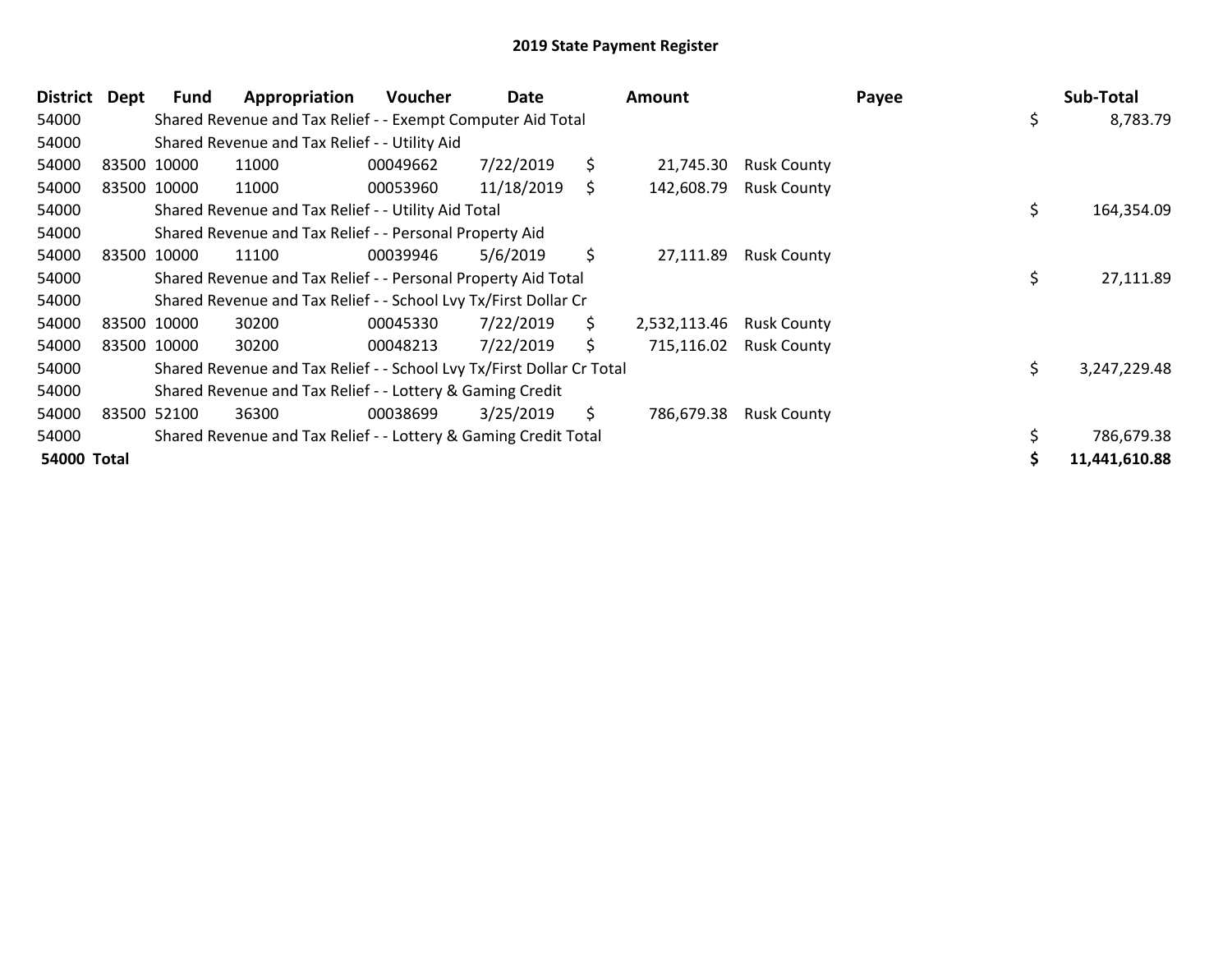| <b>District</b> | <b>Dept</b> | Fund        | Appropriation                                                      | Voucher  | Date       | <b>Amount</b>   | Payee                     | Sub-Total        |
|-----------------|-------------|-------------|--------------------------------------------------------------------|----------|------------|-----------------|---------------------------|------------------|
| 54002           |             |             | Dept of Safety & Prof Services - - Fire Dues Distribution          |          |            |                 |                           |                  |
| 54002           |             | 16500 10000 | 22500                                                              | 00031277 | 7/18/2019  | \$              | 1,510.05 Town Of Atlanta  |                  |
| 54002           |             |             | Dept of Safety & Prof Services - - Fire Dues Distribution Total    |          |            |                 |                           | \$<br>1,510.05   |
| 54002           |             |             | Dept of Natural Resources - - Resaids - Cnty Forst, CI & Mfl       |          |            |                 |                           |                  |
| 54002           |             | 37000 21200 | 57100                                                              | 00333131 | 6/21/2019  | \$              | 2,128.41 Town Of Atlanta  |                  |
| 54002           |             |             | Dept of Natural Resources - - Resaids - Cnty Forst, Cl & Mfl Total |          |            |                 |                           | \$<br>2,128.41   |
| 54002           |             |             | WI Dept of Transportation - - Trns Aids To Mnc.-Sf                 |          |            |                 |                           |                  |
| 54002           |             | 39500 21100 | 19100                                                              | 00337184 | 1/7/2019   | \$<br>31,003.24 | Town Of Atlanta           |                  |
| 54002           |             | 39500 21100 | 19100                                                              | 00364498 | 4/1/2019   | \$<br>31,003.24 | Town Of Atlanta           |                  |
| 54002           |             | 39500 21100 | 19100                                                              | 00402507 | 7/1/2019   | \$<br>31,003.24 | Town Of Atlanta           |                  |
| 54002           |             | 39500 21100 | 19100                                                              | 00445325 | 10/7/2019  | \$              | 31,003.27 Town Of Atlanta |                  |
| 54002           |             |             | WI Dept of Transportation - - Trns Aids To Mnc.-Sf Total           |          |            |                 |                           | \$<br>124,012.99 |
| 54002           |             |             | Elections Commission - - 2018 Hava Election Security               |          |            |                 |                           |                  |
| 54002           |             | 51000 22000 | 18200                                                              | 00002843 | 11/21/2019 | \$<br>1,200.00  | Town Of Atlanta           |                  |
| 54002           |             |             | Elections Commission - - 2018 Hava Election Security Total         |          |            |                 |                           | \$<br>1,200.00   |
| 54002           |             |             | Shared Revenue and Tax Relief - - County And Municipal Aid         |          |            |                 |                           |                  |
| 54002           |             | 83500 10000 | 10500                                                              | 00049629 | 7/22/2019  | \$<br>7,722.60  | Town Of Atlanta           |                  |
| 54002           |             | 83500 10000 | 10500                                                              | 00053927 | 11/18/2019 | \$              | 43,761.41 Town Of Atlanta |                  |
| 54002           |             |             | Shared Revenue and Tax Relief - - County And Municipal Aid Total   |          |            |                 |                           | \$<br>51,484.01  |
| 54002           |             |             | Shared Revenue and Tax Relief - - Utility Aid                      |          |            |                 |                           |                  |
| 54002           |             | 83500 10000 | 11000                                                              | 00049629 | 7/22/2019  | \$<br>474.49    | Town Of Atlanta           |                  |
| 54002           |             | 83500 10000 | 11000                                                              | 00053927 | 11/18/2019 | \$<br>2,696.19  | Town Of Atlanta           |                  |
| 54002           |             |             | Shared Revenue and Tax Relief - - Utility Aid Total                |          |            |                 |                           | \$<br>3,170.68   |
| 54002           |             |             | Shared Revenue and Tax Relief - - Personal Property Aid            |          |            |                 |                           |                  |
| 54002           |             | 83500 10000 | 11100                                                              | 00041273 | 5/6/2019   | \$<br>12.69     | Town Of Atlanta           |                  |
| 54002           |             |             | Shared Revenue and Tax Relief - - Personal Property Aid Total      |          |            |                 |                           | \$<br>12.69      |
| 54002 Total     |             |             |                                                                    |          |            |                 |                           | \$<br>183,518.83 |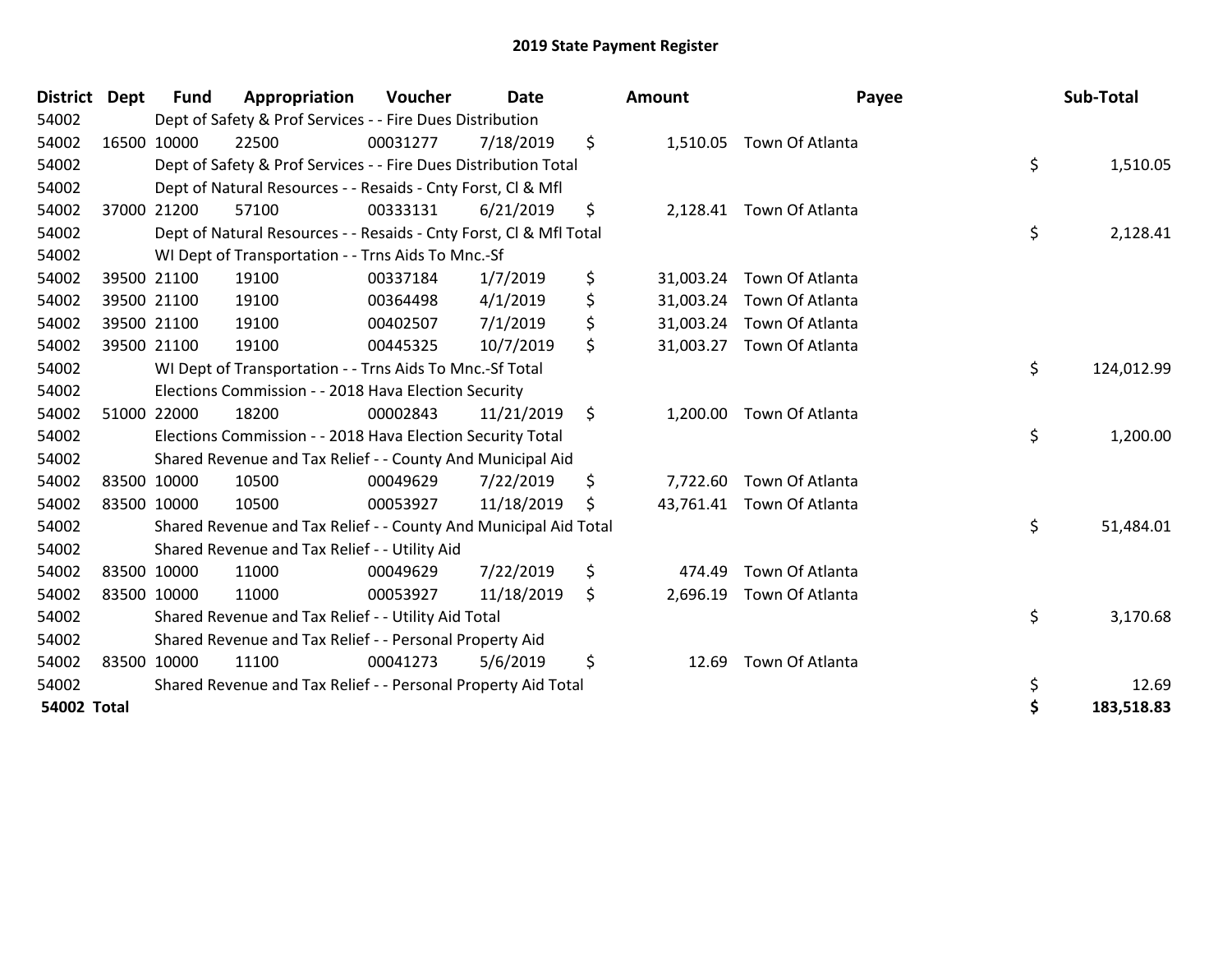| <b>District</b> | <b>Dept</b> | Fund | Appropriation                                                      | Voucher  | <b>Date</b> | <b>Amount</b>   | Payee            | Sub-Total        |
|-----------------|-------------|------|--------------------------------------------------------------------|----------|-------------|-----------------|------------------|------------------|
| 54004           |             |      | Dept of Safety & Prof Services - - Fire Dues Distribution          |          |             |                 |                  |                  |
| 54004           | 16500 10000 |      | 22500                                                              | 00030834 | 7/17/2019   | \$<br>2,964.65  | Town Of Big Bend |                  |
| 54004           |             |      | Dept of Safety & Prof Services - - Fire Dues Distribution Total    |          |             |                 |                  | \$<br>2,964.65   |
| 54004           |             |      | Dept of Natural Resources - - Resaids - Cnty Forst, CI & Mfl       |          |             |                 |                  |                  |
| 54004           | 37000 21200 |      | 57100                                                              | 00333132 | 6/21/2019   | \$<br>717.28    | Town Of Big Bend |                  |
| 54004           |             |      | Dept of Natural Resources - - Resaids - Cnty Forst, Cl & Mfl Total |          |             |                 |                  | \$<br>717.28     |
| 54004           |             |      | Dept of Natural Resources - - Aids In Lieu Of Taxes - Sum S        |          |             |                 |                  |                  |
| 54004           | 37000 21200 |      | 57900                                                              | 00314053 | 4/19/2019   | \$<br>900.68    | Town Of Big Bend |                  |
| 54004           |             |      | Dept of Natural Resources - - Aids In Lieu Of Taxes - Sum S Total  |          |             |                 |                  | \$<br>900.68     |
| 54004           |             |      | WI Dept of Transportation - - Trns Aids To Mnc.-Sf                 |          |             |                 |                  |                  |
| 54004           | 39500 21100 |      | 19100                                                              | 00337185 | 1/7/2019    | \$<br>25,848.98 | Town Of Big Bend |                  |
| 54004           | 39500 21100 |      | 19100                                                              | 00364499 | 4/1/2019    | \$<br>25,848.98 | Town Of Big Bend |                  |
| 54004           | 39500 21100 |      | 19100                                                              | 00402508 | 7/1/2019    | \$<br>25,848.98 | Town Of Big Bend |                  |
| 54004           | 39500 21100 |      | 19100                                                              | 00445326 | 10/7/2019   | \$<br>25,848.98 | Town Of Big Bend |                  |
| 54004           |             |      | WI Dept of Transportation - - Trns Aids To Mnc.-Sf Total           |          |             |                 |                  | \$<br>103,395.92 |
| 54004           |             |      | Shared Revenue and Tax Relief - - County And Municipal Aid         |          |             |                 |                  |                  |
| 54004           | 83500 10000 |      | 10500                                                              | 00049630 | 7/22/2019   | \$<br>941.98    | Town Of Big Bend |                  |
| 54004           | 83500 10000 |      | 10500                                                              | 00053928 | 11/18/2019  | \$<br>5,337.89  | Town Of Big Bend |                  |
| 54004           |             |      | Shared Revenue and Tax Relief - - County And Municipal Aid Total   |          |             |                 |                  | \$<br>6,279.87   |
| 54004           |             |      | Shared Revenue and Tax Relief - - Personal Property Aid            |          |             |                 |                  |                  |
| 54004           | 83500 10000 |      | 11100                                                              | 00041274 | 5/6/2019    | \$<br>97.07     | Town Of Big Bend |                  |
| 54004           |             |      | Shared Revenue and Tax Relief - - Personal Property Aid Total      |          |             |                 |                  | \$<br>97.07      |
| 54004 Total     |             |      |                                                                    |          |             |                 |                  | 114,355.47       |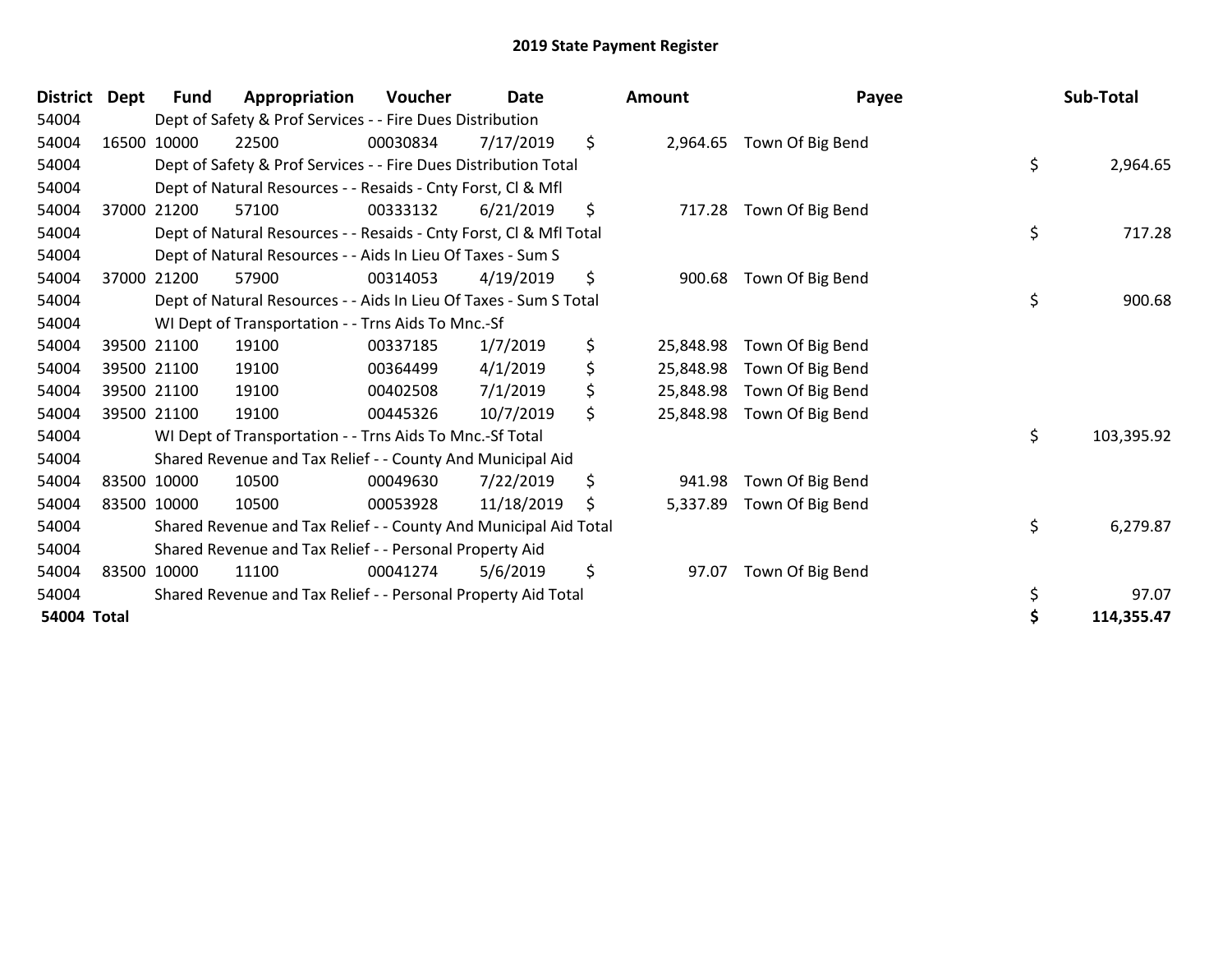| District Dept |             | <b>Fund</b> | Appropriation                                                      | Voucher  | <b>Date</b> | <b>Amount</b>  | Payee                       | Sub-Total       |
|---------------|-------------|-------------|--------------------------------------------------------------------|----------|-------------|----------------|-----------------------------|-----------------|
| 54006         |             |             | Dept of Safety & Prof Services - - Fire Dues Distribution          |          |             |                |                             |                 |
| 54006         |             | 16500 10000 | 22500                                                              | 00031627 | 7/18/2019   | \$             | 288.03 Town Of Big Falls    |                 |
| 54006         |             |             | Dept of Safety & Prof Services - - Fire Dues Distribution Total    |          |             |                |                             | \$<br>288.03    |
| 54006         |             |             | Dept of Natural Resources - - Aids In Lieu Of Taxes - Gener        |          |             |                |                             |                 |
| 54006         |             | 37000 10000 | 50300                                                              | 00297886 | 2/13/2019   | \$             | 2,068.97 Town Of Big Falls  |                 |
| 54006         |             |             | Dept of Natural Resources - - Aids In Lieu Of Taxes - Gener Total  |          |             |                |                             | \$<br>2,068.97  |
| 54006         |             |             | Dept of Natural Resources - - Resaids - Cnty Forst, Cl & Mfl       |          |             |                |                             |                 |
| 54006         |             | 37000 21200 | 57100                                                              | 00333133 | 6/21/2019   | \$             | 1,921.59 Town Of Big Falls  |                 |
| 54006         |             |             | Dept of Natural Resources - - Resaids - Cnty Forst, Cl & Mfl Total |          |             |                |                             | \$<br>1,921.59  |
| 54006         |             |             | Dept of Natural Resources - - Aids In Lieu Of Taxes - Sum S        |          |             |                |                             |                 |
| 54006         |             | 37000 21200 | 57900                                                              | 00314004 | 4/19/2019   | \$<br>586.87   | Town Of Big Falls           |                 |
| 54006         |             | 37000 21200 | 57900                                                              | 00314005 | 4/19/2019   | \$<br>913.13   | Town Of Big Falls           |                 |
| 54006         |             |             | Dept of Natural Resources - - Aids In Lieu Of Taxes - Sum S Total  |          |             |                |                             | \$<br>1,500.00  |
| 54006         |             |             | WI Dept of Transportation - - Trns Aids To Mnc.-Sf                 |          |             |                |                             |                 |
| 54006         |             | 39500 21100 | 19100                                                              | 00337186 | 1/7/2019    | \$<br>7,476.24 | Town Of Big Falls           |                 |
| 54006         |             | 39500 21100 | 19100                                                              | 00364500 | 4/1/2019    | \$             | 7,476.24 Town Of Big Falls  |                 |
| 54006         |             | 39500 21100 | 19100                                                              | 00402509 | 7/1/2019    | \$             | 7,476.24 Town Of Big Falls  |                 |
| 54006         | 39500 21100 |             | 19100                                                              | 00445327 | 10/7/2019   | \$             | 7,476.26 Town Of Big Falls  |                 |
| 54006         |             |             | WI Dept of Transportation - - Trns Aids To Mnc.-Sf Total           |          |             |                |                             | \$<br>29,904.98 |
| 54006         |             |             | Elections Commission - - 2018 Hava Election Security               |          |             |                |                             |                 |
| 54006         |             | 51000 22000 | 18200                                                              | 00002907 | 11/26/2019  | \$             | 1,200.00 Town Of Big Falls  |                 |
| 54006         |             |             | Elections Commission - - 2018 Hava Election Security Total         |          |             |                |                             | \$<br>1,200.00  |
| 54006         |             |             | Shared Revenue and Tax Relief - - County And Municipal Aid         |          |             |                |                             |                 |
| 54006         | 83500 10000 |             | 10500                                                              | 00049631 | 7/22/2019   | \$             | 2,533.70 Town Of Big Falls  |                 |
| 54006         | 83500 10000 |             | 10500                                                              | 00053929 | 11/18/2019  | \$             | 14,357.62 Town Of Big Falls |                 |
| 54006         |             |             | Shared Revenue and Tax Relief - - County And Municipal Aid Total   |          |             |                |                             | \$<br>16,891.32 |
| 54006         |             |             | Shared Revenue and Tax Relief - - Utility Aid                      |          |             |                |                             |                 |
| 54006         |             | 83500 10000 | 11000                                                              | 00049631 | 7/22/2019   | \$             | 2,117.68 Town Of Big Falls  |                 |
| 54006         | 83500 10000 |             | 11000                                                              | 00053929 | 11/18/2019  | \$             | 11,977.41 Town Of Big Falls |                 |
| 54006         |             |             | Shared Revenue and Tax Relief - - Utility Aid Total                |          |             |                |                             | \$<br>14,095.09 |
| 54006 Total   |             |             |                                                                    |          |             |                |                             | \$<br>67,869.98 |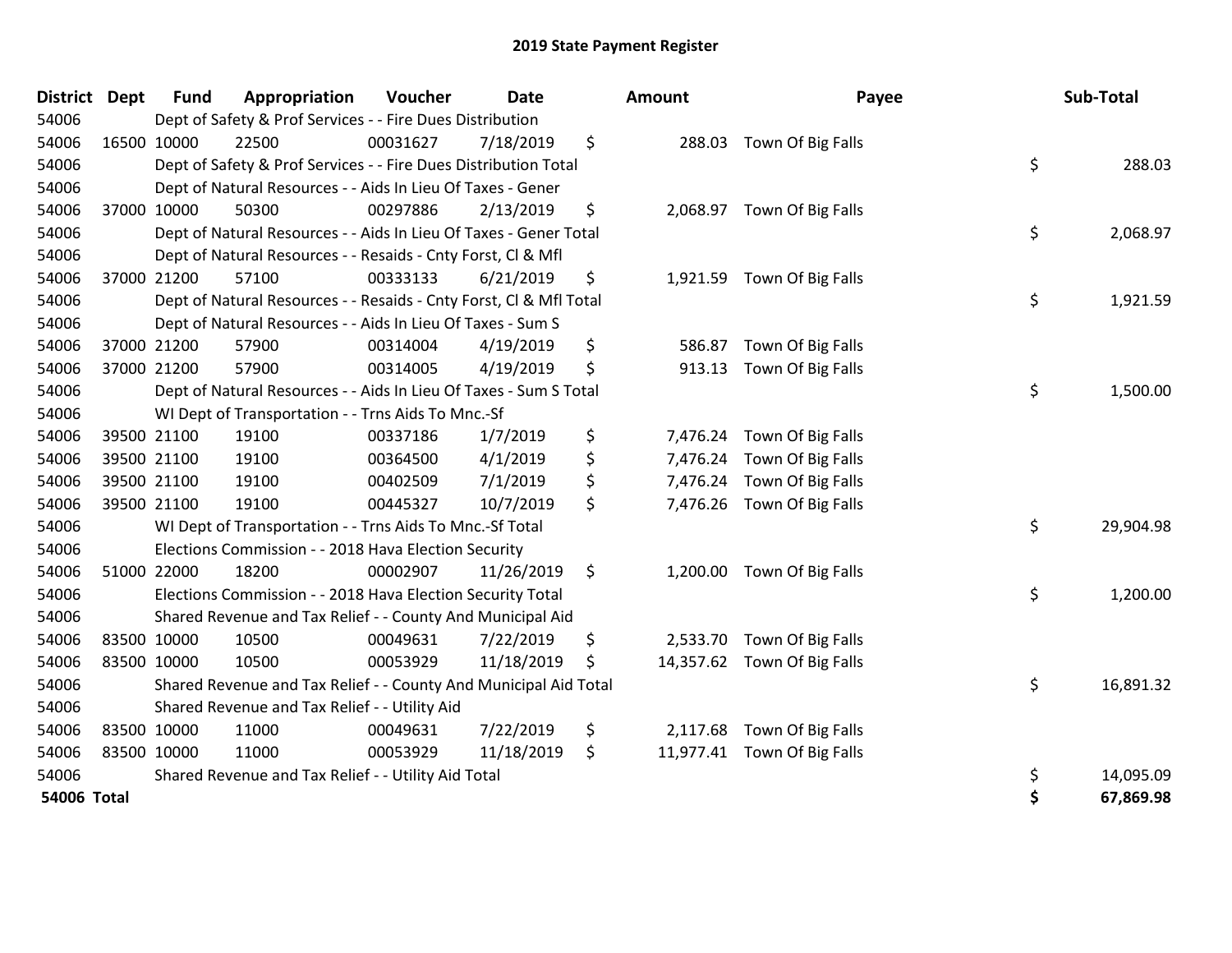| District Dept |       | <b>Fund</b> | Appropriation                                                      | Voucher  | <b>Date</b> | <b>Amount</b>  | Payee                       | Sub-Total       |
|---------------|-------|-------------|--------------------------------------------------------------------|----------|-------------|----------------|-----------------------------|-----------------|
| 54008         |       |             | Dept of Safety & Prof Services - - Fire Dues Distribution          |          |             |                |                             |                 |
| 54008         |       | 16500 10000 | 22500                                                              | 00031646 | 7/18/2019   | \$<br>100.92   | Town Of Cedar Rapids        |                 |
| 54008         |       |             | Dept of Safety & Prof Services - - Fire Dues Distribution Total    |          |             |                |                             | \$<br>100.92    |
| 54008         |       |             | Dept of Natural Resources - - Aids In Lieu Of Taxes - Gener        |          |             |                |                             |                 |
| 54008         | 37000 | 10000       | 50300                                                              | 00297838 | 2/12/2019   | \$<br>445.60   | Town Of Cedar Rapids        |                 |
| 54008         |       |             | Dept of Natural Resources - - Aids In Lieu Of Taxes - Gener Total  |          |             |                |                             | \$<br>445.60    |
| 54008         |       |             | Dept of Natural Resources - - Resaids - Cnty Forst, CI & Mfl       |          |             |                |                             |                 |
| 54008         |       | 37000 21200 | 57100                                                              | 00333134 | 6/21/2019   | \$<br>3,261.56 | Town Of Cedar Rapids        |                 |
| 54008         |       |             | Dept of Natural Resources - - Resaids - Cnty Forst, CI & Mfl Total |          |             |                |                             | \$<br>3,261.56  |
| 54008         |       |             | Dept of Natural Resources - - Aids In Lieu Of Taxes - Sum S        |          |             |                |                             |                 |
| 54008         | 37000 | 21200       | 57900                                                              | 00313234 | 4/19/2019   | \$<br>7,446.14 | Town Of Cedar Rapids        |                 |
| 54008         |       |             | Dept of Natural Resources - - Aids In Lieu Of Taxes - Sum S Total  |          |             |                |                             | \$<br>7,446.14  |
| 54008         |       |             | WI Dept of Transportation - - Trns Aids To Mnc.-Sf                 |          |             |                |                             |                 |
| 54008         |       | 39500 21100 | 19100                                                              | 00337187 | 1/7/2019    | \$<br>9,491.10 | Town Of Cedar Rapids        |                 |
| 54008         |       | 39500 21100 | 19100                                                              | 00364501 | 4/1/2019    | \$<br>9,491.10 | Town Of Cedar Rapids        |                 |
| 54008         |       | 39500 21100 | 19100                                                              | 00402510 | 7/1/2019    | \$<br>9,491.10 | Town Of Cedar Rapids        |                 |
| 54008         |       | 39500 21100 | 19100                                                              | 00445328 | 10/7/2019   | \$<br>9,491.10 | <b>Town Of Cedar Rapids</b> |                 |
| 54008         |       |             | WI Dept of Transportation - - Trns Aids To Mnc.-Sf Total           |          |             |                |                             | \$<br>37,964.40 |
| 54008         |       |             | Elections Commission - - 2018 Hava Election Security               |          |             |                |                             |                 |
| 54008         | 51000 | 22000       | 18200                                                              | 00002250 | 11/6/2019   | \$<br>1,200.00 | Town Of Cedar Rapids        |                 |
| 54008         |       |             | Elections Commission - - 2018 Hava Election Security Total         |          |             |                |                             | \$<br>1,200.00  |
| 54008         |       |             | Shared Revenue and Tax Relief - - County And Municipal Aid         |          |             |                |                             |                 |
| 54008         |       | 83500 10000 | 10500                                                              | 00049632 | 7/22/2019   | \$<br>79.87    | Town Of Cedar Rapids        |                 |
| 54008         |       | 83500 10000 | 10500                                                              | 00053930 | 11/18/2019  | \$<br>452.59   | Town Of Cedar Rapids        |                 |
| 54008         |       |             | Shared Revenue and Tax Relief - - County And Municipal Aid Total   |          |             |                |                             | \$<br>532.46    |
| 54008 Total   |       |             |                                                                    |          |             |                |                             | 50.951.08       |

| District           | <b>Dept</b> | Fund        | Appropriation                                                      | <b>Voucher</b> | Date       | <b>Amount</b>  | Payee                         | Sub-Total       |
|--------------------|-------------|-------------|--------------------------------------------------------------------|----------------|------------|----------------|-------------------------------|-----------------|
| 54008              |             |             | Dept of Safety & Prof Services - - Fire Dues Distribution          |                |            |                |                               |                 |
| 54008              | 16500       | 10000       | 22500                                                              | 00031646       | 7/18/2019  | \$             | 100.92 Town Of Cedar Rapids   |                 |
| 54008              |             |             | Dept of Safety & Prof Services - - Fire Dues Distribution Total    |                |            |                |                               | \$<br>100.92    |
| 54008              |             |             | Dept of Natural Resources - - Aids In Lieu Of Taxes - Gener        |                |            |                |                               |                 |
| 54008              |             | 37000 10000 | 50300                                                              | 00297838       | 2/12/2019  | \$<br>445.60   | Town Of Cedar Rapids          |                 |
| 54008              |             |             | Dept of Natural Resources - - Aids In Lieu Of Taxes - Gener Total  |                |            |                |                               | \$<br>445.60    |
| 54008              |             |             | Dept of Natural Resources - - Resaids - Cnty Forst, CI & Mfl       |                |            |                |                               |                 |
| 54008              |             | 37000 21200 | 57100                                                              | 00333134       | 6/21/2019  | \$             | 3,261.56 Town Of Cedar Rapids |                 |
| 54008              |             |             | Dept of Natural Resources - - Resaids - Cnty Forst, CI & Mfl Total |                |            |                |                               | \$<br>3,261.56  |
| 54008              |             |             | Dept of Natural Resources - - Aids In Lieu Of Taxes - Sum S        |                |            |                |                               |                 |
| 54008              | 37000 21200 |             | 57900                                                              | 00313234       | 4/19/2019  | \$             | 7,446.14 Town Of Cedar Rapids |                 |
| 54008              |             |             | Dept of Natural Resources - - Aids In Lieu Of Taxes - Sum S Total  |                |            |                |                               | \$<br>7,446.14  |
| 54008              |             |             | WI Dept of Transportation - - Trns Aids To Mnc.-Sf                 |                |            |                |                               |                 |
| 54008              |             | 39500 21100 | 19100                                                              | 00337187       | 1/7/2019   | \$<br>9,491.10 | Town Of Cedar Rapids          |                 |
| 54008              | 39500 21100 |             | 19100                                                              | 00364501       | 4/1/2019   | \$<br>9,491.10 | <b>Town Of Cedar Rapids</b>   |                 |
| 54008              |             | 39500 21100 | 19100                                                              | 00402510       | 7/1/2019   | \$<br>9,491.10 | <b>Town Of Cedar Rapids</b>   |                 |
| 54008              | 39500 21100 |             | 19100                                                              | 00445328       | 10/7/2019  | \$<br>9,491.10 | Town Of Cedar Rapids          |                 |
| 54008              |             |             | WI Dept of Transportation - - Trns Aids To Mnc.-Sf Total           |                |            |                |                               | \$<br>37,964.40 |
| 54008              |             |             | Elections Commission - - 2018 Hava Election Security               |                |            |                |                               |                 |
| 54008              |             | 51000 22000 | 18200                                                              | 00002250       | 11/6/2019  | \$<br>1,200.00 | <b>Town Of Cedar Rapids</b>   |                 |
| 54008              |             |             | Elections Commission - - 2018 Hava Election Security Total         |                |            |                |                               | \$<br>1,200.00  |
| 54008              |             |             | Shared Revenue and Tax Relief - - County And Municipal Aid         |                |            |                |                               |                 |
| 54008              | 83500 10000 |             | 10500                                                              | 00049632       | 7/22/2019  | \$<br>79.87    | <b>Town Of Cedar Rapids</b>   |                 |
| 54008              | 83500 10000 |             | 10500                                                              | 00053930       | 11/18/2019 | \$<br>452.59   | Town Of Cedar Rapids          |                 |
| 54008              |             |             | Shared Revenue and Tax Relief - - County And Municipal Aid Total   |                |            |                |                               | \$<br>532.46    |
| <b>54008 Total</b> |             |             |                                                                    |                |            |                |                               | 50,951.08       |
|                    |             |             |                                                                    |                |            |                |                               |                 |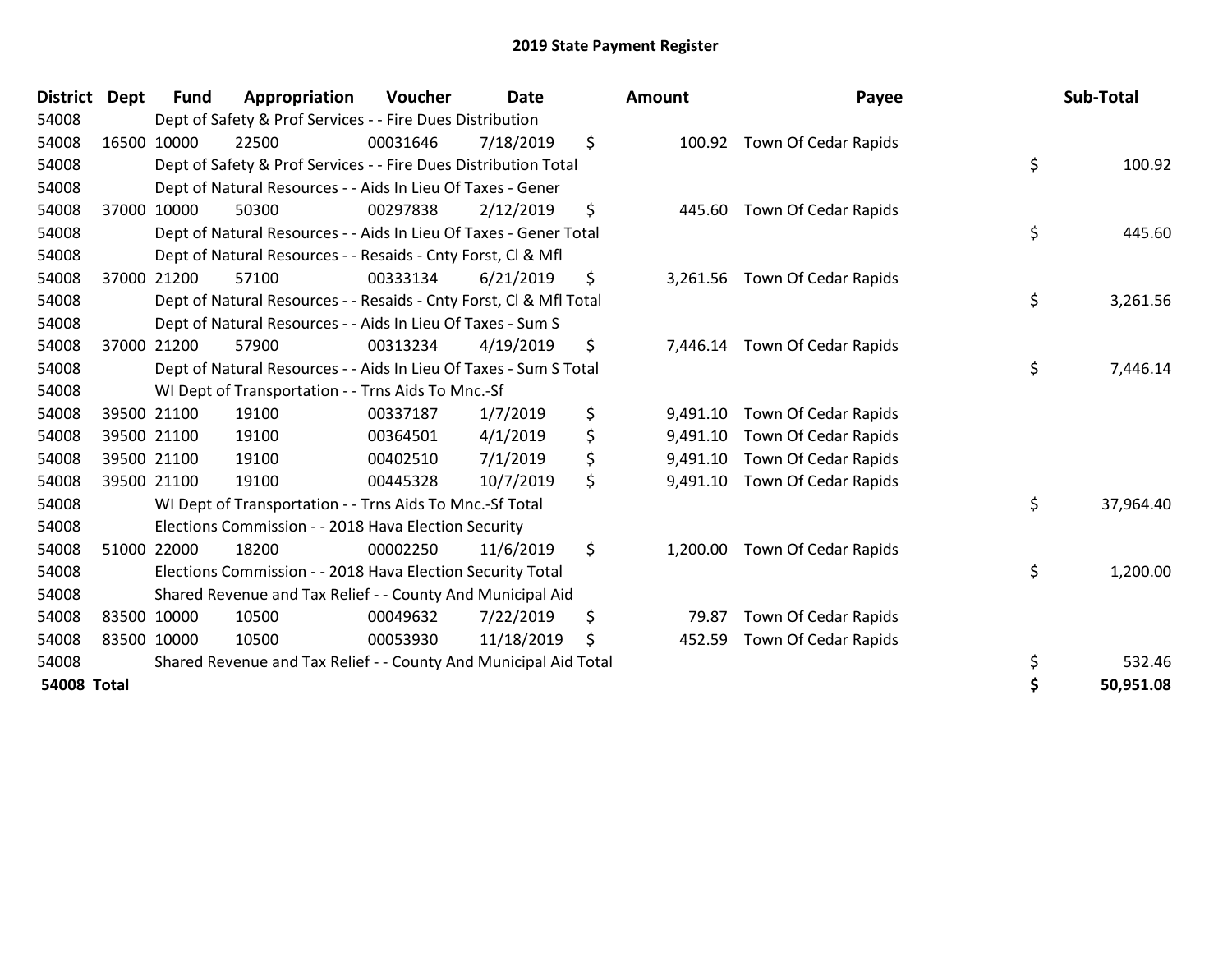| District           | <b>Dept</b> | Fund        | Appropriation                                                      | <b>Voucher</b> | <b>Date</b> | <b>Amount</b>   | Payee                   | Sub-Total        |
|--------------------|-------------|-------------|--------------------------------------------------------------------|----------------|-------------|-----------------|-------------------------|------------------|
| 54010              |             |             | Dept of Safety & Prof Services - - Fire Dues Distribution          |                |             |                 |                         |                  |
| 54010              | 16500 10000 |             | 22500                                                              | 00031061       | 7/16/2019   | \$              | 2,178.73 Town Of Dewey  |                  |
| 54010              |             |             | Dept of Safety & Prof Services - - Fire Dues Distribution Total    |                |             |                 |                         | \$<br>2,178.73   |
| 54010              |             |             | Dept of Natural Resources - - Resaids - Cnty Forst, CI & Mfl       |                |             |                 |                         |                  |
| 54010              |             | 37000 21200 | 57100                                                              | 00333135       | 6/21/2019   | \$<br>790.52    | Town Of Dewey           |                  |
| 54010              |             |             | Dept of Natural Resources - - Resaids - Cnty Forst, Cl & Mfl Total |                |             |                 |                         | \$<br>790.52     |
| 54010              |             |             | Dept of Natural Resources - - Fin Asst For Responsible Units       |                |             |                 |                         |                  |
| 54010              |             | 37000 27400 | 67000                                                              | 00322796       | 5/22/2019   | \$              | 2,823.57 Town Of Dewey  |                  |
| 54010              |             |             | Dept of Natural Resources - - Fin Asst For Responsible Units Total |                |             |                 |                         | \$<br>2,823.57   |
| 54010              |             |             | WI Dept of Transportation - - Trns Aids To Mnc.-Sf                 |                |             |                 |                         |                  |
| 54010              |             | 39500 21100 | 19100                                                              | 00337188       | 1/7/2019    | \$<br>20,500.79 | Town Of Dewey           |                  |
| 54010              |             | 39500 21100 | 19100                                                              | 00364502       | 4/1/2019    | \$<br>20,500.79 | Town Of Dewey           |                  |
| 54010              | 39500 21100 |             | 19100                                                              | 00402511       | 7/1/2019    | \$<br>20,500.79 | Town Of Dewey           |                  |
| 54010              | 39500 21100 |             | 19100                                                              | 00445329       | 10/7/2019   | \$              | 20,500.81 Town Of Dewey |                  |
| 54010              |             |             | WI Dept of Transportation - - Trns Aids To Mnc.-Sf Total           |                |             |                 |                         | \$<br>82,003.18  |
| 54010              |             |             | Shared Revenue and Tax Relief - - County And Municipal Aid         |                |             |                 |                         |                  |
| 54010              | 83500 10000 |             | 10500                                                              | 00049633       | 7/22/2019   | \$<br>1,440.45  | Town Of Dewey           |                  |
| 54010              | 83500 10000 |             | 10500                                                              | 00053931       | 11/18/2019  | \$<br>8,162.57  | Town Of Dewey           |                  |
| 54010              |             |             | Shared Revenue and Tax Relief - - County And Municipal Aid Total   |                |             |                 |                         | \$<br>9,603.02   |
| 54010              |             |             | Shared Revenue and Tax Relief - - Utility Aid                      |                |             |                 |                         |                  |
| 54010              | 83500 10000 |             | 11000                                                              | 00049633       | 7/22/2019   | \$<br>8,407.45  | Town Of Dewey           |                  |
| 54010              | 83500 10000 |             | 11000                                                              | 00053931       | 11/18/2019  | \$<br>53,581.49 | Town Of Dewey           |                  |
| 54010              |             |             | Shared Revenue and Tax Relief - - Utility Aid Total                |                |             |                 |                         | \$<br>61,988.94  |
| 54010              |             |             | Shared Revenue and Tax Relief - - Personal Property Aid            |                |             |                 |                         |                  |
| 54010              | 83500 10000 |             | 11100                                                              | 00041275       | 5/6/2019    | \$<br>0.34      | Town Of Dewey           |                  |
| 54010              |             |             | Shared Revenue and Tax Relief - - Personal Property Aid Total      |                |             |                 |                         | \$<br>0.34       |
| <b>54010 Total</b> |             |             |                                                                    |                |             |                 |                         | \$<br>159,388.30 |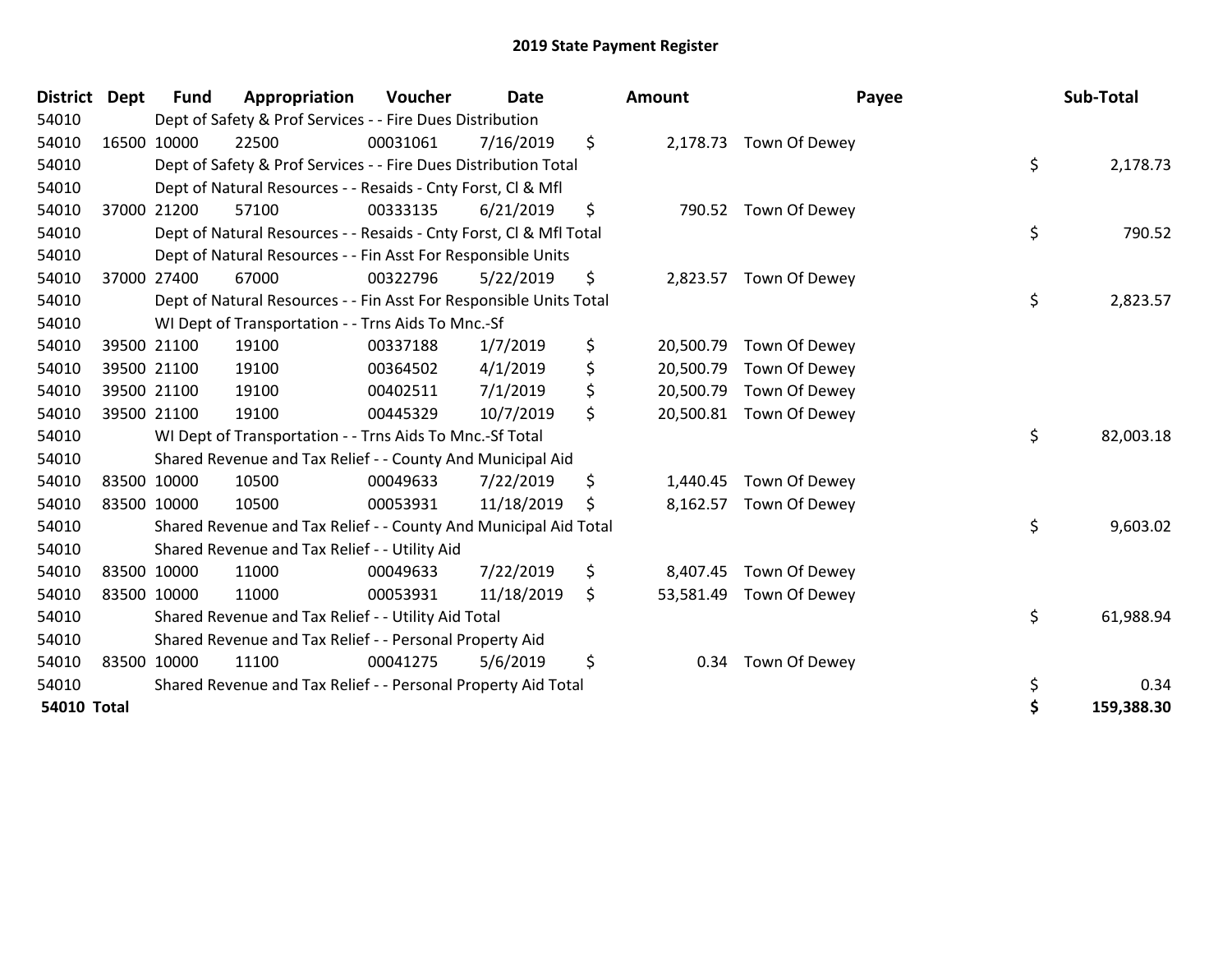| District Dept      |             | <b>Fund</b> | Appropriation                                                        | Voucher  | <b>Date</b> | Amount       | Payee                      | Sub-Total        |
|--------------------|-------------|-------------|----------------------------------------------------------------------|----------|-------------|--------------|----------------------------|------------------|
| 54012              |             |             | Dept of Safety & Prof Services - - Fire Dues Distribution            |          |             |              |                            |                  |
| 54012              |             | 16500 10000 | 22500                                                                | 00030965 | 7/17/2019   | \$           | 2,505.47 Town Of Flambeau  |                  |
| 54012              |             |             | Dept of Safety & Prof Services - - Fire Dues Distribution Total      |          |             |              |                            | \$<br>2,505.47   |
| 54012              |             |             | Dept of Natural Resources - - Resaids - Cnty Forst, CI & Mfl         |          |             |              |                            |                  |
| 54012              |             | 37000 21200 | 57100                                                                | 00333136 | 6/21/2019   | \$<br>515.94 | Town Of Flambeau           |                  |
| 54012              |             |             | Dept of Natural Resources - - Resaids - Cnty Forst, Cl & Mfl Total   |          |             |              |                            | \$<br>515.94     |
| 54012              |             |             | WI Dept of Transportation - - Trns Aids To Mnc.-Sf                   |          |             |              |                            |                  |
| 54012              |             | 39500 21100 | 19100                                                                | 00337189 | 1/7/2019    | \$           | 25,735.50 Town Of Flambeau |                  |
| 54012              |             | 39500 21100 | 19100                                                                | 00364503 | 4/1/2019    | \$           | 25,735.50 Town Of Flambeau |                  |
| 54012              |             | 39500 21100 | 19100                                                                | 00402512 | 7/1/2019    | \$           | 25,735.50 Town Of Flambeau |                  |
| 54012              |             | 39500 21100 | 19100                                                                | 00445330 | 10/7/2019   | \$           | 25,735.51 Town Of Flambeau |                  |
| 54012              |             |             | WI Dept of Transportation - - Trns Aids To Mnc.-Sf Total             |          |             |              |                            | \$<br>102,942.01 |
| 54012              |             |             | Department of Administration - - Hv Trans Ln Annual Impact Fee       |          |             |              |                            |                  |
| 54012              |             | 50500 10000 | 17400                                                                | 00101075 | 5/1/2019    | \$           | 15,948.00 Town Of Flambeau |                  |
| 54012              |             |             | Department of Administration - - Hv Trans Ln Annual Impact Fee Total |          |             |              |                            | \$<br>15,948.00  |
| 54012              |             |             | Shared Revenue and Tax Relief - - County And Municipal Aid           |          |             |              |                            |                  |
| 54012              |             | 83500 10000 | 10500                                                                | 00049634 | 7/22/2019   | \$           | 6,098.82 Town Of Flambeau  |                  |
| 54012              | 83500 10000 |             | 10500                                                                | 00053932 | 11/18/2019  | \$           | 34,559.95 Town Of Flambeau |                  |
| 54012              |             |             | Shared Revenue and Tax Relief - - County And Municipal Aid Total     |          |             |              |                            | \$<br>40,658.77  |
| 54012              |             |             | Shared Revenue and Tax Relief - - Exempt Computer Aid                |          |             |              |                            |                  |
| 54012              |             | 83500 10000 | 10900                                                                | 00046705 | 7/22/2019   | \$           | 40.53 Town Of Flambeau     |                  |
| 54012              |             |             | Shared Revenue and Tax Relief - - Exempt Computer Aid Total          |          |             |              |                            | \$<br>40.53      |
| 54012              |             |             | Shared Revenue and Tax Relief - - Utility Aid                        |          |             |              |                            |                  |
| 54012              |             | 83500 10000 | 11000                                                                | 00049634 | 7/22/2019   | \$<br>423.33 | Town Of Flambeau           |                  |
| 54012              |             | 83500 10000 | 11000                                                                | 00053932 | 11/18/2019  | \$           | 3,900.19 Town Of Flambeau  |                  |
| 54012              |             |             | Shared Revenue and Tax Relief - - Utility Aid Total                  |          |             |              |                            | \$<br>4,323.52   |
| 54012              |             |             | Shared Revenue and Tax Relief - - Personal Property Aid              |          |             |              |                            |                  |
| 54012              | 83500 10000 |             | 11100                                                                | 00041276 | 5/6/2019    | \$           | 321.93 Town Of Flambeau    |                  |
| 54012              |             |             | Shared Revenue and Tax Relief - - Personal Property Aid Total        |          |             |              |                            | \$<br>321.93     |
| 54012              |             |             | Shared Revenue and Tax Relief - - Lottery & Gaming Credit            |          |             |              |                            |                  |
| 54012              |             | 83500 52100 | 36300                                                                | 00038468 | 3/25/2019   | \$           | 2,244.33 Town Of Flambeau  |                  |
| 54012              |             |             | Shared Revenue and Tax Relief - - Lottery & Gaming Credit Total      |          |             |              |                            | \$<br>2,244.33   |
| <b>54012 Total</b> |             |             |                                                                      |          |             |              |                            | \$<br>169,500.50 |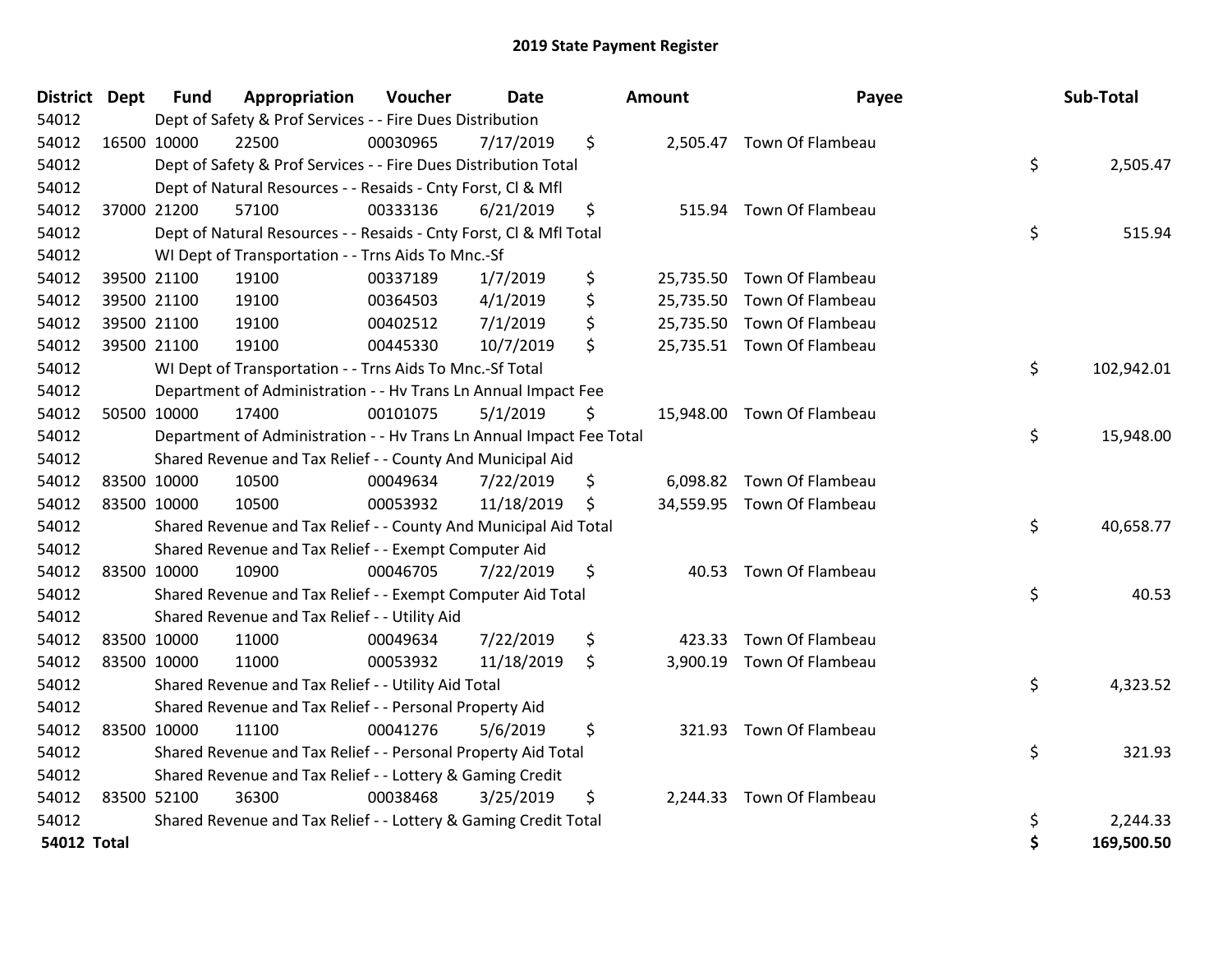| District Dept      |             | <b>Fund</b> | Appropriation                                                        | Voucher  | <b>Date</b> | Amount     |                         | Payee | Sub-Total  |
|--------------------|-------------|-------------|----------------------------------------------------------------------|----------|-------------|------------|-------------------------|-------|------------|
| 54014              |             |             | Dept of Safety & Prof Services - - Fire Dues Distribution            |          |             |            |                         |       |            |
| 54014              |             | 16500 10000 | 22500                                                                | 00031149 | 7/17/2019   | \$         | 1,888.84 Town Of Grant  |       |            |
| 54014              |             |             | Dept of Safety & Prof Services - - Fire Dues Distribution Total      |          |             |            |                         | \$    | 1,888.84   |
| 54014              |             |             | Dept of Natural Resources - - Aids In Lieu Of Taxes - Gener          |          |             |            |                         |       |            |
| 54014              |             | 37000 10000 | 50300                                                                | 00313997 | 4/19/2019   | \$         | 2.60 Town Of Grant      |       |            |
| 54014              |             |             | Dept of Natural Resources - - Aids In Lieu Of Taxes - Gener Total    |          |             |            |                         | \$    | 2.60       |
| 54014              |             |             | Dept of Natural Resources - - Resaids - Cnty Forst, CI & Mfl         |          |             |            |                         |       |            |
| 54014              | 37000 21200 |             | 57100                                                                | 00333137 | 6/21/2019   | \$         | 303.84 Town Of Grant    |       |            |
| 54014              |             |             | Dept of Natural Resources - - Resaids - Cnty Forst, CI & Mfl Total   |          |             |            |                         | \$    | 303.84     |
| 54014              |             |             | Dept of Natural Resources - - Aids In Lieu Of Taxes - Sum S          |          |             |            |                         |       |            |
| 54014              | 37000 21200 |             | 57900                                                                | 00313998 | 4/19/2019   | \$<br>0.26 | Town Of Grant           |       |            |
| 54014              |             |             | Dept of Natural Resources - - Aids In Lieu Of Taxes - Sum S Total    |          |             |            |                         | \$    | 0.26       |
| 54014              |             |             | WI Dept of Transportation - - Trns Aids To Mnc.-Sf                   |          |             |            |                         |       |            |
| 54014              | 39500 21100 |             | 19100                                                                | 00337190 | 1/7/2019    | \$         | 16,290.25 Town Of Grant |       |            |
| 54014              | 39500 21100 |             | 19100                                                                | 00364504 | 4/1/2019    | \$         | 16,290.25 Town Of Grant |       |            |
| 54014              | 39500 21100 |             | 19100                                                                | 00402513 | 7/1/2019    | \$         | 16,290.25 Town Of Grant |       |            |
| 54014              | 39500 21100 |             | 19100                                                                | 00445331 | 10/7/2019   | \$         | 16,290.25 Town Of Grant |       |            |
| 54014              |             |             | WI Dept of Transportation - - Trns Aids To Mnc.-Sf Total             |          |             |            |                         | \$    | 65,161.00  |
| 54014              |             |             | Department of Administration - - Hv Trans Ln Annual Impact Fee       |          |             |            |                         |       |            |
| 54014              | 50500 10000 |             | 17400                                                                | 00101130 | 5/1/2019    | \$         | 39,969.00 Town Of Grant |       |            |
| 54014              |             |             | Department of Administration - - Hv Trans Ln Annual Impact Fee Total |          |             |            |                         | \$    | 39,969.00  |
| 54014              |             |             | Shared Revenue and Tax Relief - - County And Municipal Aid           |          |             |            |                         |       |            |
| 54014              | 83500 10000 |             | 10500                                                                | 00049635 | 7/22/2019   | \$         | 9,638.81 Town Of Grant  |       |            |
| 54014              | 83500 10000 |             | 10500                                                                | 00053933 | 11/18/2019  | \$         | 54,619.93 Town Of Grant |       |            |
| 54014              |             |             | Shared Revenue and Tax Relief - - County And Municipal Aid Total     |          |             |            |                         | \$    | 64,258.74  |
| 54014              |             |             | Shared Revenue and Tax Relief - - Exempt Computer Aid                |          |             |            |                         |       |            |
| 54014              | 83500 10000 |             | 10900                                                                | 00046706 | 7/22/2019   | \$         | 20.78 Town Of Grant     |       |            |
| 54014              |             |             | Shared Revenue and Tax Relief - - Exempt Computer Aid Total          |          |             |            |                         | \$    | 20.78      |
| 54014              |             |             | Shared Revenue and Tax Relief - - Personal Property Aid              |          |             |            |                         |       |            |
| 54014              | 83500 10000 |             | 11100                                                                | 00041277 | 5/6/2019    | \$         | 86.27 Town Of Grant     |       |            |
| 54014              |             |             | Shared Revenue and Tax Relief - - Personal Property Aid Total        |          |             |            |                         | \$    | 86.27      |
| <b>54014 Total</b> |             |             |                                                                      |          |             |            |                         | \$    | 171,691.33 |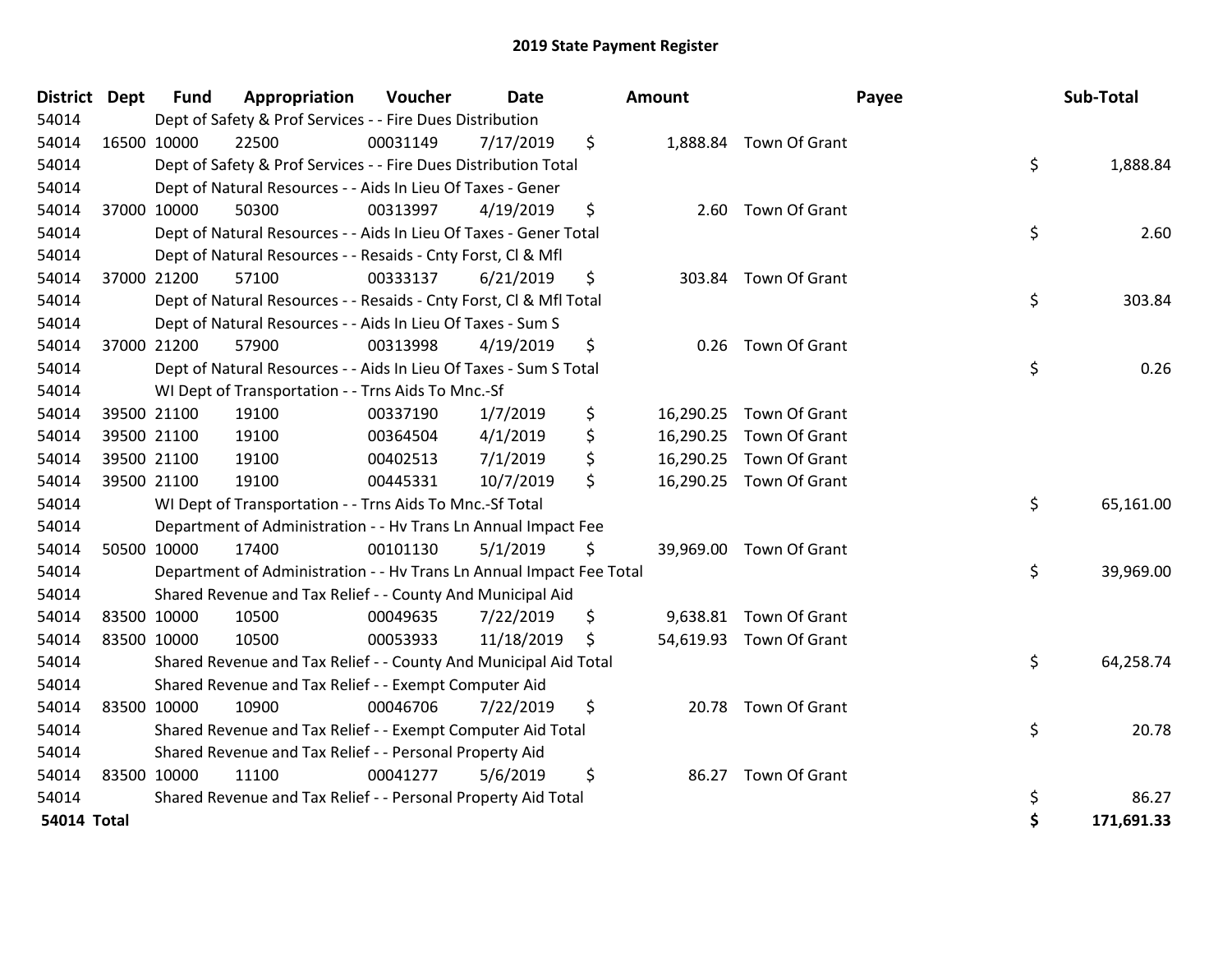| District           | Dept        | Fund | Appropriation                                                      | <b>Voucher</b> | Date       | <b>Amount</b>   |                        | Payee | Sub-Total |
|--------------------|-------------|------|--------------------------------------------------------------------|----------------|------------|-----------------|------------------------|-------|-----------|
| 54016              |             |      | Dept of Safety & Prof Services - - Fire Dues Distribution          |                |            |                 |                        |       |           |
| 54016              | 16500 10000 |      | 22500                                                              | 00031497       | 7/18/2019  | \$              | 824.25 Town Of Grow    |       |           |
| 54016              |             |      | Dept of Safety & Prof Services - - Fire Dues Distribution Total    |                |            |                 |                        | \$    | 824.25    |
| 54016              |             |      | Dept of Natural Resources - - Resaids - Cnty Forst, CI & Mfl       |                |            |                 |                        |       |           |
| 54016              | 37000 21200 |      | 57100                                                              | 00333138       | 6/21/2019  | \$<br>174.49    | Town Of Grow           |       |           |
| 54016              |             |      | Dept of Natural Resources - - Resaids - Cnty Forst, Cl & Mfl Total |                |            |                 |                        | \$    | 174.49    |
| 54016              |             |      | Dept of Natural Resources - - Fin Asst For Responsible Units       |                |            |                 |                        |       |           |
| 54016              | 37000 27400 |      | 67000                                                              | 00323430       | 5/22/2019  | \$              | 1,362.12 Town Of Grow  |       |           |
| 54016              |             |      | Dept of Natural Resources - - Fin Asst For Responsible Units Total |                |            |                 |                        | \$    | 1,362.12  |
| 54016              |             |      | WI Dept of Transportation - - Trns Aids To Mnc.-Sf                 |                |            |                 |                        |       |           |
| 54016              | 39500 21100 |      | 19100                                                              | 00337191       | 1/7/2019   | \$<br>18,322.60 | Town Of Grow           |       |           |
| 54016              | 39500 21100 |      | 19100                                                              | 00364505       | 4/1/2019   | \$<br>18,322.60 | Town Of Grow           |       |           |
| 54016              | 39500 21100 |      | 19100                                                              | 00402514       | 7/1/2019   | \$<br>18,322.60 | Town Of Grow           |       |           |
| 54016              | 39500 21100 |      | 19100                                                              | 00445332       | 10/7/2019  | \$<br>18,322.60 | Town Of Grow           |       |           |
| 54016              |             |      | WI Dept of Transportation - - Trns Aids To Mnc.-Sf Total           |                |            |                 |                        | \$    | 73,290.40 |
| 54016              |             |      | Shared Revenue and Tax Relief - - County And Municipal Aid         |                |            |                 |                        |       |           |
| 54016              | 83500 10000 |      | 10500                                                              | 00049636       | 7/22/2019  | \$<br>3,587.59  | Town Of Grow           |       |           |
| 54016              | 83500 10000 |      | 10500                                                              | 00053934       | 11/18/2019 | \$              | 20,329.66 Town Of Grow |       |           |
| 54016              |             |      | Shared Revenue and Tax Relief - - County And Municipal Aid Total   |                |            |                 |                        | \$    | 23,917.25 |
| 54016              |             |      | Shared Revenue and Tax Relief - - Exempt Computer Aid              |                |            |                 |                        |       |           |
| 54016              | 83500 10000 |      | 10900                                                              | 00046707       | 7/22/2019  | \$<br>1.03      | Town Of Grow           |       |           |
| 54016              |             |      | Shared Revenue and Tax Relief - - Exempt Computer Aid Total        |                |            |                 |                        | \$    | 1.03      |
| 54016              |             |      | Shared Revenue and Tax Relief - - Personal Property Aid            |                |            |                 |                        |       |           |
| 54016              | 83500 10000 |      | 11100                                                              | 00041278       | 5/6/2019   | \$<br>173.41    | Town Of Grow           |       |           |
| 54016              |             |      | Shared Revenue and Tax Relief - - Personal Property Aid Total      |                |            |                 |                        | \$    | 173.41    |
| <b>54016 Total</b> |             |      |                                                                    |                |            |                 |                        | \$    | 99,742.95 |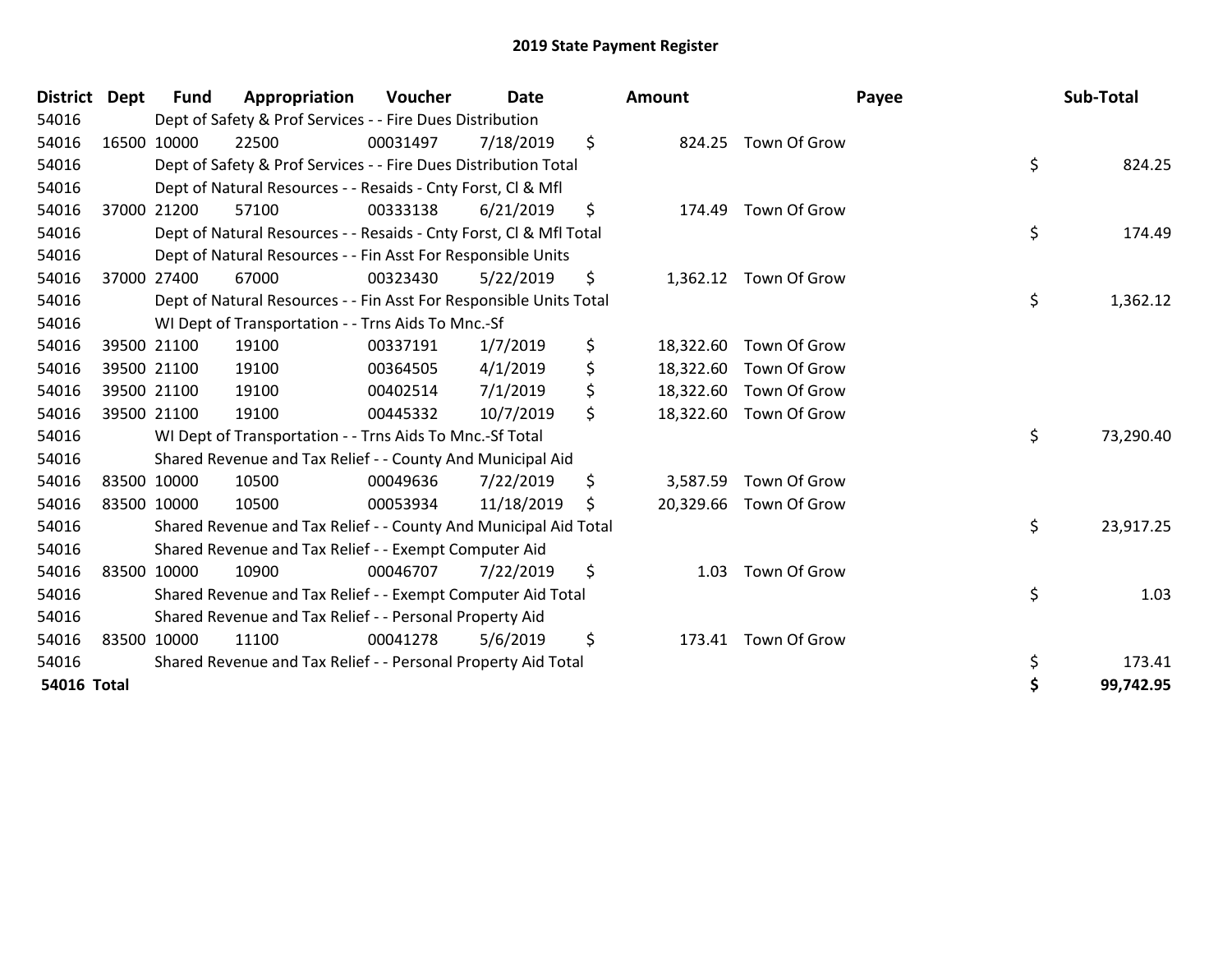| <b>District</b>    | <b>Dept</b> | <b>Fund</b> | Appropriation                                                      | Voucher  | Date       | <b>Amount</b>   | Payee                     | Sub-Total       |
|--------------------|-------------|-------------|--------------------------------------------------------------------|----------|------------|-----------------|---------------------------|-----------------|
| 54018              |             |             | Dept of Safety & Prof Services - - Fire Dues Distribution          |          |            |                 |                           |                 |
| 54018              | 16500 10000 |             | 22500                                                              | 00031611 | 7/18/2019  | \$              | 388.47 Town Of Hawkins    |                 |
| 54018              |             |             | Dept of Safety & Prof Services - - Fire Dues Distribution Total    |          |            |                 |                           | \$<br>388.47    |
| 54018              |             |             | Dept of Natural Resources - - Aids In Lieu Of Taxes - Gener        |          |            |                 |                           |                 |
| 54018              |             | 37000 10000 | 50300                                                              | 00297892 | 2/12/2019  | \$              | 704.50 Town Of Hawkins    |                 |
| 54018              |             |             | Dept of Natural Resources - - Aids In Lieu Of Taxes - Gener Total  |          |            |                 |                           | \$<br>704.50    |
| 54018              |             |             | Dept of Natural Resources - - Resaids - Cnty Forst, CI & Mfl       |          |            |                 |                           |                 |
| 54018              | 37000 21200 |             | 57100                                                              | 00333139 | 6/21/2019  | \$<br>3,225.39  | Town Of Hawkins           |                 |
| 54018              |             |             | Dept of Natural Resources - - Resaids - Cnty Forst, CI & Mfl Total |          |            |                 |                           | \$<br>3,225.39  |
| 54018              |             |             | WI Dept of Transportation - - Trns Aids To Mnc.-Sf                 |          |            |                 |                           |                 |
| 54018              |             | 39500 21100 | 19100                                                              | 00337192 | 1/7/2019   | \$<br>10,678.83 | <b>Town Of Hawkins</b>    |                 |
| 54018              |             | 39500 21100 | 19100                                                              | 00364506 | 4/1/2019   | \$<br>10,678.83 | Town Of Hawkins           |                 |
| 54018              |             | 39500 21100 | 19100                                                              | 00402515 | 7/1/2019   | \$<br>10,678.83 | <b>Town Of Hawkins</b>    |                 |
| 54018              |             | 39500 21100 | 19100                                                              | 00445333 | 10/7/2019  | \$              | 10,678.84 Town Of Hawkins |                 |
| 54018              |             |             | WI Dept of Transportation - - Trns Aids To Mnc.-Sf Total           |          |            |                 |                           | \$<br>42,715.33 |
| 54018              |             |             | Elections Commission - - 2018 Hava Election Security               |          |            |                 |                           |                 |
| 54018              | 51000 22000 |             | 18200                                                              | 00002911 | 11/26/2019 | \$              | 1,200.00 Town Of Hawkins  |                 |
| 54018              |             |             | Elections Commission - - 2018 Hava Election Security Total         |          |            |                 |                           | \$<br>1,200.00  |
| 54018              |             |             | Shared Revenue and Tax Relief - - County And Municipal Aid         |          |            |                 |                           |                 |
| 54018              | 83500 10000 |             | 10500                                                              | 00049637 | 7/22/2019  | \$              | 2,816.12 Town Of Hawkins  |                 |
| 54018              | 83500 10000 |             | 10500                                                              | 00053935 | 11/18/2019 | \$              | 15,958.01 Town Of Hawkins |                 |
| 54018              |             |             | Shared Revenue and Tax Relief - - County And Municipal Aid Total   |          |            |                 |                           | \$<br>18,774.13 |
| 54018              |             |             | Shared Revenue and Tax Relief - - Utility Aid                      |          |            |                 |                           |                 |
| 54018              | 83500 10000 |             | 11000                                                              | 00049637 | 7/22/2019  | \$<br>57.38     | Town Of Hawkins           |                 |
| 54018              | 83500 10000 |             | 11000                                                              | 00053935 | 11/18/2019 | \$<br>335.83    | Town Of Hawkins           |                 |
| 54018              |             |             | Shared Revenue and Tax Relief - - Utility Aid Total                |          |            |                 |                           | \$<br>393.21    |
| 54018              |             |             | Shared Revenue and Tax Relief - - Personal Property Aid            |          |            |                 |                           |                 |
| 54018              | 83500 10000 |             | 11100                                                              | 00041279 | 5/6/2019   | \$<br>0.28      | Town Of Hawkins           |                 |
| 54018              |             |             | Shared Revenue and Tax Relief - - Personal Property Aid Total      |          |            |                 |                           | \$<br>0.28      |
| <b>54018 Total</b> |             |             |                                                                    |          |            |                 |                           | \$<br>67,401.31 |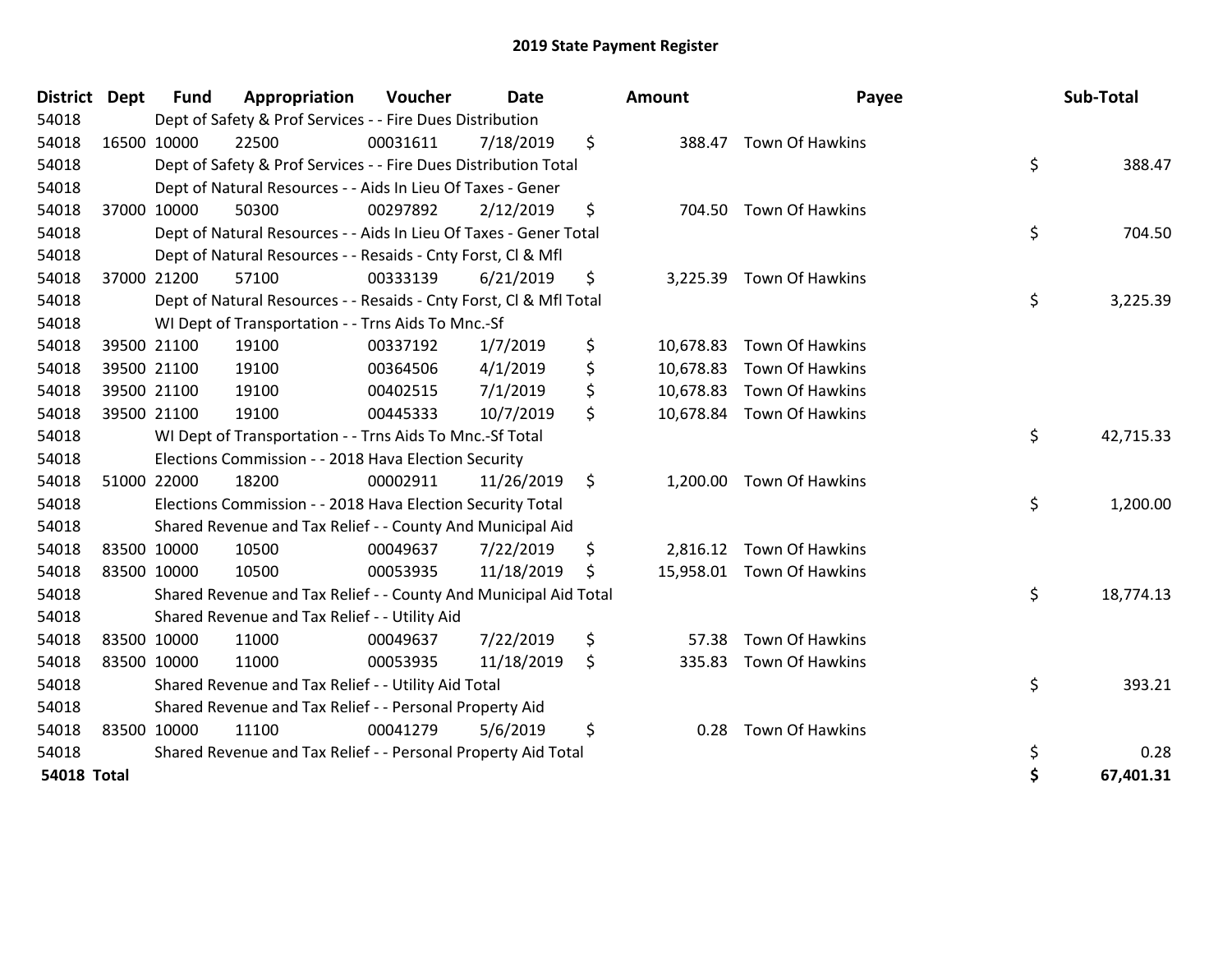| District Dept      |             | <b>Fund</b> | Appropriation                                                        | Voucher  | <b>Date</b> | <b>Amount</b>   | Payee                     | Sub-Total       |
|--------------------|-------------|-------------|----------------------------------------------------------------------|----------|-------------|-----------------|---------------------------|-----------------|
| 54020              |             |             | Dept of Safety & Prof Services - - Fire Dues Distribution            |          |             |                 |                           |                 |
| 54020              |             | 16500 10000 | 22500                                                                | 00031589 | 7/18/2019   | \$              | 486.98 Town Of Hubbard    |                 |
| 54020              |             |             | Dept of Safety & Prof Services - - Fire Dues Distribution Total      |          |             |                 |                           | \$<br>486.98    |
| 54020              |             |             | Dept of Natural Resources - - Resaids - Cnty Forst, CI & Mfl         |          |             |                 |                           |                 |
| 54020              |             | 37000 21200 | 57100                                                                | 00333140 | 6/21/2019   | \$<br>3,921.73  | Town Of Hubbard           |                 |
| 54020              |             |             | Dept of Natural Resources - - Resaids - Cnty Forst, CI & Mfl Total   |          |             |                 |                           | \$<br>3,921.73  |
| 54020              |             |             | WI Dept of Transportation - - Trns Aids To Mnc.-Sf                   |          |             |                 |                           |                 |
| 54020              |             | 39500 21100 | 19100                                                                | 00337193 | 1/7/2019    | \$<br>14,835.69 | Town Of Hubbard           |                 |
| 54020              |             | 39500 21100 | 19100                                                                | 00364507 | 4/1/2019    | \$<br>14,835.69 | Town Of Hubbard           |                 |
| 54020              |             | 39500 21100 | 19100                                                                | 00402516 | 7/1/2019    | \$              | 14,835.69 Town Of Hubbard |                 |
| 54020              |             | 39500 21100 | 19100                                                                | 00445334 | 10/7/2019   | \$              | 14,835.69 Town Of Hubbard |                 |
| 54020              |             |             | WI Dept of Transportation - - Trns Aids To Mnc.-Sf Total             |          |             |                 |                           | \$<br>59,342.76 |
| 54020              |             |             | Department of Administration - - Hv Trans Ln Annual Impact Fee       |          |             |                 |                           |                 |
| 54020              |             | 50500 10000 | 17400                                                                | 00101138 | 5/1/2019    | \$              | 11,921.00 Town Of Hubbard |                 |
| 54020              |             |             | Department of Administration - - Hv Trans Ln Annual Impact Fee Total |          |             |                 |                           | \$<br>11,921.00 |
| 54020              |             |             | Shared Revenue and Tax Relief - - County And Municipal Aid           |          |             |                 |                           |                 |
| 54020              |             | 83500 10000 | 10500                                                                | 00049638 | 7/22/2019   | \$<br>1,989.42  | Town Of Hubbard           |                 |
| 54020              | 83500 10000 |             | 10500                                                                | 00053936 | 11/18/2019  | \$              | 11,273.36 Town Of Hubbard |                 |
| 54020              |             |             | Shared Revenue and Tax Relief - - County And Municipal Aid Total     |          |             |                 |                           | \$<br>13,262.78 |
| 54020              |             |             | Shared Revenue and Tax Relief - - Exempt Computer Aid                |          |             |                 |                           |                 |
| 54020              |             | 83500 10000 | 10900                                                                | 00046708 | 7/22/2019   | \$<br>1.03      | Town Of Hubbard           |                 |
| 54020              |             |             | Shared Revenue and Tax Relief - - Exempt Computer Aid Total          |          |             |                 |                           | \$<br>1.03      |
| 54020              |             |             | Shared Revenue and Tax Relief - - Personal Property Aid              |          |             |                 |                           |                 |
| 54020              |             | 83500 10000 | 11100                                                                | 00041280 | 5/6/2019    | \$<br>3.99      | Town Of Hubbard           |                 |
| 54020              |             |             | Shared Revenue and Tax Relief - - Personal Property Aid Total        |          |             |                 |                           | \$<br>3.99      |
| <b>54020 Total</b> |             |             |                                                                      |          |             |                 |                           | 88,940.27       |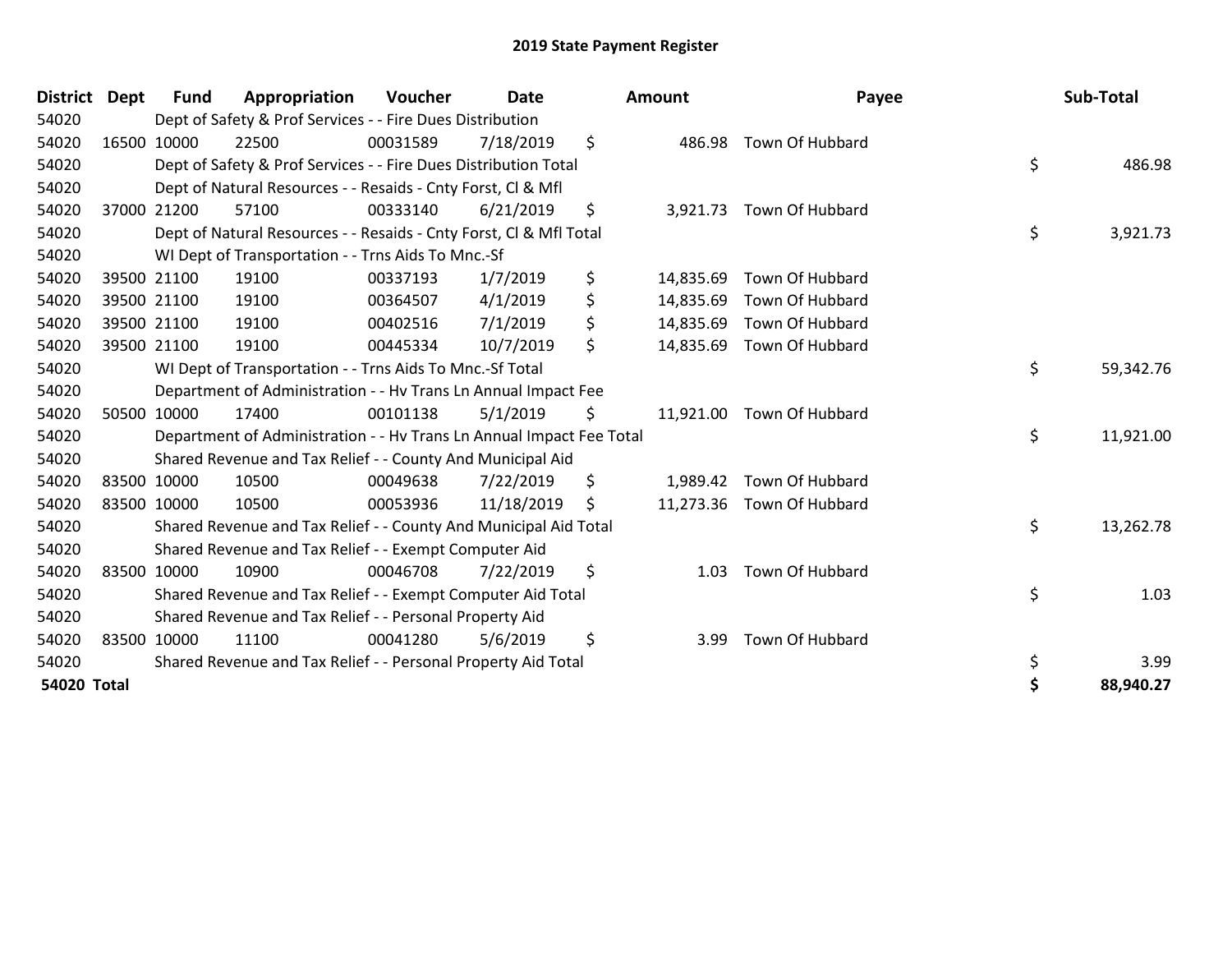| <b>District</b>    | <b>Dept</b> | <b>Fund</b> | Appropriation                                                      | Voucher  | <b>Date</b> |     | Amount    | Payee                      |    | Sub-Total |
|--------------------|-------------|-------------|--------------------------------------------------------------------|----------|-------------|-----|-----------|----------------------------|----|-----------|
| 54022              |             |             | Dept of Safety & Prof Services - - Fire Dues Distribution          |          |             |     |           |                            |    |           |
| 54022              | 16500 10000 |             | 22500                                                              | 00031597 | 7/18/2019   | \$  |           | 453.47 Town Of Lawrence    |    |           |
| 54022              |             |             | Dept of Safety & Prof Services - - Fire Dues Distribution Total    |          |             |     |           |                            | \$ | 453.47    |
| 54022              |             |             | Dept of Natural Resources - - Aids In Lieu Of Taxes - Gener        |          |             |     |           |                            |    |           |
| 54022              |             | 37000 10000 | 50300                                                              | 00313918 | 4/19/2019   | \$  |           | 45.00 Town Of Lawrence     |    |           |
| 54022              |             |             | Dept of Natural Resources - - Aids In Lieu Of Taxes - Gener Total  |          |             |     |           |                            | \$ | 45.00     |
| 54022              |             |             | Dept of Natural Resources - - Resaids - Cnty Forst, Cl & Mfl       |          |             |     |           |                            |    |           |
| 54022              |             | 37000 21200 | 57100                                                              | 00333141 | 6/21/2019   | \$  |           | 2,302.78 Town Of Lawrence  |    |           |
| 54022              |             |             | Dept of Natural Resources - - Resaids - Cnty Forst, CI & Mfl Total |          |             |     |           |                            | \$ | 2,302.78  |
| 54022              |             |             | WI Dept of Transportation - - Trns Aids To Mnc.-Sf                 |          |             |     |           |                            |    |           |
| 54022              |             | 39500 21100 | 19100                                                              | 00337194 | 1/7/2019    | \$  | 12,624.41 | <b>Town Of Lawrence</b>    |    |           |
| 54022              |             | 39500 21100 | 19100                                                              | 00364508 | 4/1/2019    | \$  |           | 12,624.41 Town Of Lawrence |    |           |
| 54022              |             | 39500 21100 | 19100                                                              | 00402517 | 7/1/2019    | \$  |           | 12,624.41 Town Of Lawrence |    |           |
| 54022              | 39500 21100 |             | 19100                                                              | 00445335 | 10/7/2019   | \$  |           | 12,624.42 Town Of Lawrence |    |           |
| 54022              |             |             | WI Dept of Transportation - - Trns Aids To Mnc.-Sf Total           |          |             |     |           |                            | \$ | 50,497.65 |
| 54022              |             |             | Elections Commission - - 2018 Hava Election Security               |          |             |     |           |                            |    |           |
| 54022              | 51000 22000 |             | 18200                                                              | 00002564 | 11/19/2019  | \$  |           | 700.00 Town Of Lawrence    |    |           |
| 54022              |             |             | Elections Commission - - 2018 Hava Election Security Total         |          |             |     |           |                            | \$ | 700.00    |
| 54022              |             |             | Shared Revenue and Tax Relief - - County And Municipal Aid         |          |             |     |           |                            |    |           |
| 54022              | 83500 10000 |             | 10500                                                              | 00049639 | 7/22/2019   | \$  |           | 3,734.42 Town Of Lawrence  |    |           |
| 54022              | 83500 10000 |             | 10500                                                              | 00053937 | 11/18/2019  | \$. |           | 21,161.72 Town Of Lawrence |    |           |
| 54022              |             |             | Shared Revenue and Tax Relief - - County And Municipal Aid Total   |          |             |     |           |                            | \$ | 24,896.14 |
| 54022              |             |             | Shared Revenue and Tax Relief - - Exempt Computer Aid              |          |             |     |           |                            |    |           |
| 54022              | 83500 10000 |             | 10900                                                              | 00046709 | 7/22/2019   | \$  | 1.03      | <b>Town Of Lawrence</b>    |    |           |
| 54022              |             |             | Shared Revenue and Tax Relief - - Exempt Computer Aid Total        |          |             |     |           |                            | \$ | 1.03      |
| 54022              |             |             | Shared Revenue and Tax Relief - - Personal Property Aid            |          |             |     |           |                            |    |           |
| 54022              | 83500 10000 |             | 11100                                                              | 00041281 | 5/6/2019    | \$  | 12.96     | <b>Town Of Lawrence</b>    |    |           |
| 54022              |             |             | Shared Revenue and Tax Relief - - Personal Property Aid Total      |          |             |     |           |                            | \$ | 12.96     |
| <b>54022 Total</b> |             |             |                                                                    |          |             |     |           |                            | Ś  | 78,909.03 |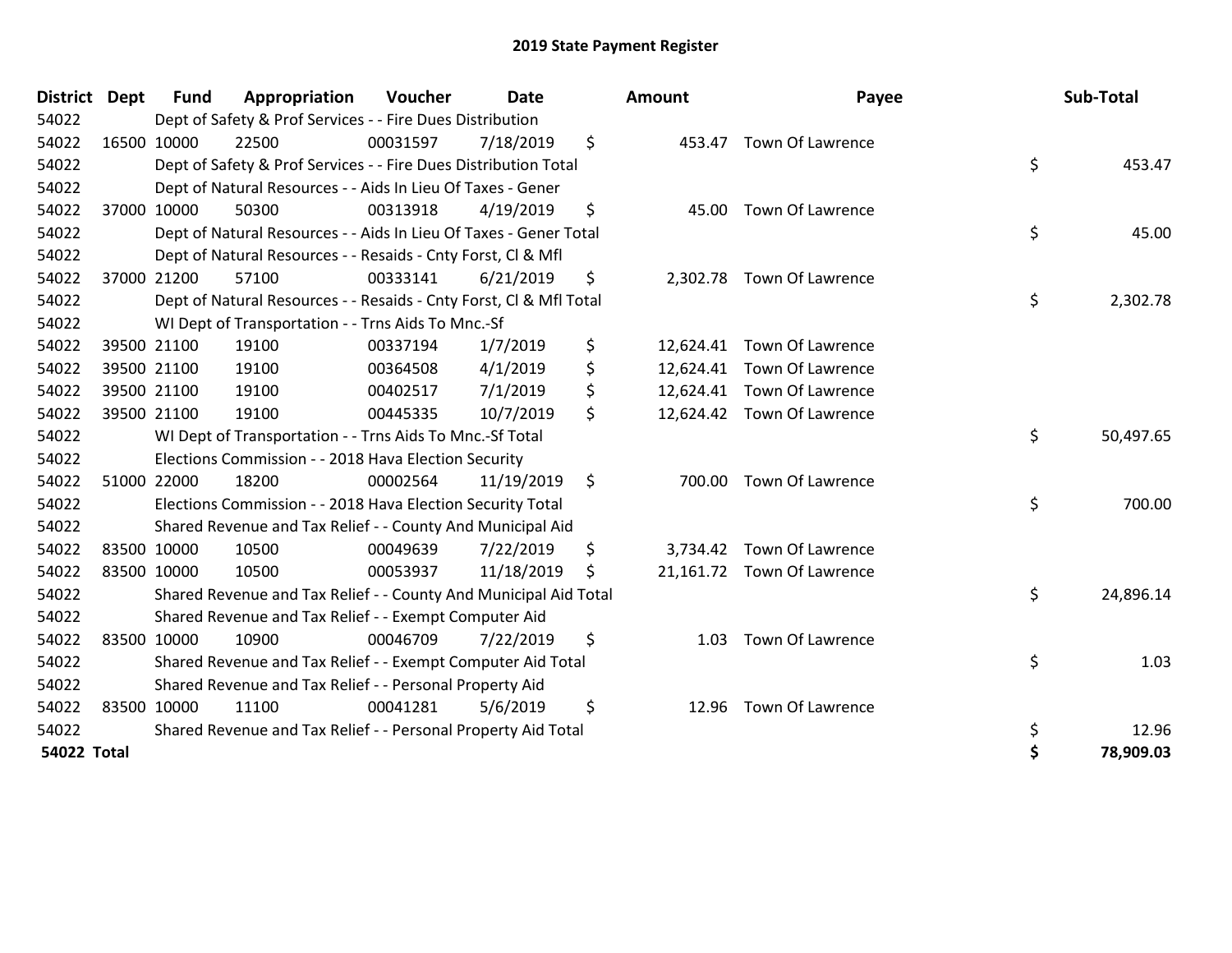| <b>District</b> | <b>Dept</b> | <b>Fund</b> | Appropriation                                                        | Voucher  | <b>Date</b> | Amount          | Payee                      | Sub-Total        |
|-----------------|-------------|-------------|----------------------------------------------------------------------|----------|-------------|-----------------|----------------------------|------------------|
| 54024           |             |             | Dept of Safety & Prof Services - - Fire Dues Distribution            |          |             |                 |                            |                  |
| 54024           | 16500 10000 |             | 22500                                                                | 00031401 | 7/18/2019   | \$              | 1,112.87 Town Of Marshall  |                  |
| 54024           |             |             | Dept of Safety & Prof Services - - Fire Dues Distribution Total      |          |             |                 |                            | \$<br>1,112.87   |
| 54024           |             |             | Dept of Natural Resources - - Resaids - Cnty Forst, CI & Mfl         |          |             |                 |                            |                  |
| 54024           |             | 37000 21200 | 57100                                                                | 00333142 | 6/21/2019   | \$<br>108.80    | <b>Town Of Marshall</b>    |                  |
| 54024           |             |             | Dept of Natural Resources - - Resaids - Cnty Forst, CI & Mfl Total   |          |             |                 |                            | \$<br>108.80     |
| 54024           |             |             | WI Dept of Transportation - - Trns Aids To Mnc.-Sf                   |          |             |                 |                            |                  |
| 54024           |             | 39500 21100 | 19100                                                                | 00337195 | 1/7/2019    | \$<br>23,818.33 | <b>Town Of Marshall</b>    |                  |
| 54024           |             | 39500 21100 | 19100                                                                | 00364509 | 4/1/2019    | \$<br>23,818.33 | <b>Town Of Marshall</b>    |                  |
| 54024           |             | 39500 21100 | 19100                                                                | 00402518 | 7/1/2019    | \$<br>23,818.33 | <b>Town Of Marshall</b>    |                  |
| 54024           | 39500 21100 |             | 19100                                                                | 00445336 | 10/7/2019   | \$              | 23,818.33 Town Of Marshall |                  |
| 54024           |             |             | WI Dept of Transportation - - Trns Aids To Mnc.-Sf Total             |          |             |                 |                            | \$<br>95,273.32  |
| 54024           |             |             | Department of Administration - - Hv Trans Ln Annual Impact Fee       |          |             |                 |                            |                  |
| 54024           |             | 50500 10000 | 17400                                                                | 00101223 | 5/1/2019    | \$              | 37,832.00 Town Of Marshall |                  |
| 54024           |             |             | Department of Administration - - Hv Trans Ln Annual Impact Fee Total |          |             |                 |                            | \$<br>37,832.00  |
| 54024           |             |             | Shared Revenue and Tax Relief - - County And Municipal Aid           |          |             |                 |                            |                  |
| 54024           | 83500 10000 |             | 10500                                                                | 00049640 | 7/22/2019   | \$<br>10,512.28 | <b>Town Of Marshall</b>    |                  |
| 54024           | 83500 10000 |             | 10500                                                                | 00053938 | 11/18/2019  | \$              | 59,569.58 Town Of Marshall |                  |
| 54024           |             |             | Shared Revenue and Tax Relief - - County And Municipal Aid Total     |          |             |                 |                            | \$<br>70,081.86  |
| 54024           |             |             | Shared Revenue and Tax Relief - - Utility Aid                        |          |             |                 |                            |                  |
| 54024           | 83500 10000 |             | 11000                                                                | 00049640 | 7/22/2019   | \$<br>56.47     | <b>Town Of Marshall</b>    |                  |
| 54024           | 83500 10000 |             | 11000                                                                | 00053938 | 11/18/2019  | \$<br>330.65    | <b>Town Of Marshall</b>    |                  |
| 54024           |             |             | Shared Revenue and Tax Relief - - Utility Aid Total                  |          |             |                 |                            | \$<br>387.12     |
| 54024           |             |             | Shared Revenue and Tax Relief - - Personal Property Aid              |          |             |                 |                            |                  |
| 54024           | 83500 10000 |             | 11100                                                                | 00041282 | 5/6/2019    | \$<br>247.65    | <b>Town Of Marshall</b>    |                  |
| 54024           |             |             | Shared Revenue and Tax Relief - - Personal Property Aid Total        |          |             |                 |                            | \$<br>247.65     |
| 54024 Total     |             |             |                                                                      |          |             |                 |                            | \$<br>205,043.62 |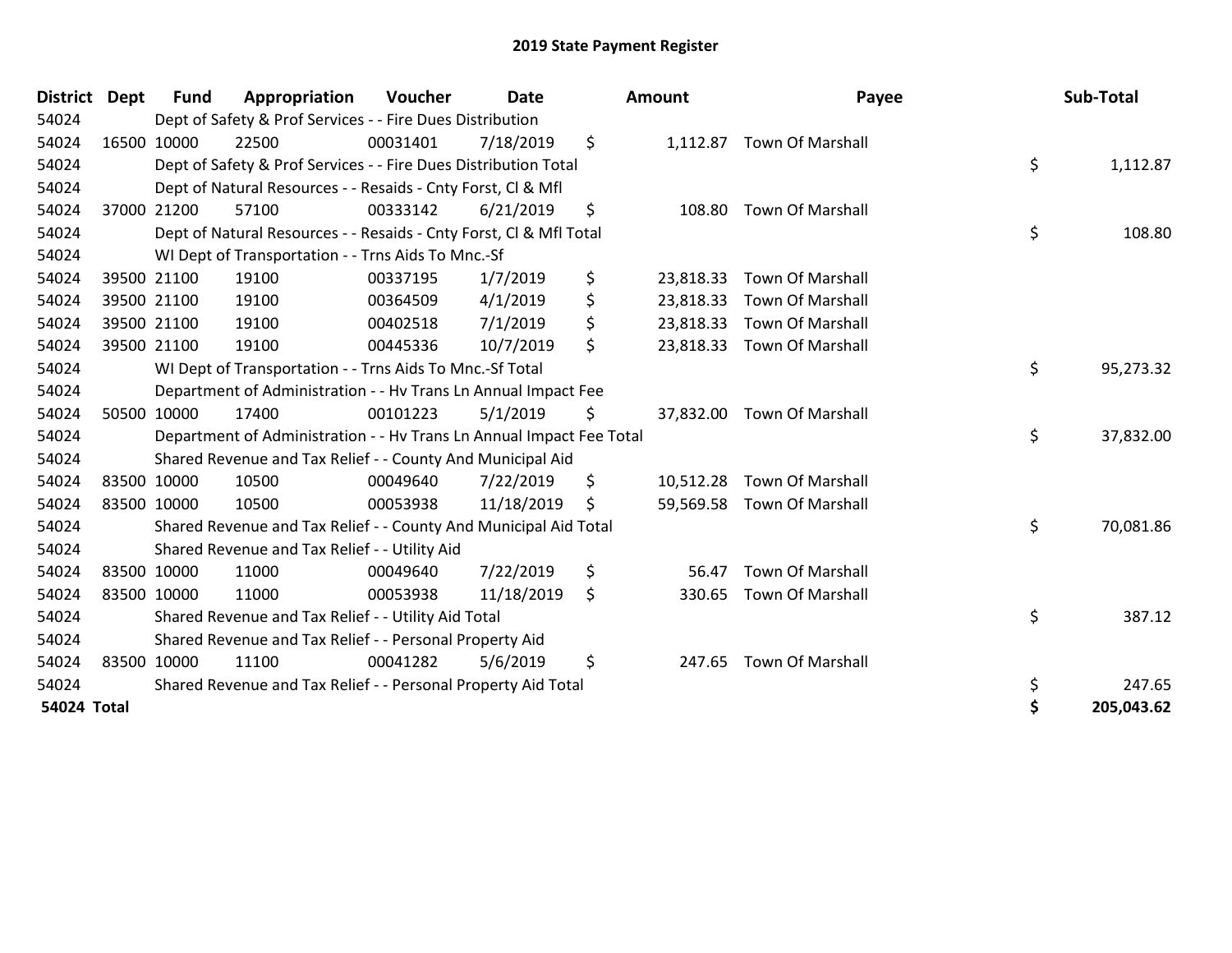| <b>District Dept</b> |             | <b>Fund</b> | Appropriation                                                        | <b>Voucher</b> | <b>Date</b> |                    | Amount    | Payee                   | Sub-Total        |
|----------------------|-------------|-------------|----------------------------------------------------------------------|----------------|-------------|--------------------|-----------|-------------------------|------------------|
| 54026                |             |             | Dept of Safety & Prof Services - - Fire Dues Distribution            |                |             |                    |           |                         |                  |
| 54026                | 16500 10000 |             | 22500                                                                | 00031566       | 7/18/2019   | \$                 | 592.36    | Town Of Murry           |                  |
| 54026                |             |             | Dept of Safety & Prof Services - - Fire Dues Distribution Total      |                |             |                    |           |                         | \$<br>592.36     |
| 54026                |             |             | Dept of Natural Resources - - Aids In Lieu Of Taxes - Gener          |                |             |                    |           |                         |                  |
| 54026                | 37000 10000 |             | 50300                                                                | 00313719       | 4/19/2019   | \$                 |           | 113.95 Town Of Murry    |                  |
| 54026                |             |             | Dept of Natural Resources - - Aids In Lieu Of Taxes - Gener Total    |                |             |                    |           |                         | \$<br>113.95     |
| 54026                |             |             | Dept of Natural Resources - - Resaids - Cnty Forst, CI & Mfl         |                |             |                    |           |                         |                  |
| 54026                | 37000 21200 |             | 57100                                                                | 00333143       | 6/21/2019   | \$                 |           | 6,694.08 Town Of Murry  |                  |
| 54026                |             |             | Dept of Natural Resources - - Resaids - Cnty Forst, Cl & Mfl Total   |                |             |                    |           |                         | \$<br>6,694.08   |
| 54026                |             |             | Dept of Natural Resources - - Aids In Lieu Of Taxes - Sum S          |                |             |                    |           |                         |                  |
| 54026                | 37000 21200 |             | 57900                                                                | 00313718       | 4/19/2019   | \$                 | 9.52      | Town Of Murry           |                  |
| 54026                |             |             | Dept of Natural Resources - - Aids In Lieu Of Taxes - Sum S Total    |                |             |                    |           |                         | \$<br>9.52       |
| 54026                |             |             | WI Dept of Transportation - - Trns Aids To Mnc.-Sf                   |                |             |                    |           |                         |                  |
| 54026                |             | 39500 21100 | 19100                                                                | 00337196       | 1/7/2019    | \$                 | 21,465.83 | Town Of Murry           |                  |
| 54026                | 39500 21100 |             | 19100                                                                | 00364510       | 4/1/2019    | \$                 | 21,465.83 | Town Of Murry           |                  |
| 54026                | 39500 21100 |             | 19100                                                                | 00402519       | 7/1/2019    | \$                 | 21,465.83 | Town Of Murry           |                  |
| 54026                | 39500 21100 |             | 19100                                                                | 00445337       | 10/7/2019   | \$                 |           | 21,465.83 Town Of Murry |                  |
| 54026                |             |             | WI Dept of Transportation - - Trns Aids To Mnc.-Sf Total             |                |             |                    |           |                         | \$<br>85,863.32  |
| 54026                |             |             | Department of Administration - - Hv Trans Ln Annual Impact Fee       |                |             |                    |           |                         |                  |
| 54026                | 50500 10000 |             | 17400                                                                | 00101107       | 5/1/2019    | \$                 |           | 24,365.00 Town Of Murry |                  |
| 54026                |             |             | Department of Administration - - Hv Trans Ln Annual Impact Fee Total |                |             |                    |           |                         | \$<br>24,365.00  |
| 54026                |             |             | Elections Commission - - 2018 Hava Election Security                 |                |             |                    |           |                         |                  |
| 54026                | 51000 22000 |             | 18200                                                                | 00002403       | 11/13/2019  | $\ddot{\varsigma}$ | 1,200.00  | Town Of Murry           |                  |
| 54026                |             |             | Elections Commission - - 2018 Hava Election Security Total           |                |             |                    |           |                         | \$<br>1,200.00   |
| 54026                |             |             | Shared Revenue and Tax Relief - - County And Municipal Aid           |                |             |                    |           |                         |                  |
| 54026                | 83500 10000 |             | 10500                                                                | 00049641       | 7/22/2019   | \$                 | 1,557.99  | Town Of Murry           |                  |
| 54026                | 83500 10000 |             | 10500                                                                | 00053939       | 11/18/2019  | \$                 | 8,828.58  | Town Of Murry           |                  |
| 54026                |             |             | Shared Revenue and Tax Relief - - County And Municipal Aid Total     |                |             |                    |           |                         | \$<br>10,386.57  |
| 54026 Total          |             |             |                                                                      |                |             |                    |           |                         | \$<br>129,224.80 |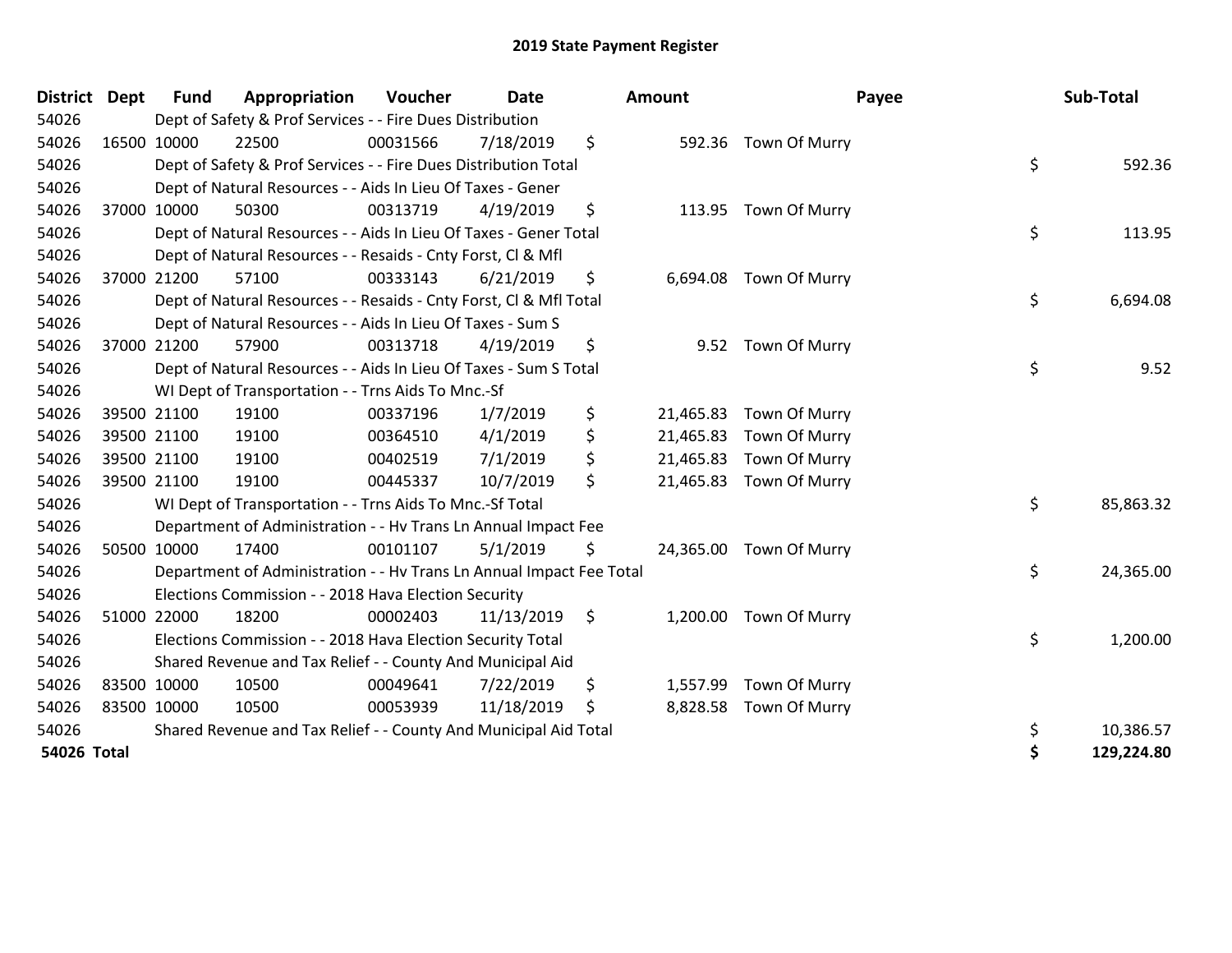| <b>District</b> | Dept | <b>Fund</b> | Appropriation                                                      | Voucher  | Date       | <b>Amount</b>   | Payee            | Sub-Total       |
|-----------------|------|-------------|--------------------------------------------------------------------|----------|------------|-----------------|------------------|-----------------|
| 54028           |      |             | Dept of Safety & Prof Services - - Fire Dues Distribution          |          |            |                 |                  |                 |
| 54028           |      | 16500 10000 | 22500                                                              | 00031595 | 7/18/2019  | \$<br>458.37    | Town of Richland |                 |
| 54028           |      |             | Dept of Safety & Prof Services - - Fire Dues Distribution Total    |          |            |                 |                  | \$<br>458.37    |
| 54028           |      |             | Dept of Natural Resources - - Resaids - Cnty Forst, CI & Mfl       |          |            |                 |                  |                 |
| 54028           |      | 37000 21200 | 57100                                                              | 00333144 | 6/21/2019  | \$<br>433.58    | Town of Richland |                 |
| 54028           |      |             | Dept of Natural Resources - - Resaids - Cnty Forst, CI & Mfl Total |          |            |                 |                  | \$<br>433.58    |
| 54028           |      |             | WI Dept of Transportation - - Trns Aids To Mnc.-Sf                 |          |            |                 |                  |                 |
| 54028           |      | 39500 21100 | 19100                                                              | 00337197 | 1/7/2019   | \$<br>13,159.06 | Town of Richland |                 |
| 54028           |      | 39500 21100 | 19100                                                              | 00364511 | 4/1/2019   | \$<br>13,159.06 | Town of Richland |                 |
| 54028           |      | 39500 21100 | 19100                                                              | 00402520 | 7/1/2019   | \$<br>13,159.06 | Town of Richland |                 |
| 54028           |      | 39500 21100 | 19100                                                              | 00445338 | 10/7/2019  | \$<br>13,159.07 | Town of Richland |                 |
| 54028           |      |             | WI Dept of Transportation - - Trns Aids To Mnc.-Sf Total           |          |            |                 |                  | \$<br>52,636.25 |
| 54028           |      |             | Shared Revenue and Tax Relief - - County And Municipal Aid         |          |            |                 |                  |                 |
| 54028           |      | 83500 10000 | 10500                                                              | 00049642 | 7/22/2019  | \$<br>3,631.41  | Town of Richland |                 |
| 54028           |      | 83500 10000 | 10500                                                              | 00053940 | 11/18/2019 | \$<br>20,577.98 | Town of Richland |                 |
| 54028           |      |             | Shared Revenue and Tax Relief - - County And Municipal Aid Total   |          |            |                 |                  | \$<br>24,209.39 |
| 54028           |      |             | Shared Revenue and Tax Relief - - Personal Property Aid            |          |            |                 |                  |                 |
| 54028           |      | 83500 10000 | 11100                                                              | 00041283 | 5/6/2019   | \$<br>5.44      | Town of Richland |                 |
| 54028           |      |             | Shared Revenue and Tax Relief - - Personal Property Aid Total      |          |            |                 |                  | 5.44            |
| 54028 Total     |      |             |                                                                    |          |            |                 |                  | 77,743.03       |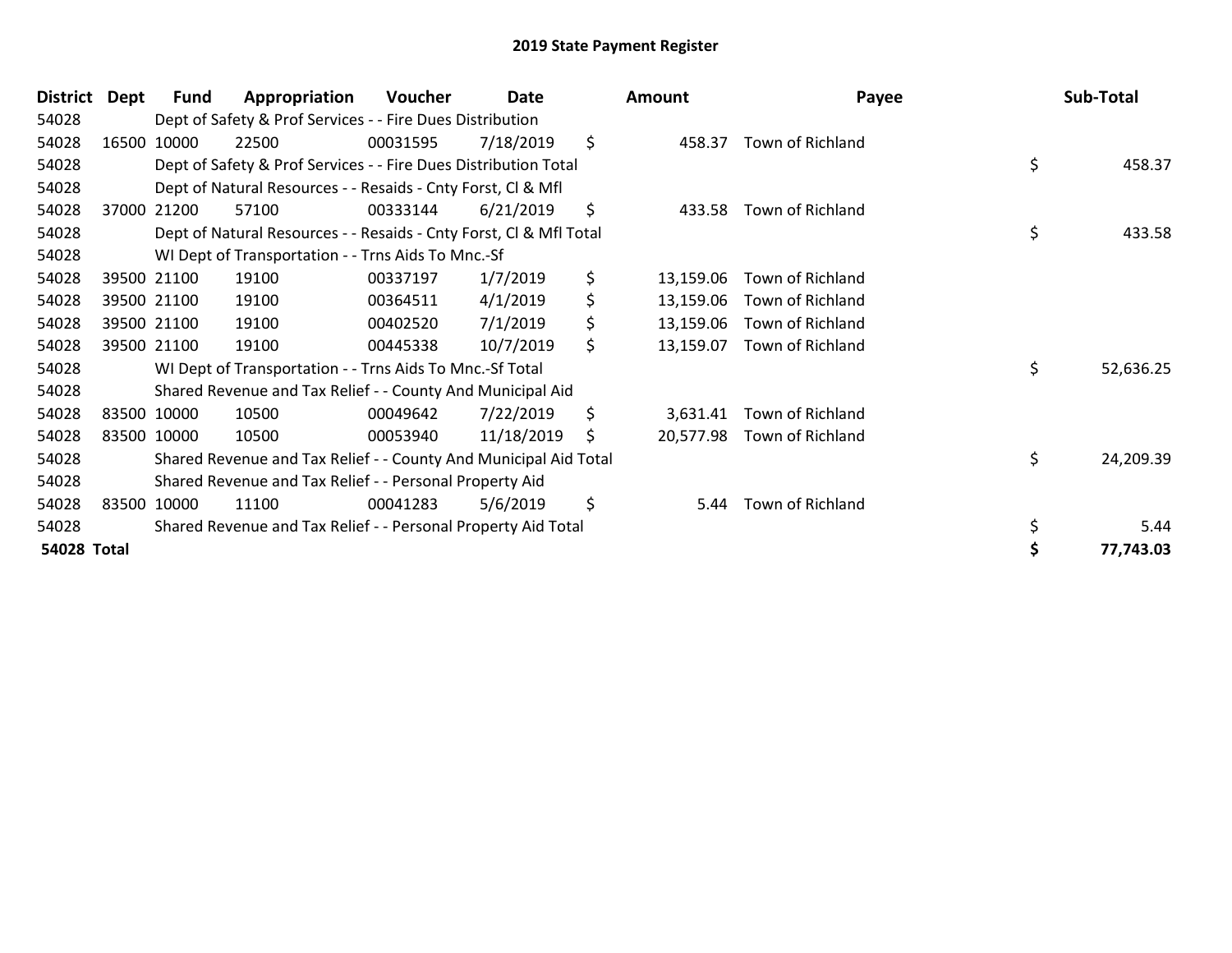| District           | Dept | <b>Fund</b> | Appropriation                                                      | Voucher  | Date       | <b>Amount</b> |                        | Payee | Sub-Total  |
|--------------------|------|-------------|--------------------------------------------------------------------|----------|------------|---------------|------------------------|-------|------------|
| 54030              |      |             | Dept of Safety & Prof Services - - Fire Dues Distribution          |          |            |               |                        |       |            |
| 54030              |      | 16500 10000 | 22500                                                              | 00030762 | 7/17/2019  | \$            | 3,256.90 Town Of Rusk  |       |            |
| 54030              |      |             | Dept of Safety & Prof Services - - Fire Dues Distribution Total    |          |            |               |                        | \$    | 3,256.90   |
| 54030              |      |             | Dept of Natural Resources - - Aids In Lieu Of Taxes - Gener        |          |            |               |                        |       |            |
| 54030              |      | 37000 10000 | 50300                                                              | 00313548 | 4/19/2019  | \$            | 207.81 Town Of Rusk    |       |            |
| 54030              |      |             | Dept of Natural Resources - - Aids In Lieu Of Taxes - Gener Total  |          |            |               |                        | \$    | 207.81     |
| 54030              |      |             | Dept of Natural Resources - - Resaids - Cnty Forst, Cl & Mfl       |          |            |               |                        |       |            |
| 54030              |      | 37000 21200 | 57100                                                              | 00333145 | 6/21/2019  | \$            | 574.12 Town Of Rusk    |       |            |
| 54030              |      |             | Dept of Natural Resources - - Resaids - Cnty Forst, Cl & Mfl Total |          |            |               |                        | \$    | 574.12     |
| 54030              |      |             | Dept of Natural Resources - - Aids In Lieu Of Taxes - Sum S        |          |            |               |                        |       |            |
| 54030              |      | 37000 21200 | 57900                                                              | 00313546 | 4/19/2019  | \$<br>120.11  | <b>Town Of Rusk</b>    |       |            |
| 54030              |      | 37000 21200 | 57900                                                              | 00313547 | 4/19/2019  | \$<br>35.20   | <b>Town Of Rusk</b>    |       |            |
| 54030              |      |             | Dept of Natural Resources - - Aids In Lieu Of Taxes - Sum S Total  |          |            |               |                        | \$    | 155.31     |
| 54030              |      |             | WI Dept of Transportation - - Trns Aids To Mnc.-Sf                 |          |            |               |                        |       |            |
| 54030              |      | 39500 21100 | 19100                                                              | 00337198 | 1/7/2019   | \$            | 23,519.70 Town Of Rusk |       |            |
| 54030              |      | 39500 21100 | 19100                                                              | 00364512 | 4/1/2019   | \$            | 23,519.70 Town Of Rusk |       |            |
| 54030              |      | 39500 21100 | 19100                                                              | 00402521 | 7/1/2019   | \$            | 23,519.70 Town Of Rusk |       |            |
| 54030              |      | 39500 21100 | 19100                                                              | 00445339 | 10/7/2019  | \$            | 23,519.72 Town Of Rusk |       |            |
| 54030              |      |             | WI Dept of Transportation - - Trns Aids To Mnc.-Sf Total           |          |            |               |                        | \$    | 94,078.82  |
| 54030              |      |             | Elections Commission - - 2018 Hava Election Security               |          |            |               |                        |       |            |
| 54030              |      | 51000 22000 | 18200                                                              | 00002762 | 11/20/2019 | \$            | 1,200.00 Town Of Rusk  |       |            |
| 54030              |      |             | Elections Commission - - 2018 Hava Election Security Total         |          |            |               |                        | \$    | 1,200.00   |
| 54030              |      |             | Shared Revenue and Tax Relief - - County And Municipal Aid         |          |            |               |                        |       |            |
| 54030              |      | 83500 10000 | 10500                                                              | 00049643 | 7/22/2019  | \$<br>936.71  | <b>Town Of Rusk</b>    |       |            |
| 54030              |      | 83500 10000 | 10500                                                              | 00053941 | 11/18/2019 | \$            | 5,308.01 Town Of Rusk  |       |            |
| 54030              |      |             | Shared Revenue and Tax Relief - - County And Municipal Aid Total   |          |            |               |                        | \$    | 6,244.72   |
| 54030              |      |             | Shared Revenue and Tax Relief - - Exempt Computer Aid              |          |            |               |                        |       |            |
| 54030              |      | 83500 10000 | 10900                                                              | 00046710 | 7/22/2019  | \$            | 6.24 Town Of Rusk      |       |            |
| 54030              |      |             | Shared Revenue and Tax Relief - - Exempt Computer Aid Total        |          |            |               |                        | \$    | 6.24       |
| 54030              |      |             | Shared Revenue and Tax Relief - - Personal Property Aid            |          |            |               |                        |       |            |
| 54030              |      | 83500 10000 | 11100                                                              | 00041284 | 5/6/2019   | \$            | 19.52 Town Of Rusk     |       |            |
| 54030              |      |             | Shared Revenue and Tax Relief - - Personal Property Aid Total      |          |            |               |                        | \$    | 19.52      |
| <b>54030 Total</b> |      |             |                                                                    |          |            |               |                        | \$    | 105,743.44 |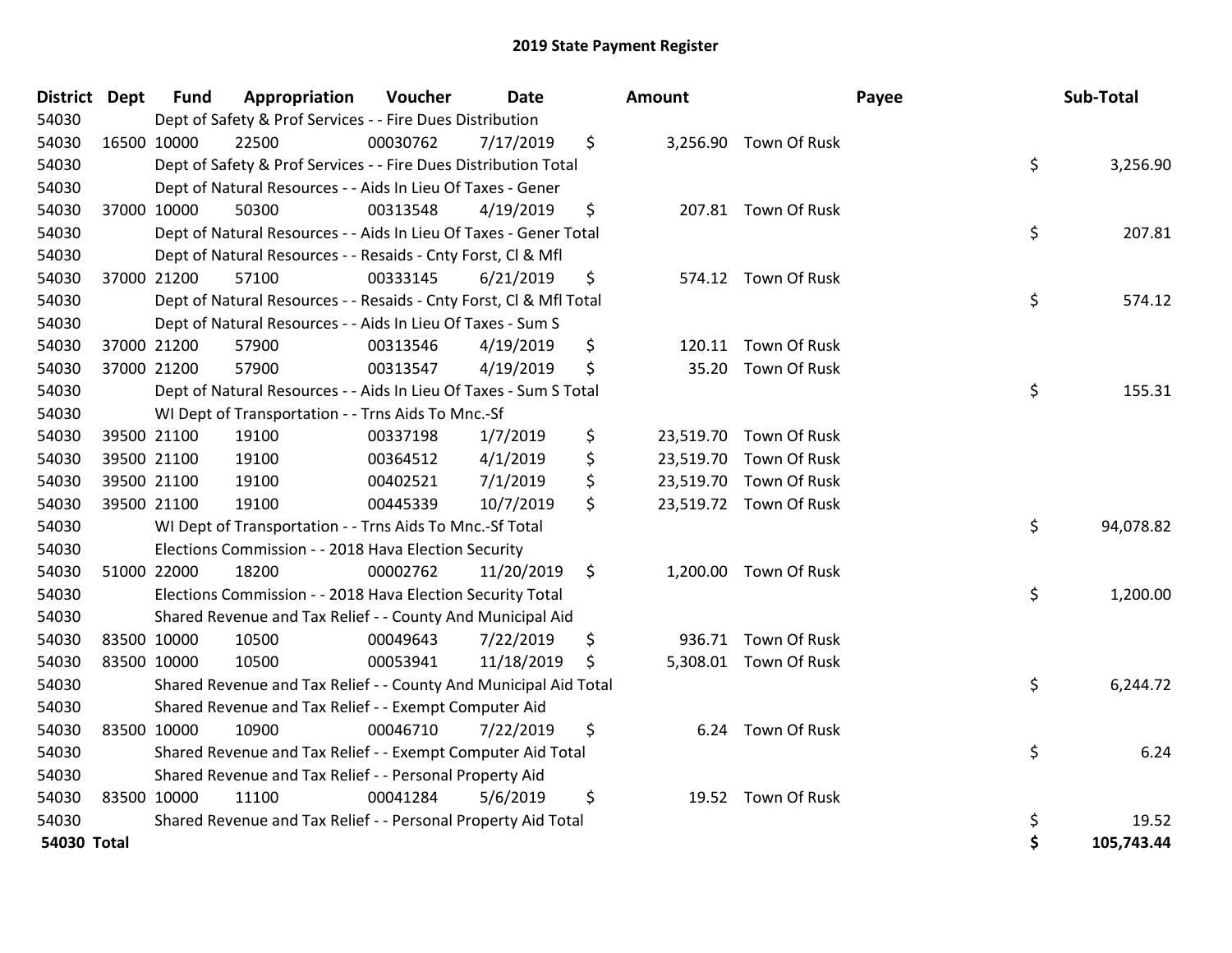| <b>District</b> | <b>Dept</b> | <b>Fund</b> | Appropriation                                                      | <b>Voucher</b> | Date            | <b>Amount</b> | Payee                        | Sub-Total       |
|-----------------|-------------|-------------|--------------------------------------------------------------------|----------------|-----------------|---------------|------------------------------|-----------------|
| 54032           |             |             | Dept of Safety & Prof Services - - Fire Dues Distribution          |                |                 |               |                              |                 |
| 54032           |             | 16500 10000 | 22500                                                              | 00031613       | 7/18/2019       | \$            | 381.30 Town Of South Fork    |                 |
| 54032           |             |             | Dept of Safety & Prof Services - - Fire Dues Distribution Total    |                |                 |               |                              | \$<br>381.30    |
| 54032           |             |             | Dept of Natural Resources - - General Program Operations --        |                |                 |               |                              |                 |
| 54032           |             | 37000 21200 | 25400                                                              | 00345641       | 8/19/2019       | \$<br>935.00  | Town Of South Fork           |                 |
| 54032           |             |             | Dept of Natural Resources - - General Program Operations -- Total  |                |                 |               |                              | \$<br>935.00    |
| 54032           |             |             | Dept of Natural Resources - - Resaids - Cnty Forst, CI & Mfl       |                |                 |               |                              |                 |
| 54032           |             | 37000 21200 | 57100                                                              | 00333146       | 6/21/2019       | \$            | 2,488.35 Town Of South Fork  |                 |
| 54032           |             |             | Dept of Natural Resources - - Resaids - Cnty Forst, CI & Mfl Total |                |                 |               |                              | \$<br>2,488.35  |
| 54032           |             |             | Dept of Natural Resources - - Aids In Lieu Of Taxes - Sum S        |                |                 |               |                              |                 |
| 54032           |             | 37000 21200 | 57900                                                              | 00313824       | 4/19/2019       | \$            | 5,425.98 Town Of South Fork  |                 |
| 54032           |             |             | Dept of Natural Resources - - Aids In Lieu Of Taxes - Sum S Total  |                |                 |               |                              | \$<br>5,425.98  |
| 54032           |             |             | Dept of Natural Resources - - Resource Maint Develop Sp Frst       |                |                 |               |                              |                 |
| 54032           |             | 37000 21200 | 77900                                                              | 00373291       | $11/22/2019$ \$ |               | 57,081.60 Town Of South Fork |                 |
| 54032           |             |             | Dept of Natural Resources - - Resource Maint Develop Sp Frst Total |                |                 |               |                              | \$<br>57,081.60 |
| 54032           |             |             | WI Dept of Transportation - - Trns Aids To Mnc.-Sf                 |                |                 |               |                              |                 |
| 54032           |             | 39500 21100 | 19100                                                              | 00337199       | 1/7/2019        | \$            | 5,907.14 Town Of South Fork  |                 |
| 54032           |             | 39500 21100 | 19100                                                              | 00364513       | 4/1/2019        | \$            | 5,907.14 Town Of South Fork  |                 |
| 54032           |             | 39500 21100 | 19100                                                              | 00402522       | 7/1/2019        | \$            | 5,907.14 Town Of South Fork  |                 |
| 54032           |             | 39500 21100 | 19100                                                              | 00445340       | 10/7/2019       | \$            | 5,907.16 Town Of South Fork  |                 |
| 54032           |             |             | WI Dept of Transportation - - Trns Aids To Mnc.-Sf Total           |                |                 |               |                              | \$<br>23,628.58 |
| 54032           |             |             | Shared Revenue and Tax Relief - - County And Municipal Aid         |                |                 |               |                              |                 |
| 54032           |             | 83500 10000 | 10500                                                              | 00049644       | 7/22/2019       | \$<br>422.68  | Town Of South Fork           |                 |
| 54032           |             | 83500 10000 | 10500                                                              | 00053942       | 11/18/2019      | \$            | 2,395.17 Town Of South Fork  |                 |
| 54032           |             |             | Shared Revenue and Tax Relief - - County And Municipal Aid Total   |                |                 |               |                              | \$<br>2,817.85  |
| 54032 Total     |             |             |                                                                    |                |                 |               |                              | 92,758.66       |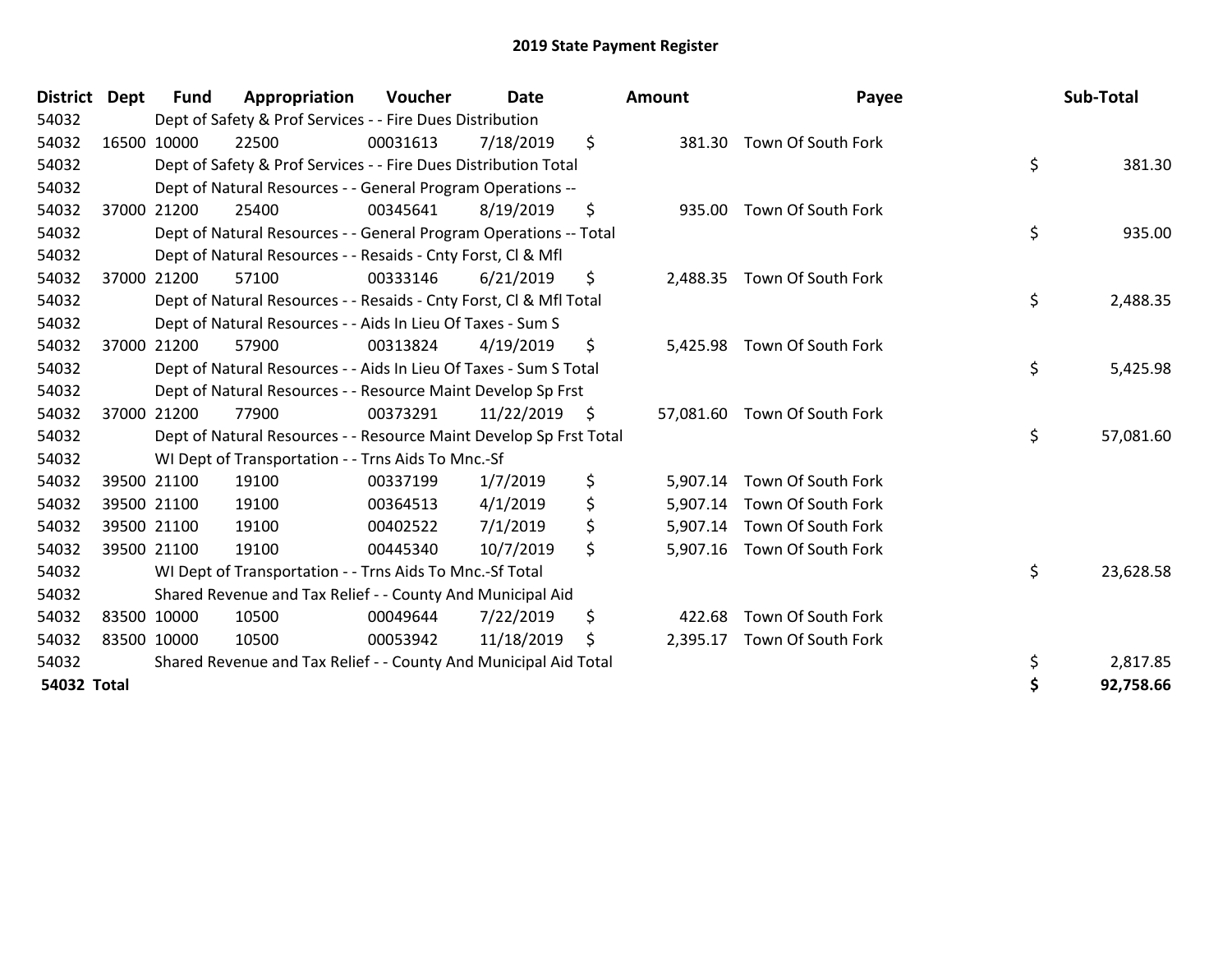| <b>District</b> | <b>Dept</b> | Fund        | Appropriation                                                      | <b>Voucher</b> | <b>Date</b> |         | <b>Amount</b> | Payee                        | Sub-Total       |
|-----------------|-------------|-------------|--------------------------------------------------------------------|----------------|-------------|---------|---------------|------------------------------|-----------------|
| 54034           |             |             | Dept of Safety & Prof Services - - Fire Dues Distribution          |                |             |         |               |                              |                 |
| 54034           |             | 16500 10000 | 22500                                                              | 00031462       | 7/18/2019   | $\zeta$ |               | 918.83 Town Of Strickland    |                 |
| 54034           |             |             | Dept of Safety & Prof Services - - Fire Dues Distribution Total    |                |             |         |               |                              | \$<br>918.83    |
| 54034           |             |             | Dept of Natural Resources - - Resaids - Cnty Forst, CI & Mfl       |                |             |         |               |                              |                 |
| 54034           |             | 37000 21200 | 57100                                                              | 00333147       | 6/21/2019   | \$      |               | 1,597.35 Town Of Strickland  |                 |
| 54034           |             |             | Dept of Natural Resources - - Resaids - Cnty Forst, Cl & Mfl Total |                |             |         |               |                              | \$<br>1,597.35  |
| 54034           |             |             | Dept of Natural Resources - - Aids In Lieu Of Taxes - Sum S        |                |             |         |               |                              |                 |
| 54034           |             | 37000 21200 | 57900                                                              | 00313911       | 4/19/2019   | \$      | 1.85          | Town Of Strickland           |                 |
| 54034           |             |             | Dept of Natural Resources - - Aids In Lieu Of Taxes - Sum S Total  |                |             |         |               |                              | \$<br>1.85      |
| 54034           |             |             | WI Dept of Transportation - - Trns Aids To Mnc.-Sf                 |                |             |         |               |                              |                 |
| 54034           |             | 39500 21100 | 19100                                                              | 00337200       | 1/7/2019    | \$      | 16,322.84     | Town Of Strickland           |                 |
| 54034           |             | 39500 21100 | 19100                                                              | 00364514       | 4/1/2019    | \$      |               | 16,322.84 Town Of Strickland |                 |
| 54034           |             | 39500 21100 | 19100                                                              | 00402523       | 7/1/2019    | \$      |               | 16,322.84 Town Of Strickland |                 |
| 54034           |             | 39500 21100 | 19100                                                              | 00445341       | 10/7/2019   | \$      |               | 16,322.85 Town Of Strickland |                 |
| 54034           |             |             | WI Dept of Transportation - - Trns Aids To Mnc.-Sf Total           |                |             |         |               |                              | \$<br>65,291.37 |
| 54034           |             |             | Shared Revenue and Tax Relief - - County And Municipal Aid         |                |             |         |               |                              |                 |
| 54034           |             | 83500 10000 | 10500                                                              | 00049645       | 7/22/2019   | \$      | 4,136.38      | Town Of Strickland           |                 |
| 54034           |             | 83500 10000 | 10500                                                              | 00053943       | 11/18/2019  | S       |               | 23,703.76 Town Of Strickland |                 |
| 54034           |             |             | Shared Revenue and Tax Relief - - County And Municipal Aid Total   |                |             |         |               |                              | \$<br>27,840.14 |
| 54034           |             |             | Shared Revenue and Tax Relief - - Exempt Computer Aid              |                |             |         |               |                              |                 |
| 54034           |             | 83500 10000 | 10900                                                              | 00046711       | 7/22/2019   | \$      | 22.86         | Town Of Strickland           |                 |
| 54034           |             |             | Shared Revenue and Tax Relief - - Exempt Computer Aid Total        |                |             |         |               |                              | \$<br>22.86     |
| 54034           |             |             | Shared Revenue and Tax Relief - - Personal Property Aid            |                |             |         |               |                              |                 |
| 54034           |             | 83500 10000 | 11100                                                              | 00041285       | 5/6/2019    | \$      | 179.84        | Town Of Strickland           |                 |
| 54034           |             |             | Shared Revenue and Tax Relief - - Personal Property Aid Total      |                |             |         |               |                              | \$<br>179.84    |
| 54034 Total     |             |             |                                                                    |                |             |         |               |                              | 95,852.24       |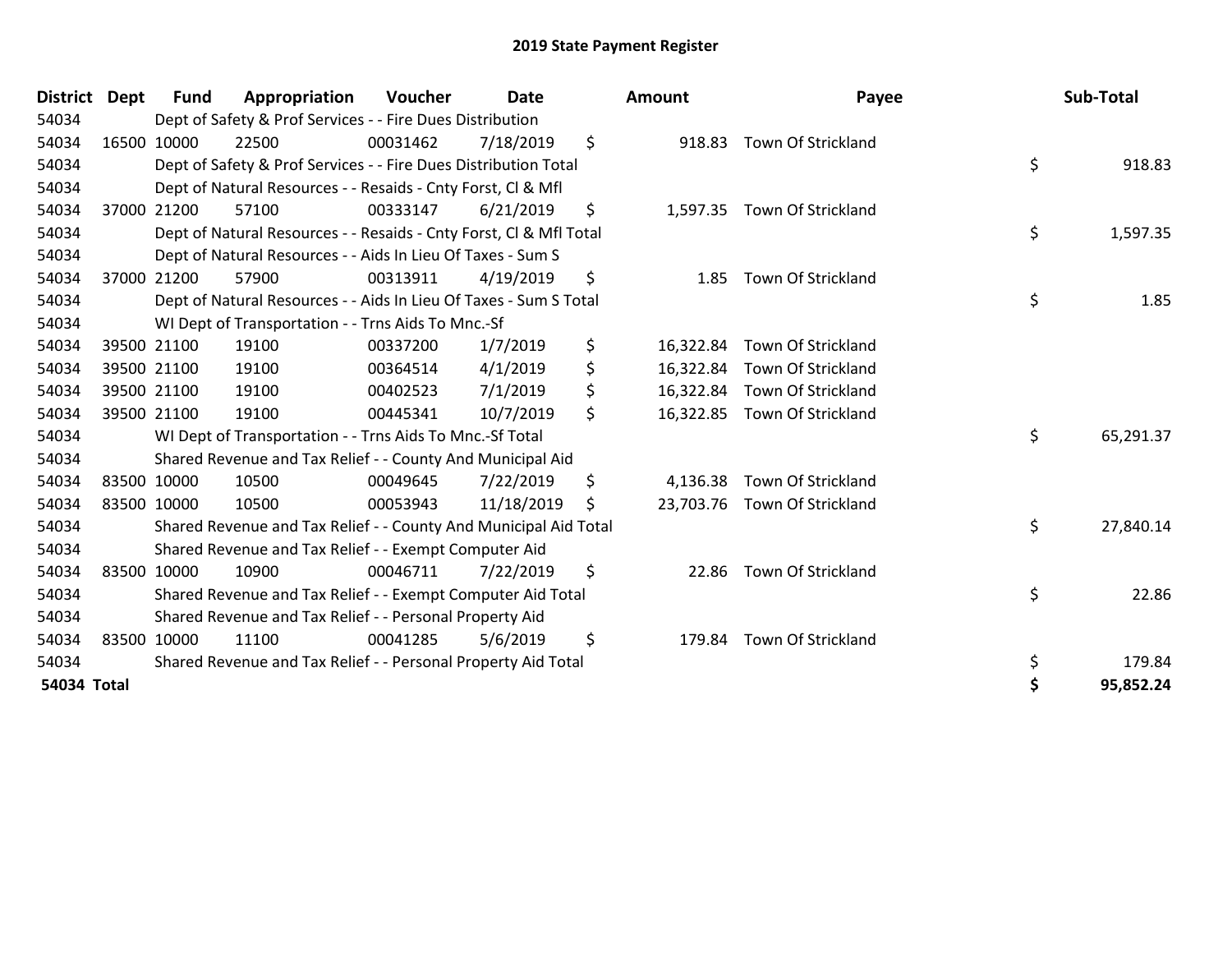| District Dept |             | <b>Fund</b> | Appropriation                                                      | Voucher  | <b>Date</b> | <b>Amount</b>   | Payee                    | Sub-Total        |
|---------------|-------------|-------------|--------------------------------------------------------------------|----------|-------------|-----------------|--------------------------|------------------|
| 54036         |             |             | Dept of Safety & Prof Services - - Fire Dues Distribution          |          |             |                 |                          |                  |
| 54036         | 16500 10000 |             | 22500                                                              | 00031198 | 7/17/2019   | \$              | 1,734.62 Town Of Stubbs  |                  |
| 54036         |             |             | Dept of Safety & Prof Services - - Fire Dues Distribution Total    |          |             |                 |                          | \$<br>1,734.62   |
| 54036         |             |             | Dept of Natural Resources - - Resaids - Cnty Forst, CI & Mfl       |          |             |                 |                          |                  |
| 54036         | 37000 21200 |             | 57100                                                              | 00333148 | 6/21/2019   | \$              | 139.60 Town Of Stubbs    |                  |
| 54036         |             |             | Dept of Natural Resources - - Resaids - Cnty Forst, Cl & Mfl Total |          |             |                 |                          | \$<br>139.60     |
| 54036         |             |             | WI Dept of Transportation - - Disastr Damag Aid Sf                 |          |             |                 |                          |                  |
| 54036         | 39500 21100 |             | 17400                                                              | 00459387 | 11/8/2019   | \$<br>2,684.68  | Town Of Stubbs           |                  |
| 54036         |             |             | WI Dept of Transportation - - Disastr Damag Aid Sf Total           |          |             |                 |                          | \$<br>2,684.68   |
| 54036         |             |             | WI Dept of Transportation - - Trns Aids To Mnc.-Sf                 |          |             |                 |                          |                  |
| 54036         |             | 39500 21100 | 19100                                                              | 00337201 | 1/7/2019    | \$              | 29,641.51 Town Of Stubbs |                  |
| 54036         | 39500 21100 |             | 19100                                                              | 00364515 | 4/1/2019    | \$              | 29,641.51 Town Of Stubbs |                  |
| 54036         | 39500 21100 |             | 19100                                                              | 00402524 | 7/1/2019    | \$              | 29,641.51 Town Of Stubbs |                  |
| 54036         | 39500 21100 |             | 19100                                                              | 00445342 | 10/7/2019   | \$              | 29,641.54 Town Of Stubbs |                  |
| 54036         |             |             | WI Dept of Transportation - - Trns Aids To Mnc.-Sf Total           |          |             |                 |                          | \$<br>118,566.07 |
| 54036         |             |             | Elections Commission - - General Program Ops, GPR                  |          |             |                 |                          |                  |
| 54036         |             | 51000 10000 | 10100                                                              | 00001534 | 1/25/2019   | \$<br>274.00    | Town Of Stubbs           |                  |
| 54036         |             |             | Elections Commission - - General Program Ops, GPR Total            |          |             |                 |                          | \$<br>274.00     |
| 54036         |             |             | Elections Commission - - 2018 Hava Election Security               |          |             |                 |                          |                  |
| 54036         | 51000 22000 |             | 18200                                                              | 00002681 | 11/20/2019  | \$<br>1,200.00  | Town Of Stubbs           |                  |
| 54036         |             |             | Elections Commission - - 2018 Hava Election Security Total         |          |             |                 |                          | \$<br>1,200.00   |
| 54036         |             |             | Shared Revenue and Tax Relief - - County And Municipal Aid         |          |             |                 |                          |                  |
| 54036         |             | 83500 10000 | 10500                                                              | 00049646 | 7/22/2019   | \$<br>2,279.20  | Town Of Stubbs           |                  |
| 54036         | 83500 10000 |             | 10500                                                              | 00053944 | 11/18/2019  | \$<br>12,915.49 | Town Of Stubbs           |                  |
| 54036         |             |             | Shared Revenue and Tax Relief - - County And Municipal Aid Total   |          |             |                 |                          | \$<br>15,194.69  |
| 54036         |             |             | Shared Revenue and Tax Relief - - Utility Aid                      |          |             |                 |                          |                  |
| 54036         | 83500 10000 |             | 11000                                                              | 00049646 | 7/22/2019   | \$<br>19.67     | Town Of Stubbs           |                  |
| 54036         | 83500 10000 |             | 11000                                                              | 00053944 | 11/18/2019  | \$<br>111.59    | Town Of Stubbs           |                  |
| 54036         |             |             | Shared Revenue and Tax Relief - - Utility Aid Total                |          |             |                 |                          | \$<br>131.26     |
| 54036 Total   |             |             |                                                                    |          |             |                 |                          | \$<br>139,924.92 |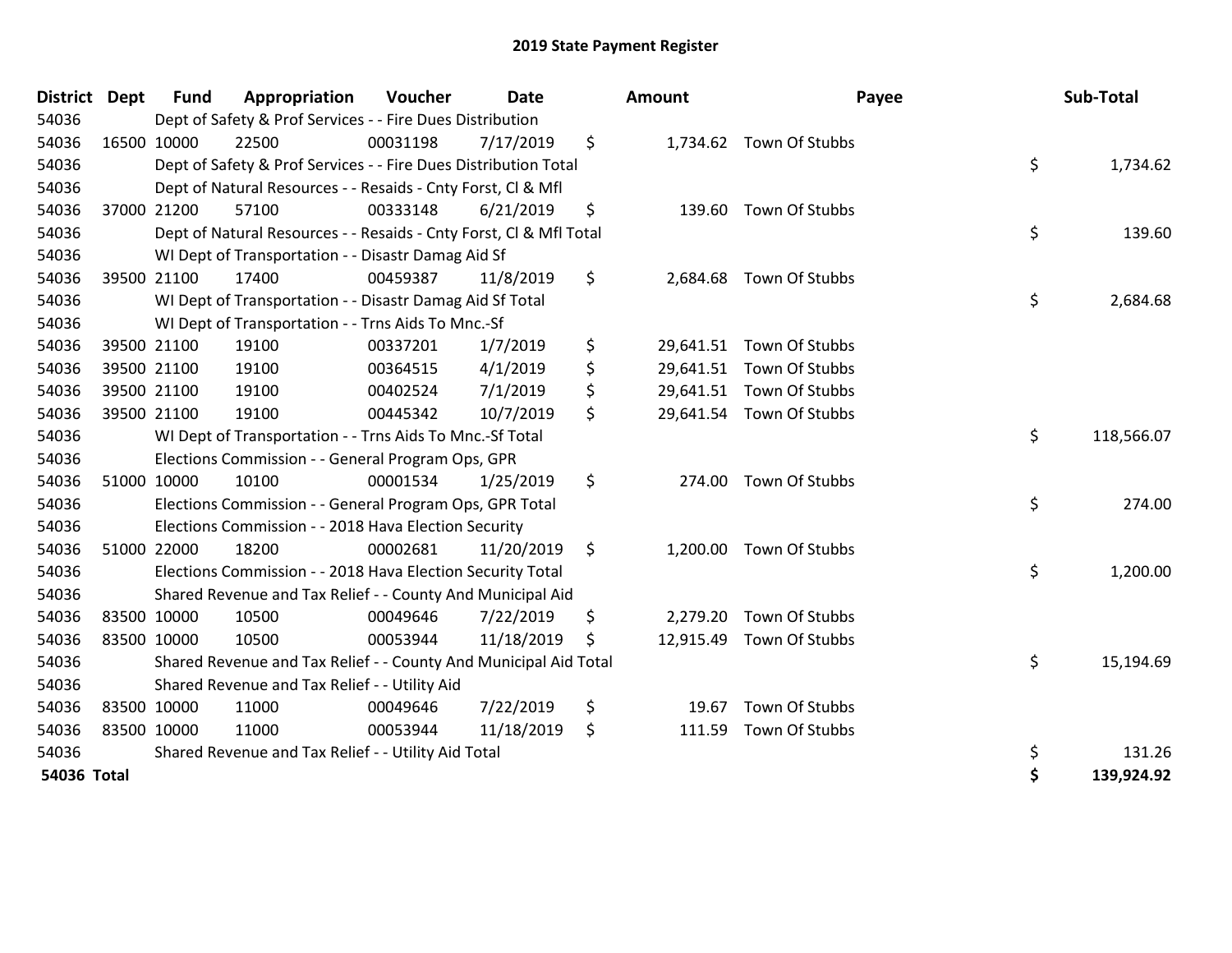| District           | <b>Dept</b> | <b>Fund</b> | Appropriation                                                        | Voucher  | <b>Date</b> |                | Amount    | Payee                         | Sub-Total        |
|--------------------|-------------|-------------|----------------------------------------------------------------------|----------|-------------|----------------|-----------|-------------------------------|------------------|
| 54038              |             |             | Dept of Safety & Prof Services - - Fire Dues Distribution            |          |             |                |           |                               |                  |
| 54038              | 16500 10000 |             | 22500                                                                | 00031123 | 7/17/2019   | \$             |           | 1,981.62 Thornapple, Town of  |                  |
| 54038              |             |             | Dept of Safety & Prof Services - - Fire Dues Distribution Total      |          |             |                |           |                               | \$<br>1,981.62   |
| 54038              |             |             | Dept of Natural Resources - - Resaids - Cnty Forst, CI & Mfl         |          |             |                |           |                               |                  |
| 54038              | 37000 21200 |             | 57100                                                                | 00333149 | 6/21/2019   | \$             | 989.55    | Thornapple, Town of           |                  |
| 54038              |             |             | Dept of Natural Resources - - Resaids - Cnty Forst, Cl & Mfl Total   |          |             |                |           |                               | \$<br>989.55     |
| 54038              |             |             | WI Dept of Transportation - - Trns Aids To Mnc.-Sf                   |          |             |                |           |                               |                  |
| 54038              |             | 39500 21100 | 19100                                                                | 00337202 | 1/7/2019    | \$             | 28,085.68 | Thornapple, Town of           |                  |
| 54038              |             | 39500 21100 | 19100                                                                | 00364516 | 4/1/2019    | \$             | 28,085.68 | Thornapple, Town of           |                  |
| 54038              | 39500 21100 |             | 19100                                                                | 00402525 | 7/1/2019    | \$             | 28,085.68 | Thornapple, Town of           |                  |
| 54038              | 39500 21100 |             | 19100                                                                | 00445343 | 10/7/2019   | \$             | 28,085.69 | Thornapple, Town of           |                  |
| 54038              |             |             | WI Dept of Transportation - - Trns Aids To Mnc.-Sf Total             |          |             |                |           |                               | \$<br>112,342.73 |
| 54038              |             |             | Department of Administration - - Hv Trans Ln Annual Impact Fee       |          |             |                |           |                               |                  |
| 54038              | 50500 10000 |             | 17400                                                                | 00101129 | 5/1/2019    | \$             |           | 17,662.00 Thornapple, Town of |                  |
| 54038              |             |             | Department of Administration - - Hv Trans Ln Annual Impact Fee Total |          |             |                |           |                               | \$<br>17,662.00  |
| 54038              |             |             | Elections Commission - - 2018 Hava Election Security                 |          |             |                |           |                               |                  |
| 54038              |             | 51000 22000 | 18200                                                                | 00002514 | 11/15/2019  | $\ddot{\zeta}$ | 1,200.00  | Thornapple, Town of           |                  |
| 54038              |             |             | Elections Commission - - 2018 Hava Election Security Total           |          |             |                |           |                               | \$<br>1,200.00   |
| 54038              |             |             | Shared Revenue and Tax Relief - - County And Municipal Aid           |          |             |                |           |                               |                  |
| 54038              |             | 83500 10000 | 10500                                                                | 00049647 | 7/22/2019   | \$             | 3,490.92  | Thornapple, Town of           |                  |
| 54038              | 83500 10000 |             | 10500                                                                | 00053945 | 11/18/2019  | \$             |           | 19,781.88 Thornapple, Town of |                  |
| 54038              |             |             | Shared Revenue and Tax Relief - - County And Municipal Aid Total     |          |             |                |           |                               | \$<br>23,272.80  |
| 54038              |             |             | Shared Revenue and Tax Relief - - Utility Aid                        |          |             |                |           |                               |                  |
| 54038              |             | 83500 10000 | 11000                                                                | 00049647 | 7/22/2019   | \$             | 529.18    | Thornapple, Town of           |                  |
| 54038              | 83500 10000 |             | 11000                                                                | 00053945 | 11/18/2019  | \$             | 3,259.76  | Thornapple, Town of           |                  |
| 54038              |             |             | Shared Revenue and Tax Relief - - Utility Aid Total                  |          |             |                |           |                               | \$<br>3,788.94   |
| 54038              |             |             | Shared Revenue and Tax Relief - - Personal Property Aid              |          |             |                |           |                               |                  |
| 54038              |             | 83500 10000 | 11100                                                                | 00041286 | 5/6/2019    | \$             | 25.75     | Thornapple, Town of           |                  |
| 54038              |             |             | Shared Revenue and Tax Relief - - Personal Property Aid Total        |          |             |                |           |                               | \$<br>25.75      |
| <b>54038 Total</b> |             |             |                                                                      |          |             |                |           |                               | \$<br>161,263.39 |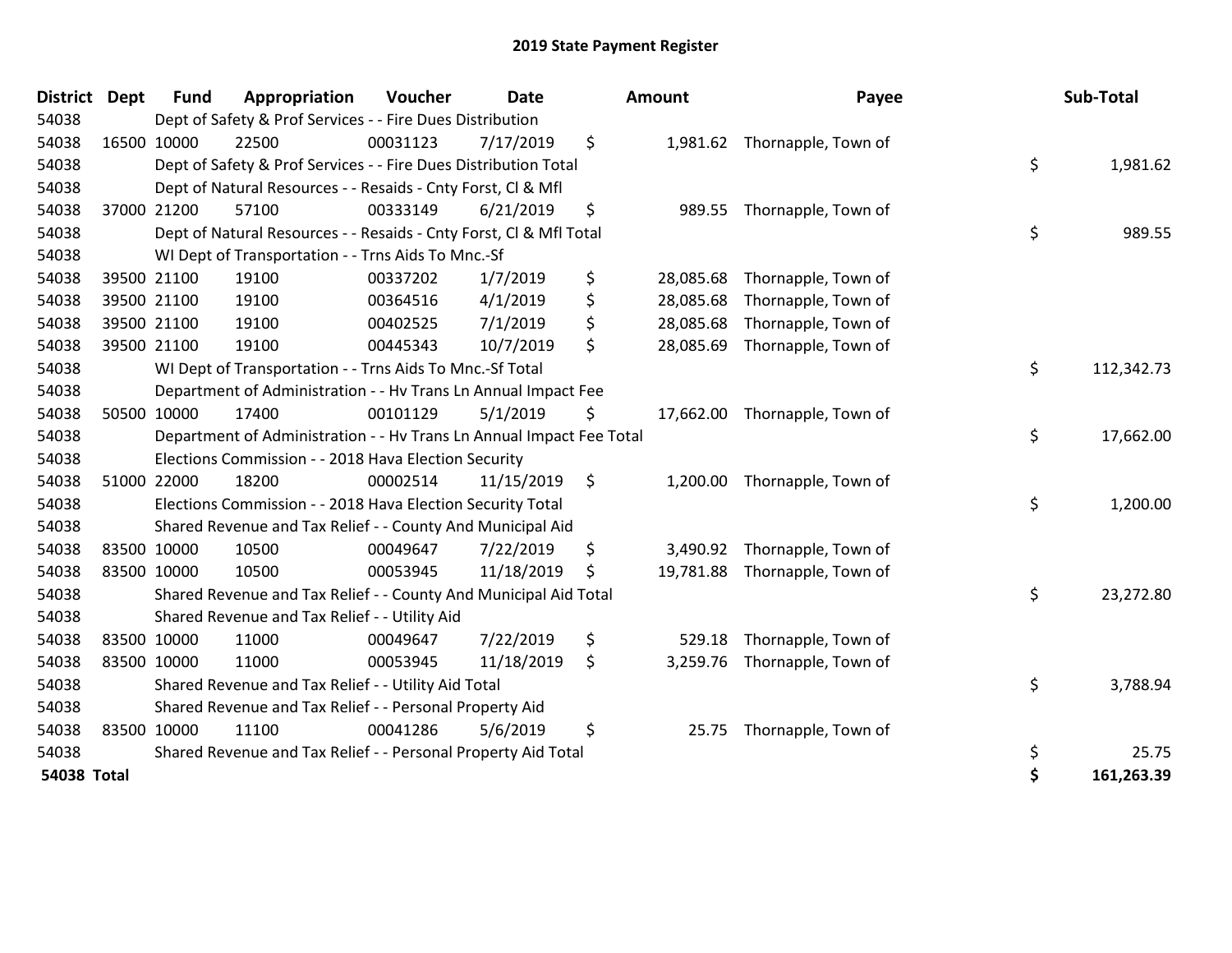| <b>District</b> | Dept | Fund        | Appropriation                                                      | <b>Voucher</b> | <b>Date</b> | <b>Amount</b>   |                         | Payee | Sub-Total  |
|-----------------|------|-------------|--------------------------------------------------------------------|----------------|-------------|-----------------|-------------------------|-------|------------|
| 54040           |      |             | Dept of Safety & Prof Services - - Fire Dues Distribution          |                |             |                 |                         |       |            |
| 54040           |      | 16500 10000 | 22500                                                              | 00031569       | 7/18/2019   | \$              | 585.46 True, Town of    |       |            |
| 54040           |      |             | Dept of Safety & Prof Services - - Fire Dues Distribution Total    |                |             |                 |                         | \$    | 585.46     |
| 54040           |      |             | Dept of Natural Resources - - Resaids - Cnty Forst, CI & Mfl       |                |             |                 |                         |       |            |
| 54040           |      | 37000 21200 | 57100                                                              | 00333150       | 6/21/2019   | \$              | 404.56 True, Town of    |       |            |
| 54040           |      |             | Dept of Natural Resources - - Resaids - Cnty Forst, Cl & Mfl Total |                |             |                 |                         | \$    | 404.56     |
| 54040           |      |             | WI Dept of Transportation - - Trns Aids To Mnc.-Sf                 |                |             |                 |                         |       |            |
| 54040           |      | 39500 21100 | 19100                                                              | 00337203       | 1/7/2019    | \$<br>16,410.31 | True, Town of           |       |            |
| 54040           |      | 39500 21100 | 19100                                                              | 00364517       | 4/1/2019    | \$              | 16,410.31 True, Town of |       |            |
| 54040           |      | 39500 21100 | 19100                                                              | 00402526       | 7/1/2019    | \$              | 16,410.31 True, Town of |       |            |
| 54040           |      | 39500 21100 | 19100                                                              | 00445344       | 10/7/2019   | \$              | 16,410.32 True, Town of |       |            |
| 54040           |      |             | WI Dept of Transportation - - Trns Aids To Mnc.-Sf Total           |                |             |                 |                         | \$    | 65,641.25  |
| 54040           |      |             | Elections Commission - - General Program Ops, GPR                  |                |             |                 |                         |       |            |
| 54040           |      | 51000 10000 | 10100                                                              | 00001506       | 1/25/2019   | \$              | 95.30 True, Town of     |       |            |
| 54040           |      |             | Elections Commission - - General Program Ops, GPR Total            |                |             |                 |                         | \$    | 95.30      |
| 54040           |      |             | Shared Revenue and Tax Relief - - County And Municipal Aid         |                |             |                 |                         |       |            |
| 54040           |      | 83500 10000 | 10500                                                              | 00049648       | 7/22/2019   | \$<br>7,253.76  | True, Town of           |       |            |
| 54040           |      | 83500 10000 | 10500                                                              | 00053946       | 11/18/2019  | \$              | 41,104.64 True, Town of |       |            |
| 54040           |      |             | Shared Revenue and Tax Relief - - County And Municipal Aid Total   |                |             |                 |                         | \$    | 48,358.40  |
| 54040           |      |             | Shared Revenue and Tax Relief - - Personal Property Aid            |                |             |                 |                         |       |            |
| 54040           |      | 83500 10000 | 11100                                                              | 00041287       | 5/6/2019    | \$<br>5.06      | True, Town of           |       |            |
| 54040           |      |             | Shared Revenue and Tax Relief - - Personal Property Aid Total      |                |             |                 |                         | \$    | 5.06       |
| 54040 Total     |      |             |                                                                    |                |             |                 |                         | \$    | 115,090.03 |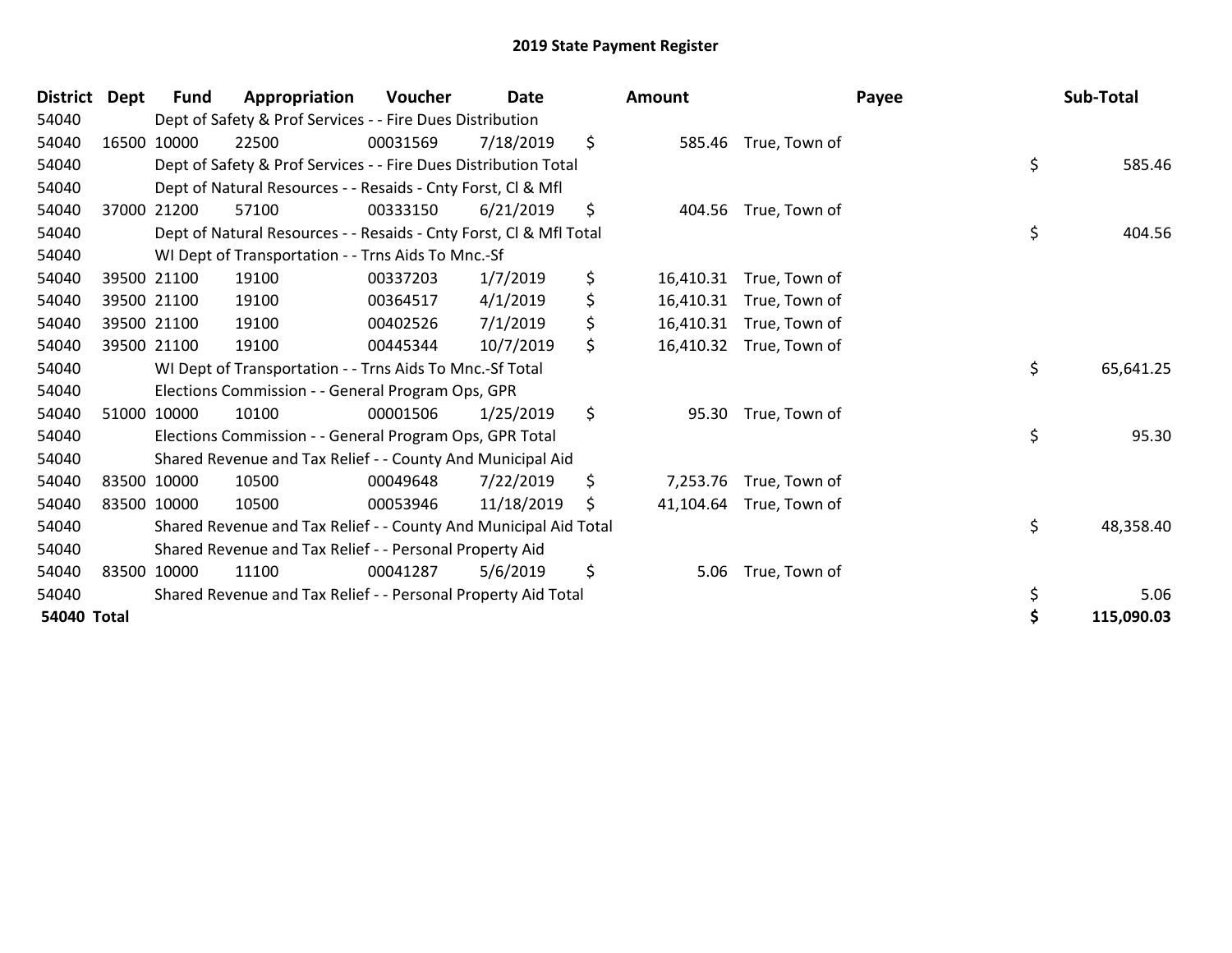| <b>District</b>    | <b>Dept</b> | <b>Fund</b> | Appropriation                                                      | Voucher  | <b>Date</b> |         | Amount    | Payee              | Sub-Total        |
|--------------------|-------------|-------------|--------------------------------------------------------------------|----------|-------------|---------|-----------|--------------------|------------------|
| 54042              |             |             | Dept of Safety & Prof Services - - Fire Dues Distribution          |          |             |         |           |                    |                  |
| 54042              |             | 16500 10000 | 22500                                                              | 00031188 | 7/17/2019   | \$      | 1,766.45  | Town Of Washington |                  |
| 54042              |             |             | Dept of Safety & Prof Services - - Fire Dues Distribution Total    |          |             |         |           |                    | \$<br>1,766.45   |
| 54042              |             |             | Dept of Natural Resources - - Resaids - Cnty Forst, CI & Mfl       |          |             |         |           |                    |                  |
| 54042              |             | 37000 21200 | 57100                                                              | 00333151 | 6/21/2019   | \$      | 889.08    | Town Of Washington |                  |
| 54042              |             |             | Dept of Natural Resources - - Resaids - Cnty Forst, Cl & Mfl Total |          |             |         |           |                    | \$<br>889.08     |
| 54042              |             |             | Dept of Natural Resources - - Aids In Lieu Of Taxes - Sum S        |          |             |         |           |                    |                  |
| 54042              |             | 37000 21200 | 57900                                                              | 00313434 | 4/19/2019   | \$      | 452.57    | Town Of Washington |                  |
| 54042              |             |             | Dept of Natural Resources - - Aids In Lieu Of Taxes - Sum S Total  |          |             |         |           |                    | \$<br>452.57     |
| 54042              |             |             | WI Dept of Transportation - - Trns Aids To Mnc.-Sf                 |          |             |         |           |                    |                  |
| 54042              |             | 39500 21100 | 19100                                                              | 00337204 | 1/7/2019    | \$      | 22,679.48 | Town Of Washington |                  |
| 54042              |             | 39500 21100 | 19100                                                              | 00364518 | 4/1/2019    | \$      | 22,679.48 | Town Of Washington |                  |
| 54042              |             | 39500 21100 | 19100                                                              | 00402527 | 7/1/2019    | \$      | 22,679.48 | Town Of Washington |                  |
| 54042              |             | 39500 21100 | 19100                                                              | 00445345 | 10/7/2019   | \$      | 22,679.51 | Town Of Washington |                  |
| 54042              |             |             | WI Dept of Transportation - - Trns Aids To Mnc.-Sf Total           |          |             |         |           |                    | \$<br>90,717.95  |
| 54042              |             |             | Elections Commission - - 2018 Hava Election Security               |          |             |         |           |                    |                  |
| 54042              |             | 51000 22000 | 18200                                                              | 00002111 | 10/21/2019  | $\zeta$ | 1,200.00  | Town Of Washington |                  |
| 54042              |             |             | Elections Commission - - 2018 Hava Election Security Total         |          |             |         |           |                    | \$<br>1,200.00   |
| 54042              |             |             | Shared Revenue and Tax Relief - - County And Municipal Aid         |          |             |         |           |                    |                  |
| 54042              |             | 83500 10000 | 10500                                                              | 00049649 | 7/22/2019   | \$      | 1,266.47  | Town Of Washington |                  |
| 54042              |             | 83500 10000 | 10500                                                              | 00053947 | 11/18/2019  | \$      | 7,176.66  | Town Of Washington |                  |
| 54042              |             |             | Shared Revenue and Tax Relief - - County And Municipal Aid Total   |          |             |         |           |                    | \$<br>8,443.13   |
| 54042              |             |             | Shared Revenue and Tax Relief - - Exempt Computer Aid              |          |             |         |           |                    |                  |
| 54042              |             | 83500 10000 | 10900                                                              | 00046712 | 7/22/2019   | \$      | 1.03      | Town Of Washington |                  |
| 54042              |             |             | Shared Revenue and Tax Relief - - Exempt Computer Aid Total        |          |             |         |           |                    | \$<br>1.03       |
| 54042              |             |             | Shared Revenue and Tax Relief - - Personal Property Aid            |          |             |         |           |                    |                  |
| 54042              |             | 83500 10000 | 11100                                                              | 00041288 | 5/6/2019    | \$      | 0.34      | Town Of Washington |                  |
| 54042              |             |             | Shared Revenue and Tax Relief - - Personal Property Aid Total      |          |             |         |           |                    | \$<br>0.34       |
| <b>54042 Total</b> |             |             |                                                                    |          |             |         |           |                    | \$<br>103,470.55 |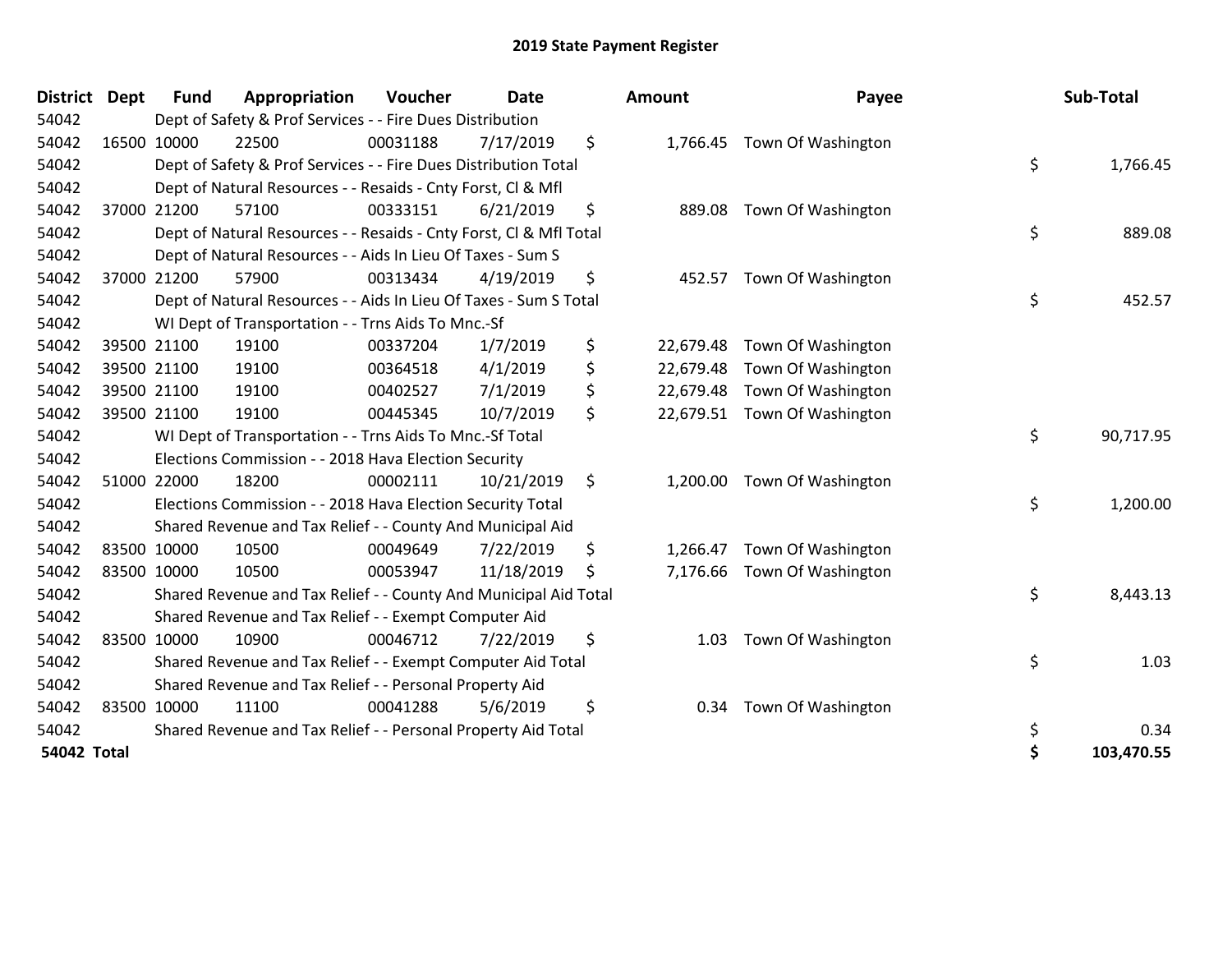| District    | Dept | Fund        | Appropriation                                                      | <b>Voucher</b> | Date       | <b>Amount</b>  | Payee                      | Sub-Total       |
|-------------|------|-------------|--------------------------------------------------------------------|----------------|------------|----------------|----------------------------|-----------------|
| 54044       |      |             | Dept of Safety & Prof Services - - Fire Dues Distribution          |                |            |                |                            |                 |
| 54044       |      | 16500 10000 | 22500                                                              | 00031978       | 8/1/2019   | \$<br>181.95   | Town Of Wilkinson          |                 |
| 54044       |      |             | Dept of Safety & Prof Services - - Fire Dues Distribution Total    |                |            |                |                            | \$<br>181.95    |
| 54044       |      |             | Dept of Natural Resources - - Resaids - Cnty Forst, CI & Mfl       |                |            |                |                            |                 |
| 54044       |      | 37000 21200 | 57100                                                              | 00333152       | 6/21/2019  | \$<br>5,718.64 | Town Of Wilkinson          |                 |
| 54044       |      |             | Dept of Natural Resources - - Resaids - Cnty Forst, Cl & Mfl Total |                |            |                |                            | \$<br>5,718.64  |
| 54044       |      |             | WI Dept of Transportation - - Disastr Damag Aid Sf                 |                |            |                |                            |                 |
| 54044       |      | 39500 21100 | 17400                                                              | 00459388       | 11/8/2019  | \$             | 2,525.82 Town Of Wilkinson |                 |
| 54044       |      |             | WI Dept of Transportation - - Disastr Damag Aid Sf Total           |                |            |                |                            | \$<br>2,525.82  |
| 54044       |      |             | WI Dept of Transportation - - Trns Aids To Mnc.-Sf                 |                |            |                |                            |                 |
| 54044       |      | 39500 21100 | 19100                                                              | 00337205       | 1/7/2019   | \$<br>3,505.85 | Town Of Wilkinson          |                 |
| 54044       |      | 39500 21100 | 19100                                                              | 00364519       | 4/1/2019   | \$<br>3,505.85 | Town Of Wilkinson          |                 |
| 54044       |      | 39500 21100 | 19100                                                              | 00402528       | 7/1/2019   | \$<br>3,505.85 | Town Of Wilkinson          |                 |
| 54044       |      | 39500 21100 | 19100                                                              | 00445346       | 10/7/2019  | \$<br>3,505.88 | Town Of Wilkinson          |                 |
| 54044       |      |             | WI Dept of Transportation - - Trns Aids To Mnc.-Sf Total           |                |            |                |                            | \$<br>14,023.43 |
| 54044       |      |             | Shared Revenue and Tax Relief - - County And Municipal Aid         |                |            |                |                            |                 |
| 54044       |      | 83500 10000 | 10500                                                              | 00050230       | 8/2/2019   | \$<br>206.51   | <b>Town Of Wilkinson</b>   |                 |
| 54044       |      | 83500 10000 | 10500                                                              | 00053948       | 11/18/2019 | \$<br>1,170.25 | Town Of Wilkinson          |                 |
| 54044       |      |             | Shared Revenue and Tax Relief - - County And Municipal Aid Total   |                |            |                |                            | \$<br>1,376.76  |
| 54044       |      |             | Shared Revenue and Tax Relief - - Utility Aid                      |                |            |                |                            |                 |
| 54044       |      | 83500 10000 | 11000                                                              | 00050230       | 8/2/2019   | \$<br>6.58     | Town Of Wilkinson          |                 |
| 54044       |      | 83500 10000 | 11000                                                              | 00053948       | 11/18/2019 | \$<br>38.20    | Town Of Wilkinson          |                 |
| 54044       |      |             | Shared Revenue and Tax Relief - - Utility Aid Total                |                |            |                |                            | 44.78           |
| 54044 Total |      |             |                                                                    |                |            |                |                            | 23,871.38       |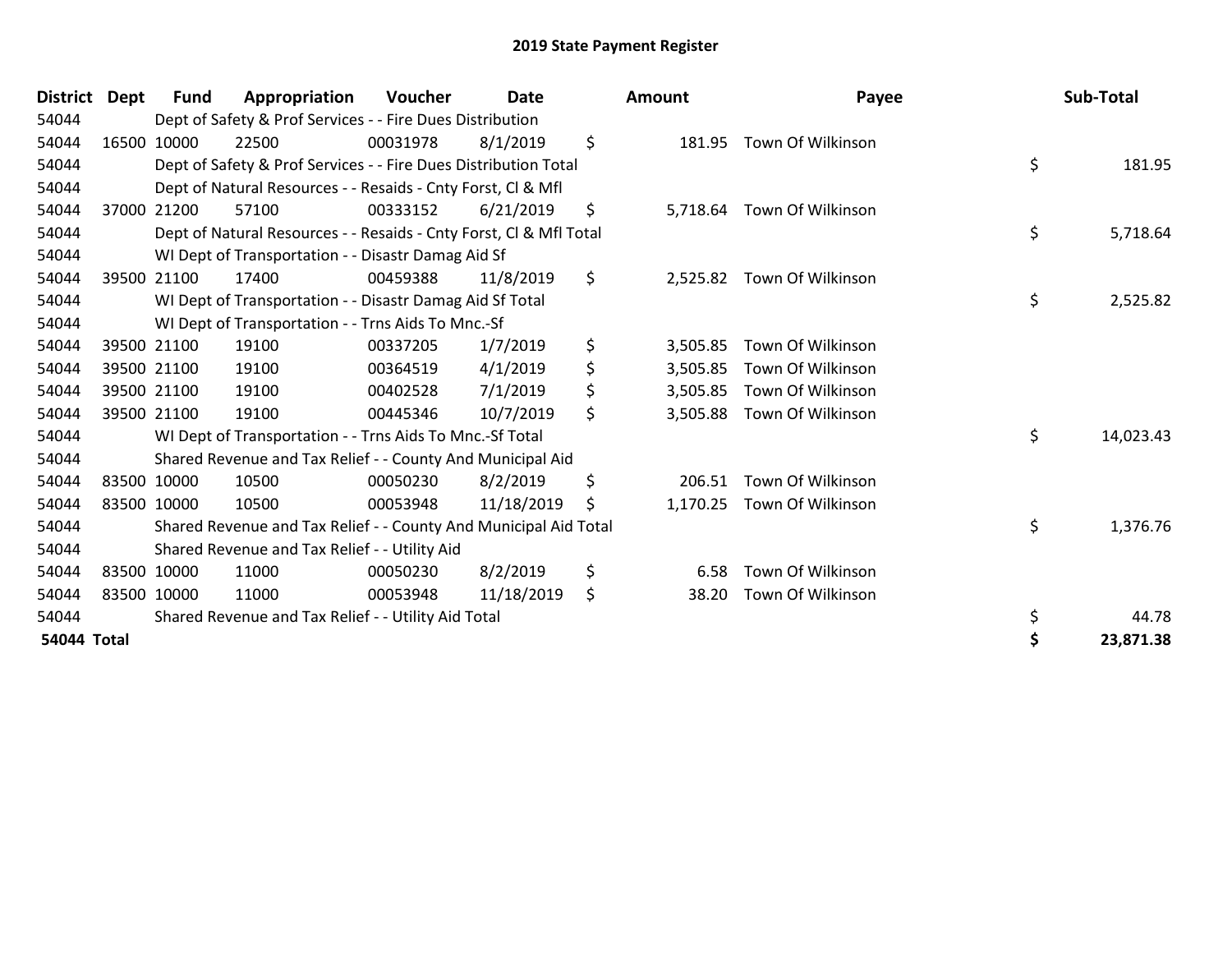| <b>District Dept</b> |             | <b>Fund</b> | Appropriation                                                        | Voucher  | <b>Date</b> |     | <b>Amount</b> | Payee                     | Sub-Total       |
|----------------------|-------------|-------------|----------------------------------------------------------------------|----------|-------------|-----|---------------|---------------------------|-----------------|
| 54046                |             |             | Dept of Safety & Prof Services - - Fire Dues Distribution            |          |             |     |               |                           |                 |
| 54046                | 16500 10000 |             | 22500                                                                | 00031017 | 7/17/2019   | \$  |               | 2,327.19 Town Of Willard  |                 |
| 54046                |             |             | Dept of Safety & Prof Services - - Fire Dues Distribution Total      |          |             |     |               |                           | \$<br>2,327.19  |
| 54046                |             |             | Dept of Natural Resources - - Resaids - Cnty Forst, CI & Mfl         |          |             |     |               |                           |                 |
| 54046                | 37000 21200 |             | 57100                                                                | 00333153 | 6/21/2019   | \$  | 999.98        | Town Of Willard           |                 |
| 54046                |             |             | Dept of Natural Resources - - Resaids - Cnty Forst, CI & Mfl Total   |          |             |     |               |                           | \$<br>999.98    |
| 54046                |             |             | WI Dept of Transportation - - Trns Aids To Mnc.-Sf                   |          |             |     |               |                           |                 |
| 54046                |             | 39500 21100 | 19100                                                                | 00337206 | 1/7/2019    | \$  | 14,680.40     | Town Of Willard           |                 |
| 54046                |             | 39500 21100 | 19100                                                                | 00364520 | 4/1/2019    | \$  |               | 14,680.40 Town Of Willard |                 |
| 54046                | 39500 21100 |             | 19100                                                                | 00402529 | 7/1/2019    | \$  |               | 14,680.40 Town Of Willard |                 |
| 54046                | 39500 21100 |             | 19100                                                                | 00445347 | 10/7/2019   | \$  |               | 14,680.42 Town Of Willard |                 |
| 54046                |             |             | WI Dept of Transportation - - Trns Aids To Mnc.-Sf Total             |          |             |     |               |                           | \$<br>58,721.62 |
| 54046                |             |             | Department of Administration - - Hv Trans Ln Annual Impact Fee       |          |             |     |               |                           |                 |
| 54046                | 50500 10000 |             | 17400                                                                | 00101128 | 5/1/2019    | \$  |               | 895.00 Town Of Willard    |                 |
| 54046                |             |             | Department of Administration - - Hv Trans Ln Annual Impact Fee Total |          |             |     |               |                           | \$<br>895.00    |
| 54046                |             |             | Elections Commission - - 2018 Hava Election Security                 |          |             |     |               |                           |                 |
| 54046                | 51000 22000 |             | 18200                                                                | 00002493 | 11/14/2019  | \$  | 100.00        | Town Of Willard           |                 |
| 54046                | 51000 22000 |             | 18200                                                                | 00002944 | 11/27/2019  | \$  | 1,100.00      | Town Of Willard           |                 |
| 54046                |             |             | Elections Commission - - 2018 Hava Election Security Total           |          |             |     |               |                           | \$<br>1,200.00  |
| 54046                |             |             | Shared Revenue and Tax Relief - - County And Municipal Aid           |          |             |     |               |                           |                 |
| 54046                |             | 83500 10000 | 10500                                                                | 00049651 | 7/22/2019   | \$  | 1,499.43      | Town Of Willard           |                 |
| 54046                | 83500 10000 |             | 10500                                                                | 00053949 | 11/18/2019  | \$. |               | 8,496.75 Town Of Willard  |                 |
| 54046                |             |             | Shared Revenue and Tax Relief - - County And Municipal Aid Total     |          |             |     |               |                           | \$<br>9,996.18  |
| 54046                |             |             | Shared Revenue and Tax Relief - - Exempt Computer Aid                |          |             |     |               |                           |                 |
| 54046                |             | 83500 10000 | 10900                                                                | 00046713 | 7/22/2019   | \$  | 63.40         | Town Of Willard           |                 |
| 54046                |             |             | Shared Revenue and Tax Relief - - Exempt Computer Aid Total          |          |             |     |               |                           | \$<br>63.40     |
| 54046                |             |             | Shared Revenue and Tax Relief - - Personal Property Aid              |          |             |     |               |                           |                 |
| 54046                |             | 83500 10000 | 11100                                                                | 00041289 | 5/6/2019    | \$  | 124.29        | Town Of Willard           |                 |
| 54046                |             |             | Shared Revenue and Tax Relief - - Personal Property Aid Total        |          |             |     |               |                           | \$<br>124.29    |
| <b>54046 Total</b>   |             |             |                                                                      |          |             |     |               |                           | \$<br>74,327.66 |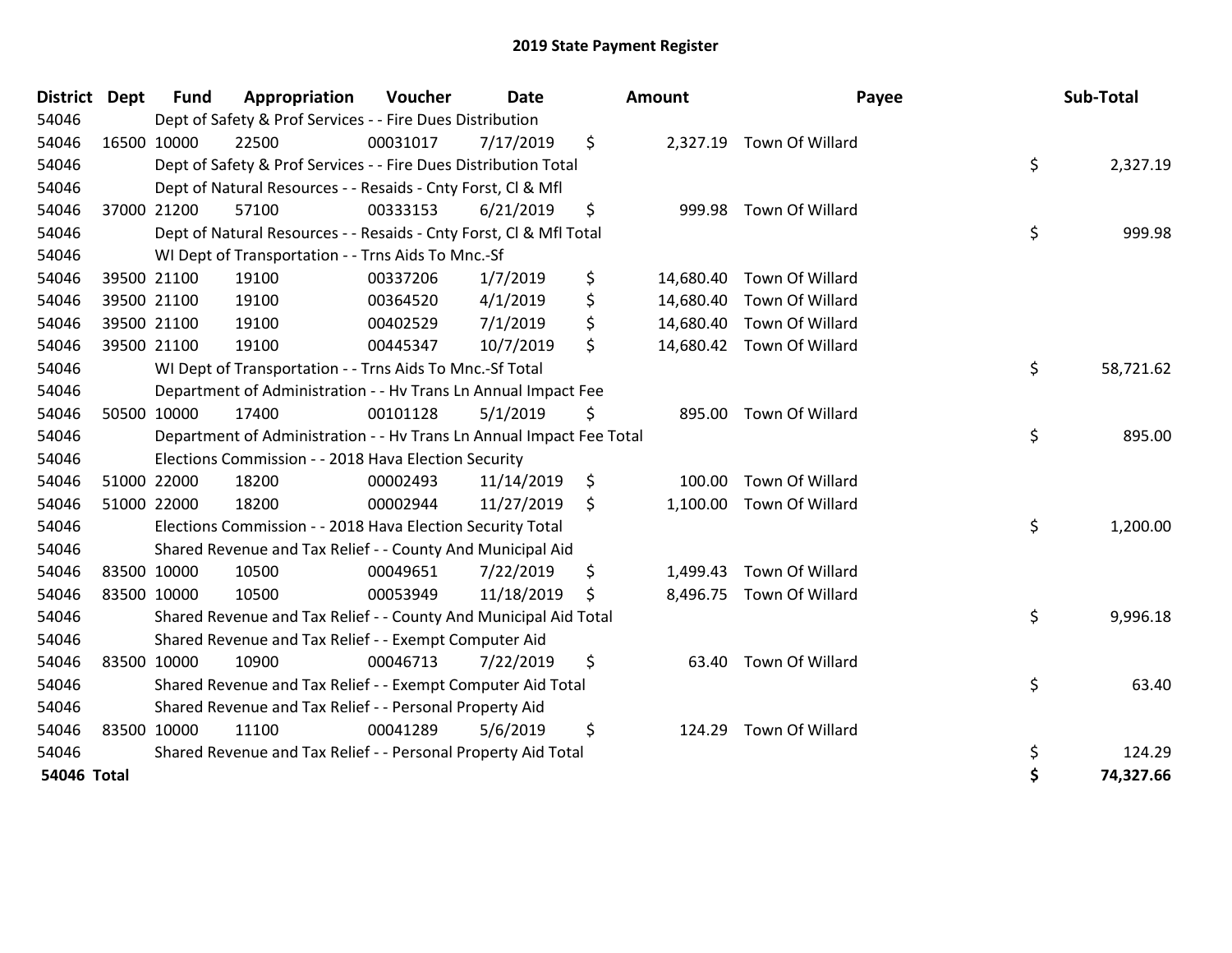| <b>District</b>    | Dept | <b>Fund</b> | Appropriation                                                      | Voucher  | Date       |         | <b>Amount</b> | Payee                    |    | Sub-Total |  |
|--------------------|------|-------------|--------------------------------------------------------------------|----------|------------|---------|---------------|--------------------------|----|-----------|--|
| 54048              |      |             | Dept of Safety & Prof Services - - Fire Dues Distribution          |          |            |         |               |                          |    |           |  |
| 54048              |      | 16500 10000 | 22500                                                              | 00031622 | 7/18/2019  | \$      | 322.44        | Town Of Wilson           |    |           |  |
| 54048              |      |             | Dept of Safety & Prof Services - - Fire Dues Distribution Total    |          |            |         |               |                          | \$ | 322.44    |  |
| 54048              |      |             | Dept of Natural Resources - - Resaids - Cnty Forst, CI & Mfl       |          |            |         |               |                          |    |           |  |
| 54048              |      | 37000 21200 | 57100                                                              | 00333154 | 6/21/2019  | \$      | 5,097.10      | Town Of Wilson           |    |           |  |
| 54048              |      |             | Dept of Natural Resources - - Resaids - Cnty Forst, Cl & Mfl Total |          |            |         |               |                          | \$ | 5,097.10  |  |
| 54048              |      |             | WI Dept of Transportation - - Trns Aids To Mnc.-Sf                 |          |            |         |               |                          |    |           |  |
| 54048              |      | 39500 21100 | 19100                                                              | 00337207 | 1/7/2019   | \$      | 11,543.42     | Town Of Wilson           |    |           |  |
| 54048              |      | 39500 21100 | 19100                                                              | 00364521 | 4/1/2019   | \$      | 11,543.42     | Town Of Wilson           |    |           |  |
| 54048              |      | 39500 21100 | 19100                                                              | 00402530 | 7/1/2019   | \$      |               | 11,543.42 Town Of Wilson |    |           |  |
| 54048              |      | 39500 21100 | 19100                                                              | 00445348 | 10/7/2019  | \$      |               | 11,543.44 Town Of Wilson |    |           |  |
| 54048              |      |             | WI Dept of Transportation - - Trns Aids To Mnc.-Sf Total           |          |            |         |               |                          | \$ | 46,173.70 |  |
| 54048              |      |             | Elections Commission - - General Program Ops, GPR                  |          |            |         |               |                          |    |           |  |
| 54048              |      | 51000 10000 | 10100                                                              | 00001535 | 1/25/2019  | $\zeta$ | 235.38        | Town Of Wilson           |    |           |  |
| 54048              |      |             | Elections Commission - - General Program Ops, GPR Total            |          |            |         |               |                          | \$ | 235.38    |  |
| 54048              |      |             | Shared Revenue and Tax Relief - - County And Municipal Aid         |          |            |         |               |                          |    |           |  |
| 54048              |      | 83500 10000 | 10500                                                              | 00049652 | 7/22/2019  | \$      | 3,529.74      | Town Of Wilson           |    |           |  |
| 54048              |      | 83500 10000 | 10500                                                              | 00053950 | 11/18/2019 | \$.     | 20,001.84     | Town Of Wilson           |    |           |  |
| 54048              |      |             | Shared Revenue and Tax Relief - - County And Municipal Aid Total   |          |            |         |               |                          | \$ | 23,531.58 |  |
| <b>54048 Total</b> |      |             |                                                                    |          |            |         |               |                          | S  | 75,360.20 |  |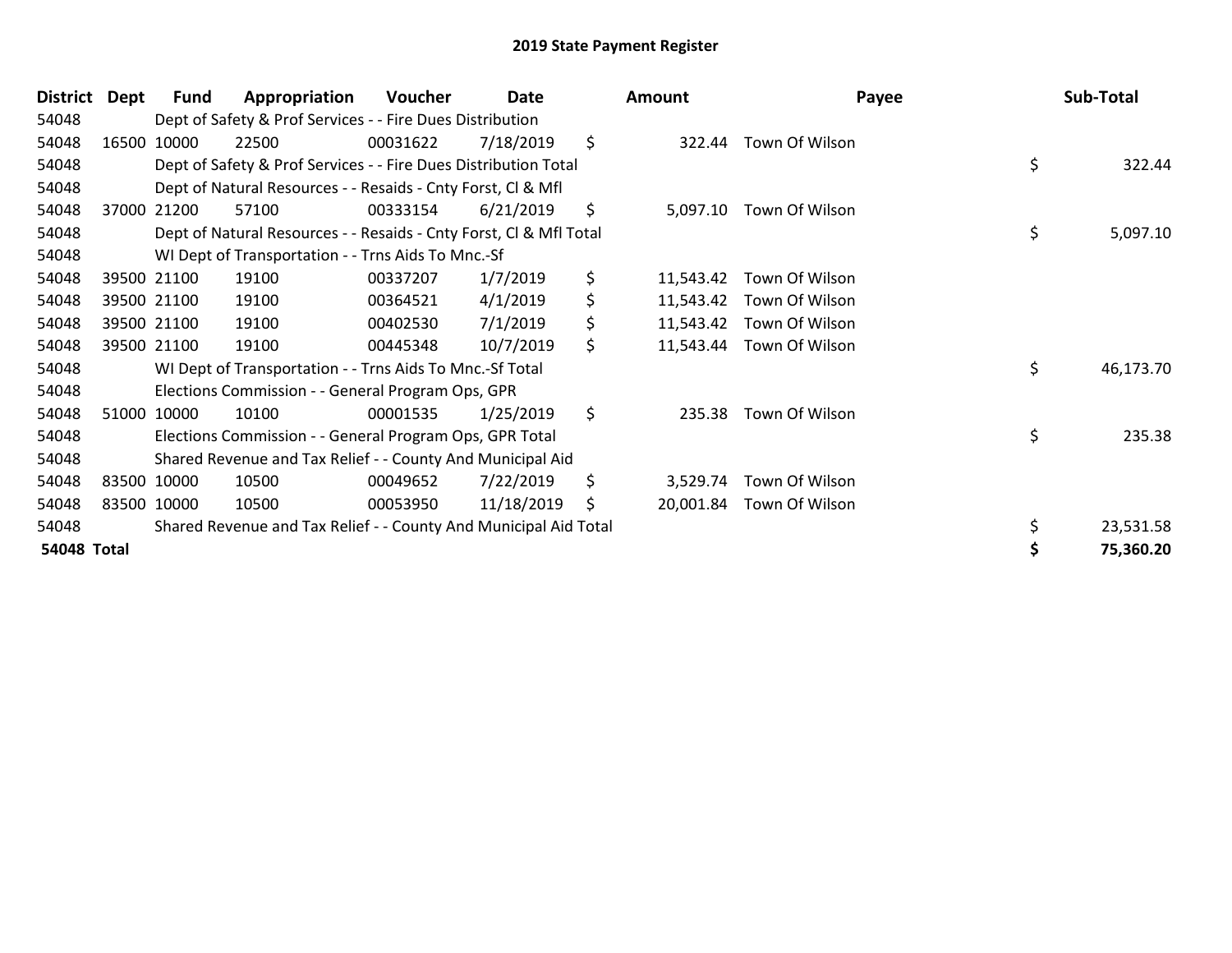| <b>District</b> | <b>Dept</b> | <b>Fund</b> | Appropriation                                                    | Voucher  | <b>Date</b> |     | Amount     |                           | Payee | Sub-Total  |
|-----------------|-------------|-------------|------------------------------------------------------------------|----------|-------------|-----|------------|---------------------------|-------|------------|
| 54106           |             |             | Dept of Safety & Prof Services - - Fire Dues Distribution        |          |             |     |            |                           |       |            |
| 54106           |             | 16500 10000 | 22500                                                            | 00031326 | 7/18/2019   | \$  |            | 1,358.16 Village Of Bruce |       |            |
| 54106           |             |             | Dept of Safety & Prof Services - - Fire Dues Distribution Total  |          |             |     |            |                           | \$    | 1,358.16   |
| 54106           |             |             | WI Dept of Transportation - - Trns Aids To Mnc.-Sf               |          |             |     |            |                           |       |            |
| 54106           |             | 39500 21100 | 19100                                                            | 00337208 | 1/7/2019    | \$  | 5,136.52   | Village Of Bruce          |       |            |
| 54106           |             | 39500 21100 | 19100                                                            | 00364522 | 4/1/2019    | \$  | 5,136.52   | Village Of Bruce          |       |            |
| 54106           |             | 39500 21100 | 19100                                                            | 00402531 | 7/1/2019    | \$  | 5,136.52   | Village Of Bruce          |       |            |
| 54106           |             | 39500 21100 | 19100                                                            | 00445349 | 10/7/2019   | \$  | 5,136.53   | Village Of Bruce          |       |            |
| 54106           |             |             | WI Dept of Transportation - - Trns Aids To Mnc.-Sf Total         |          |             |     |            |                           | \$    | 20,546.09  |
| 54106           |             |             | Shared Revenue and Tax Relief - - County And Municipal Aid       |          |             |     |            |                           |       |            |
| 54106           |             | 83500 10000 | 10500                                                            | 00049653 | 7/22/2019   | \$  | 29,888.79  | Village Of Bruce          |       |            |
| 54106           | 83500 10000 |             | 10500                                                            | 00053951 | 11/18/2019  | \$. | 169,369.80 | Village Of Bruce          |       |            |
| 54106           |             |             | Shared Revenue and Tax Relief - - County And Municipal Aid Total |          |             |     |            |                           | \$    | 199,258.59 |
| 54106           |             |             | Shared Revenue and Tax Relief - - Exempt Computer Aid            |          |             |     |            |                           |       |            |
| 54106           |             | 83500 10000 | 10900                                                            | 00046714 | 7/22/2019   | \$  | 372.05     | Village Of Bruce          |       |            |
| 54106           | 83500 10000 |             | 10900                                                            | 00047984 | 7/22/2019   | \$  | 73.39      | Village Of Bruce          |       |            |
| 54106           |             |             | Shared Revenue and Tax Relief - - Exempt Computer Aid Total      |          |             |     |            |                           | \$    | 445.44     |
| 54106           |             |             | Shared Revenue and Tax Relief - - Utility Aid                    |          |             |     |            |                           |       |            |
| 54106           |             | 83500 10000 | 11000                                                            | 00049653 | 7/22/2019   | \$  | 44.15      | Village Of Bruce          |       |            |
| 54106           | 83500 10000 |             | 11000                                                            | 00053951 | 11/18/2019  | \$  | 250.26     | Village Of Bruce          |       |            |
| 54106           |             |             | Shared Revenue and Tax Relief - - Utility Aid Total              |          |             |     |            |                           | \$    | 294.41     |
| 54106           |             |             | Shared Revenue and Tax Relief - - Personal Property Aid          |          |             |     |            |                           |       |            |
| 54106           |             | 83500 10000 | 11100                                                            | 00041290 | 5/6/2019    | \$  | 212.07     | Village Of Bruce          |       |            |
| 54106           | 83500 10000 |             | 11100                                                            | 00042739 | 5/6/2019    | \$  | 28.60      | Village Of Bruce          |       |            |
| 54106           |             |             | Shared Revenue and Tax Relief - - Personal Property Aid Total    |          |             |     |            |                           | \$    | 240.67     |
| 54106           |             |             | Shared Revenue and Tax Relief - - Lottery & Gaming Credit        |          |             |     |            |                           |       |            |
| 54106           |             | 83500 52100 | 36300                                                            | 00038469 | 3/25/2019   | \$  | 1,518.72   | Village Of Bruce          |       |            |
| 54106           |             |             | Shared Revenue and Tax Relief - - Lottery & Gaming Credit Total  |          |             |     |            |                           | \$    | 1,518.72   |
| 54106 Total     |             |             |                                                                  |          |             |     |            |                           | \$    | 223,662.08 |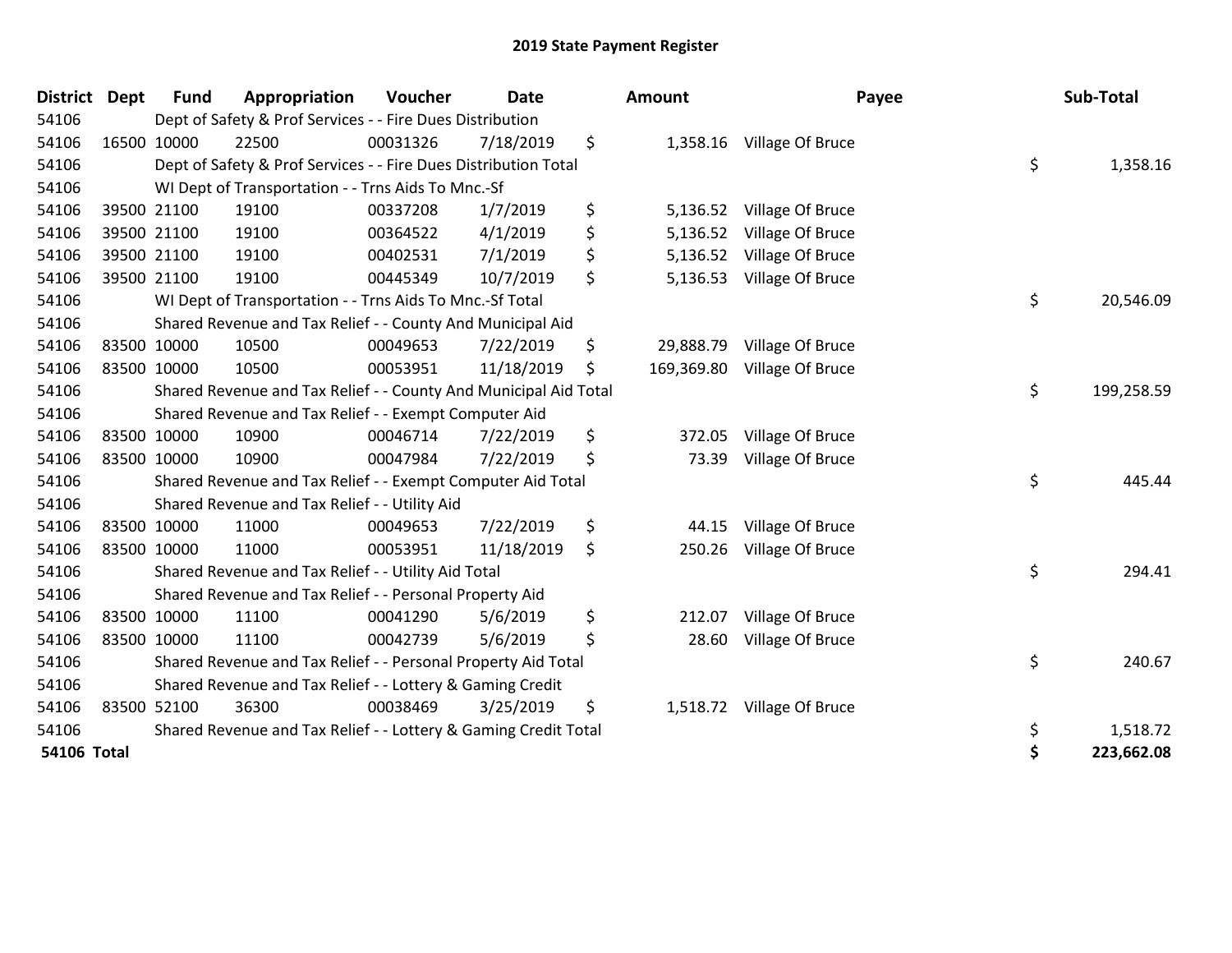| <b>District</b>    | Dept | <b>Fund</b> | Appropriation                                                    | Voucher  | Date       | Amount          | Payee              | Sub-Total       |
|--------------------|------|-------------|------------------------------------------------------------------|----------|------------|-----------------|--------------------|-----------------|
| 54111              |      |             | Dept of Safety & Prof Services - - Fire Dues Distribution        |          |            |                 |                    |                 |
| 54111              |      | 16500 10000 | 22500                                                            | 00031642 | 7/18/2019  | \$<br>147.55    | Village Of Conrath |                 |
| 54111              |      |             | Dept of Safety & Prof Services - - Fire Dues Distribution Total  |          |            |                 |                    | \$<br>147.55    |
| 54111              |      |             | WI Dept of Transportation - - Trns Aids To Mnc.-Sf               |          |            |                 |                    |                 |
| 54111              |      | 39500 21100 | 19100                                                            | 00337209 | 1/7/2019   | \$<br>1,084.81  | Village Of Conrath |                 |
| 54111              |      | 39500 21100 | 19100                                                            | 00364523 | 4/1/2019   | \$<br>1,084.81  | Village Of Conrath |                 |
| 54111              |      | 39500 21100 | 19100                                                            | 00402532 | 7/1/2019   | \$<br>1,084.81  | Village Of Conrath |                 |
| 54111              |      | 39500 21100 | 19100                                                            | 00445350 | 10/7/2019  | \$<br>1,084.82  | Village Of Conrath |                 |
| 54111              |      |             | WI Dept of Transportation - - Trns Aids To Mnc.-Sf Total         |          |            |                 |                    | \$<br>4,339.25  |
| 54111              |      |             | Shared Revenue and Tax Relief - - County And Municipal Aid       |          |            |                 |                    |                 |
| 54111              |      | 83500 10000 | 10500                                                            | 00049654 | 7/22/2019  | \$<br>4,757.96  | Village Of Conrath |                 |
| 54111              |      | 83500 10000 | 10500                                                            | 00053952 | 11/18/2019 | \$<br>26,961.80 | Village Of Conrath |                 |
| 54111              |      |             | Shared Revenue and Tax Relief - - County And Municipal Aid Total |          |            |                 |                    | \$<br>31,719.76 |
| 54111              |      |             | Shared Revenue and Tax Relief - - Exempt Computer Aid            |          |            |                 |                    |                 |
| 54111              |      | 83500 10000 | 10900                                                            | 00046715 | 7/22/2019  | \$<br>1.03      | Village Of Conrath |                 |
| 54111              |      |             | Shared Revenue and Tax Relief - - Exempt Computer Aid Total      |          |            |                 |                    | \$<br>1.03      |
| 54111              |      |             | Shared Revenue and Tax Relief - - Personal Property Aid          |          |            |                 |                    |                 |
| 54111              |      | 83500 10000 | 11100                                                            | 00041291 | 5/6/2019   | \$<br>148.12    | Village Of Conrath |                 |
| 54111              |      |             | Shared Revenue and Tax Relief - - Personal Property Aid Total    |          |            |                 |                    | \$<br>148.12    |
| <b>54111 Total</b> |      |             |                                                                  |          |            |                 |                    | 36,355.71       |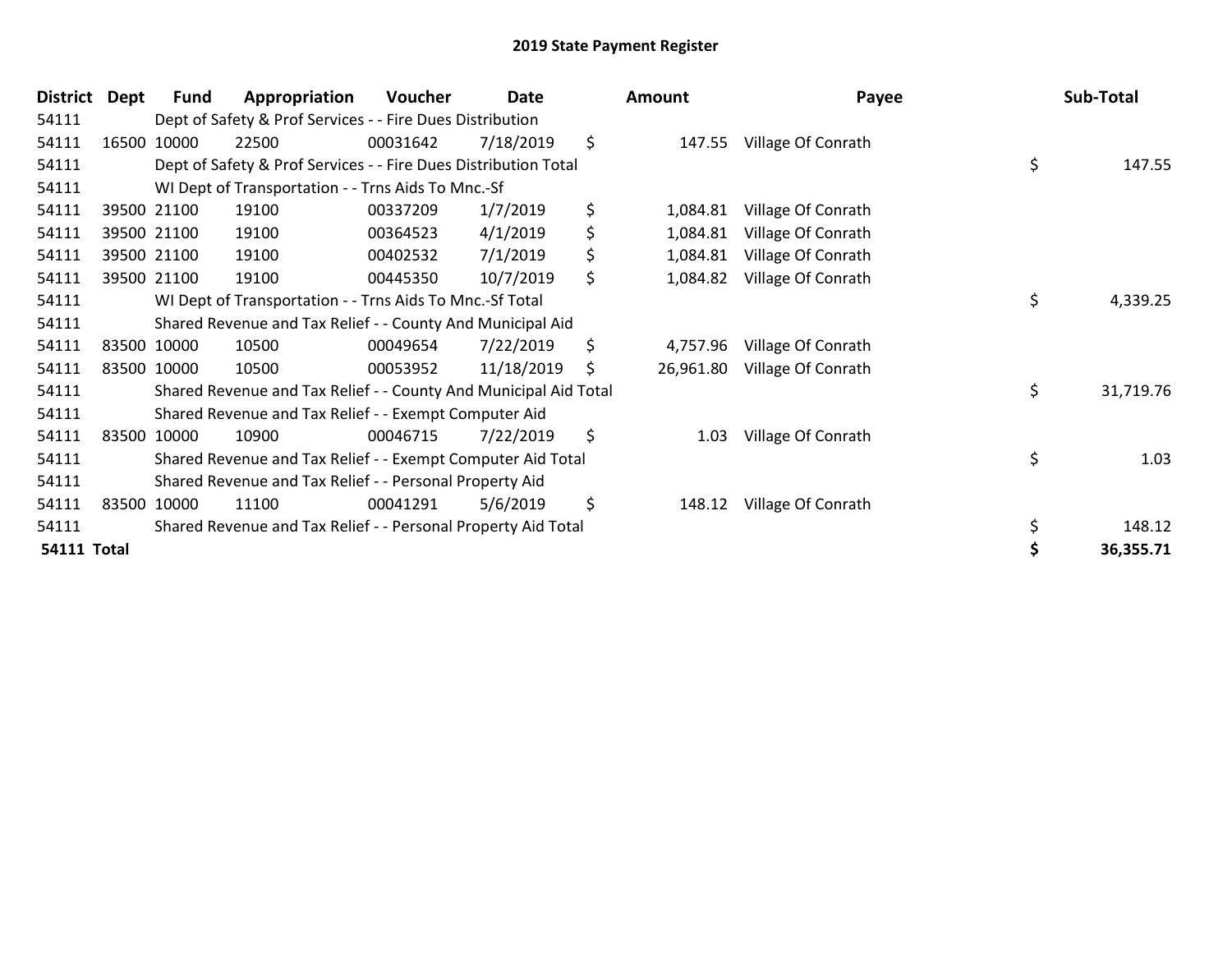| <b>District</b>    | Dept | <b>Fund</b> | Appropriation                                                    | Voucher  | Date       |     | Amount    | Payee                 | Sub-Total       |
|--------------------|------|-------------|------------------------------------------------------------------|----------|------------|-----|-----------|-----------------------|-----------------|
| 54131              |      |             | Dept of Safety & Prof Services - - Fire Dues Distribution        |          |            |     |           |                       |                 |
| 54131              |      | 16500 10000 | 22500                                                            | 00031632 | 7/17/2019  | \$  | 268.86    | Village Of Glen Flora |                 |
| 54131              |      |             | Dept of Safety & Prof Services - - Fire Dues Distribution Total  |          |            |     |           |                       | \$<br>268.86    |
| 54131              |      |             | WI Dept of Transportation - - Trns Aids To Mnc.-Sf               |          |            |     |           |                       |                 |
| 54131              |      | 39500 21100 | 19100                                                            | 00337210 | 1/7/2019   | \$  | 2,138.15  | Village Of Glen Flora |                 |
| 54131              |      | 39500 21100 | 19100                                                            | 00364524 | 4/1/2019   | \$  | 2,138.15  | Village Of Glen Flora |                 |
| 54131              |      | 39500 21100 | 19100                                                            | 00402533 | 7/1/2019   | \$  | 2,138.15  | Village Of Glen Flora |                 |
| 54131              |      | 39500 21100 | 19100                                                            | 00445351 | 10/7/2019  | \$  | 2,138.17  | Village Of Glen Flora |                 |
| 54131              |      |             | WI Dept of Transportation - - Trns Aids To Mnc.-Sf Total         |          |            |     |           |                       | \$<br>8,552.62  |
| 54131              |      |             | Shared Revenue and Tax Relief - - County And Municipal Aid       |          |            |     |           |                       |                 |
| 54131              |      | 83500 10000 | 10500                                                            | 00049655 | 7/22/2019  | \$  | 5,599.73  | Village Of Glen Flora |                 |
| 54131              |      | 83500 10000 | 10500                                                            | 00053953 | 11/18/2019 | \$. | 31,731.77 | Village Of Glen Flora |                 |
| 54131              |      |             | Shared Revenue and Tax Relief - - County And Municipal Aid Total |          |            |     |           |                       | \$<br>37,331.50 |
| 54131              |      |             | Shared Revenue and Tax Relief - - Exempt Computer Aid            |          |            |     |           |                       |                 |
| 54131              |      | 83500 10000 | 10900                                                            | 00046716 | 7/22/2019  | \$  | 20,629.99 | Village Of Glen Flora |                 |
| 54131              |      |             | Shared Revenue and Tax Relief - - Exempt Computer Aid Total      |          |            |     |           |                       | \$<br>20,629.99 |
| 54131              |      |             | Shared Revenue and Tax Relief - - Personal Property Aid          |          |            |     |           |                       |                 |
| 54131              |      | 83500 10000 | 11100                                                            | 00041292 | 5/6/2019   | \$  | 239.84    | Village Of Glen Flora |                 |
| 54131              |      |             | Shared Revenue and Tax Relief - - Personal Property Aid Total    |          |            |     |           |                       | \$<br>239.84    |
| <b>54131 Total</b> |      |             |                                                                  |          |            |     |           |                       | 67,022.81       |

| าount     | Payee                                                                                                                                |          | Sub-Total           |
|-----------|--------------------------------------------------------------------------------------------------------------------------------------|----------|---------------------|
| 268.86    | Village Of Glen Flora                                                                                                                | \$       | 268.86              |
|           | 2,138.15 Village Of Glen Flora<br>2,138.15 Village Of Glen Flora<br>2,138.15 Village Of Glen Flora<br>2,138.17 Village Of Glen Flora |          |                     |
|           |                                                                                                                                      | \$       | 8,552.62            |
|           | 5,599.73 Village Of Glen Flora<br>31,731.77 Village Of Glen Flora                                                                    | \$       | 37,331.50           |
| 20,629.99 | Village Of Glen Flora                                                                                                                | \$       | 20,629.99           |
| 239.84    | Village Of Glen Flora                                                                                                                | \$<br>\$ | 239.84<br>67,022.81 |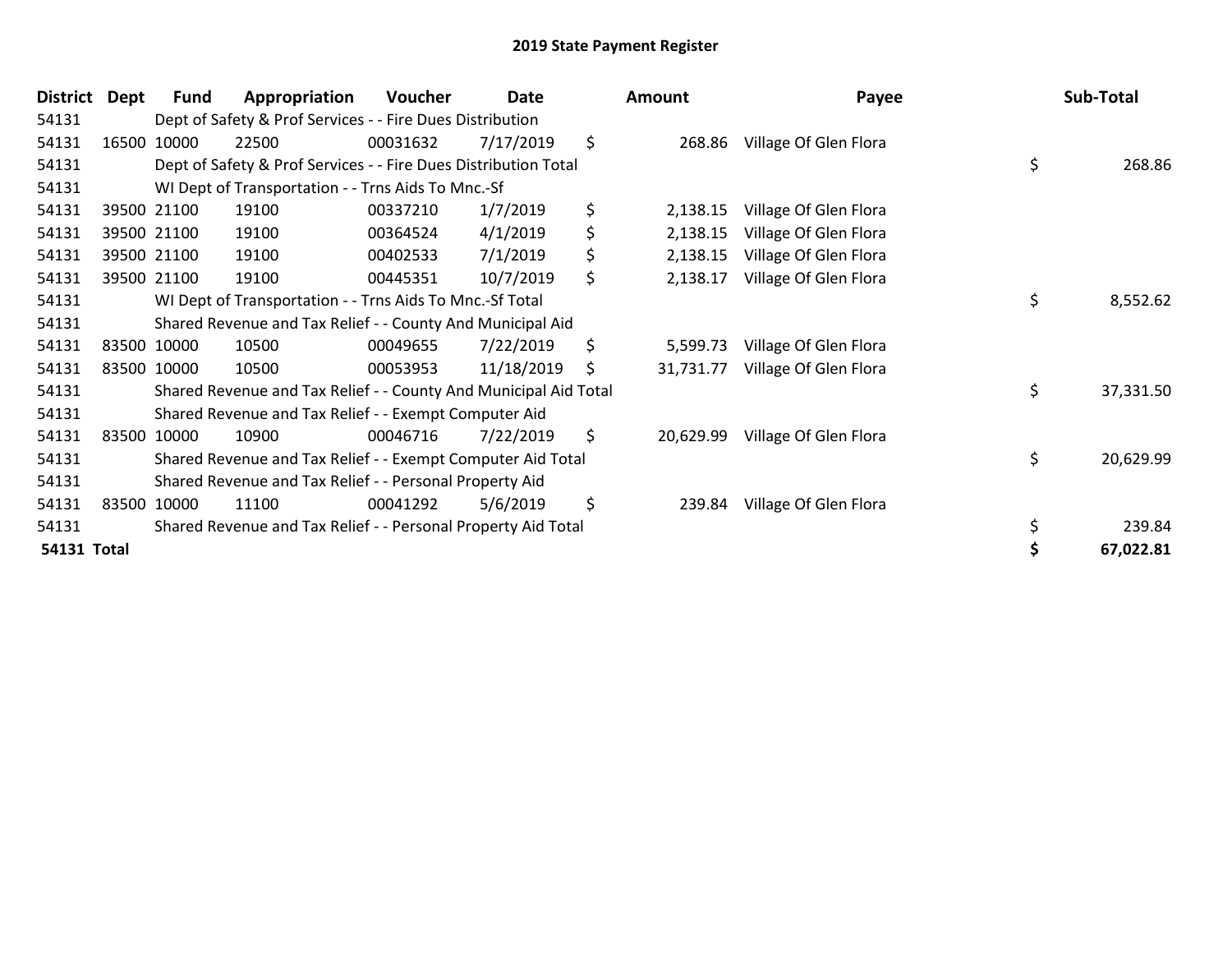| District Dept | <b>Fund</b> | Appropriation                                                           | Voucher  | <b>Date</b> | Amount         | Payee                         | Sub-Total        |
|---------------|-------------|-------------------------------------------------------------------------|----------|-------------|----------------|-------------------------------|------------------|
| 54136         |             | Dept of Safety & Prof Services - - Fire Dues Distribution               |          |             |                |                               |                  |
| 54136         | 16500 10000 | 22500                                                                   | 00031545 | 7/17/2019   | \$             | 664.02 Village Of Hawkins     |                  |
| 54136         |             | Dept of Safety & Prof Services - - Fire Dues Distribution Total         |          |             |                |                               | \$<br>664.02     |
| 54136         |             | Environmental Improvement Prog - - Clean Water Fund Program Finan       |          |             |                |                               |                  |
| 54136         | 32000 57300 | 16300                                                                   | 00000213 | 2/25/2019   | \$             | 1,430.78 Village Of Hawkins   |                  |
| 54136         |             | Environmental Improvement Prog - - Clean Water Fund Program Finan Total |          |             |                |                               | \$<br>1,430.78   |
| 54136         |             | Dept of Natural Resources - - Resaids - Cnty Forst, Cl & Mfl            |          |             |                |                               |                  |
| 54136         | 37000 21200 | 57100                                                                   | 00333155 | 6/21/2019   | \$<br>4.00     | Village Of Hawkins            |                  |
| 54136         |             | Dept of Natural Resources - - Resaids - Cnty Forst, Cl & Mfl Total      |          |             |                |                               | \$<br>4.00       |
| 54136         |             | Dept of Natural Resources - - Rec & Resource Aids, Fed                  |          |             |                |                               |                  |
| 54136         | 37000 21200 | 58300                                                                   | 00308950 | 4/3/2019    | \$             | 6,777.36 Village Of Hawkins   |                  |
| 54136         |             | Dept of Natural Resources - - Rec & Resource Aids, Fed Total            |          |             |                |                               | \$<br>6,777.36   |
| 54136         |             | WI Dept of Transportation - - Trns Aids To Mnc.-Sf                      |          |             |                |                               |                  |
| 54136         | 39500 21100 | 19100                                                                   | 00337211 | 1/7/2019    | \$             | 4,117.20 Village Of Hawkins   |                  |
| 54136         | 39500 21100 | 19100                                                                   | 00364525 | 4/1/2019    | \$<br>4,117.20 | Village Of Hawkins            |                  |
| 54136         | 39500 21100 | 19100                                                                   | 00402534 | 7/1/2019    | \$<br>4,117.20 | Village Of Hawkins            |                  |
| 54136         | 39500 21100 | 19100                                                                   | 00445352 | 10/7/2019   | \$             | 4,117.23 Village Of Hawkins   |                  |
| 54136         |             | WI Dept of Transportation - - Trns Aids To Mnc.-Sf Total                |          |             |                |                               | \$<br>16,468.83  |
| 54136         |             | WI Dept of Transportation - - Loc Rd Imp Prg St Fd                      |          |             |                |                               |                  |
| 54136         | 39500 21100 | 27800                                                                   | 00407684 | 6/28/2019   | \$             | 7,817.07 Village Of Hawkins   |                  |
| 54136         |             | WI Dept of Transportation - - Loc Rd Imp Prg St Fd Total                |          |             |                |                               | \$<br>7,817.07   |
| 54136         |             | Shared Revenue and Tax Relief - - County And Municipal Aid              |          |             |                |                               |                  |
| 54136         | 83500 10000 | 10500                                                                   | 00049656 | 7/22/2019   | \$             | 24,245.39 Village Of Hawkins  |                  |
| 54136         | 83500 10000 | 10500                                                                   | 00053954 | 11/18/2019  | \$             | 137,390.52 Village Of Hawkins |                  |
| 54136         |             | Shared Revenue and Tax Relief - - County And Municipal Aid Total        |          |             |                |                               | \$<br>161,635.91 |
| 54136         |             | Shared Revenue and Tax Relief - - Exempt Computer Aid                   |          |             |                |                               |                  |
| 54136         | 83500 10000 | 10900                                                                   | 00046717 | 7/22/2019   | \$<br>248.38   | Village Of Hawkins            |                  |
| 54136         | 83500 10000 | 10900                                                                   | 00047985 | 7/22/2019   | \$<br>111.03   | Village Of Hawkins            |                  |
| 54136         |             | Shared Revenue and Tax Relief - - Exempt Computer Aid Total             |          |             |                |                               | \$<br>359.41     |
| 54136         |             | Shared Revenue and Tax Relief - - Utility Aid                           |          |             |                |                               |                  |
| 54136         | 83500 10000 | 11000                                                                   | 00049656 | 7/22/2019   | \$<br>36.03    | Village Of Hawkins            |                  |
| 54136         | 83500 10000 | 11000                                                                   | 00053954 | 11/18/2019  | \$<br>204.87   | Village Of Hawkins            |                  |
| 54136         |             | Shared Revenue and Tax Relief - - Utility Aid Total                     |          |             |                |                               | \$<br>240.90     |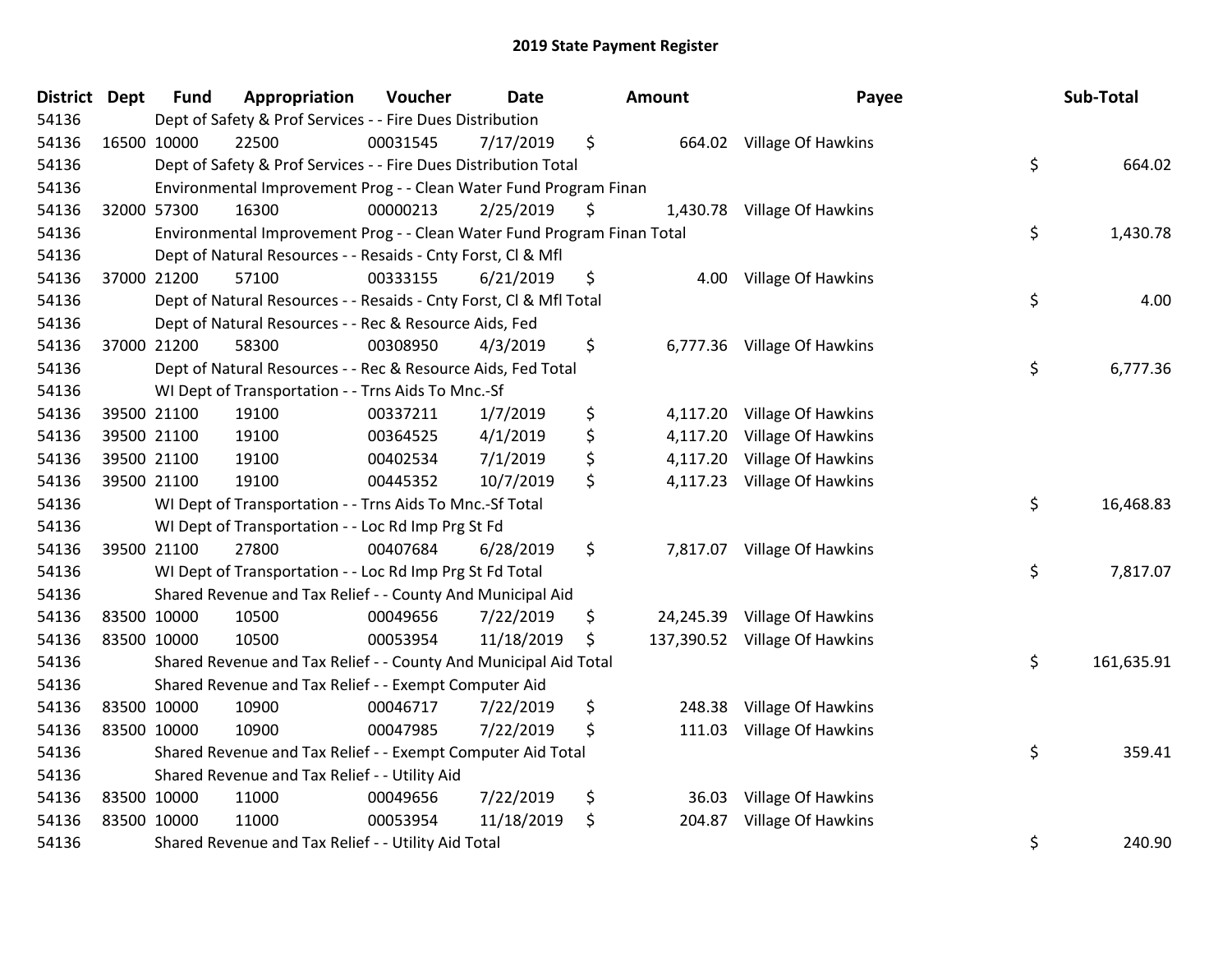| <b>District</b> | Dept | Fund        | Appropriation                                                   | Voucher  | Date      | <b>Amount</b> |        | Payee              |  | Sub-Total  |
|-----------------|------|-------------|-----------------------------------------------------------------|----------|-----------|---------------|--------|--------------------|--|------------|
| 54136           |      |             | Shared Revenue and Tax Relief - - Personal Property Aid         |          |           |               |        |                    |  |            |
| 54136           |      | 83500 10000 | 11100                                                           | 00041293 | 5/6/2019  | \$            | 64.52  | Village Of Hawkins |  |            |
| 54136           |      | 83500 10000 | 11100                                                           | 00042740 | 5/6/2019  | \$            | 11.80  | Village Of Hawkins |  |            |
| 54136           |      |             | Shared Revenue and Tax Relief - - Personal Property Aid Total   |          |           |               |        |                    |  | 76.32      |
| 54136           |      |             | Shared Revenue and Tax Relief - - Lottery & Gaming Credit       |          |           |               |        |                    |  |            |
| 54136           |      | 83500 52100 | 36300                                                           | 00038470 | 3/25/2019 | Ŝ             | 858.12 | Village Of Hawkins |  |            |
| 54136           |      |             | Shared Revenue and Tax Relief - - Lottery & Gaming Credit Total |          |           |               |        |                    |  | 858.12     |
| 54136 Total     |      |             |                                                                 |          |           |               |        |                    |  | 196,332.72 |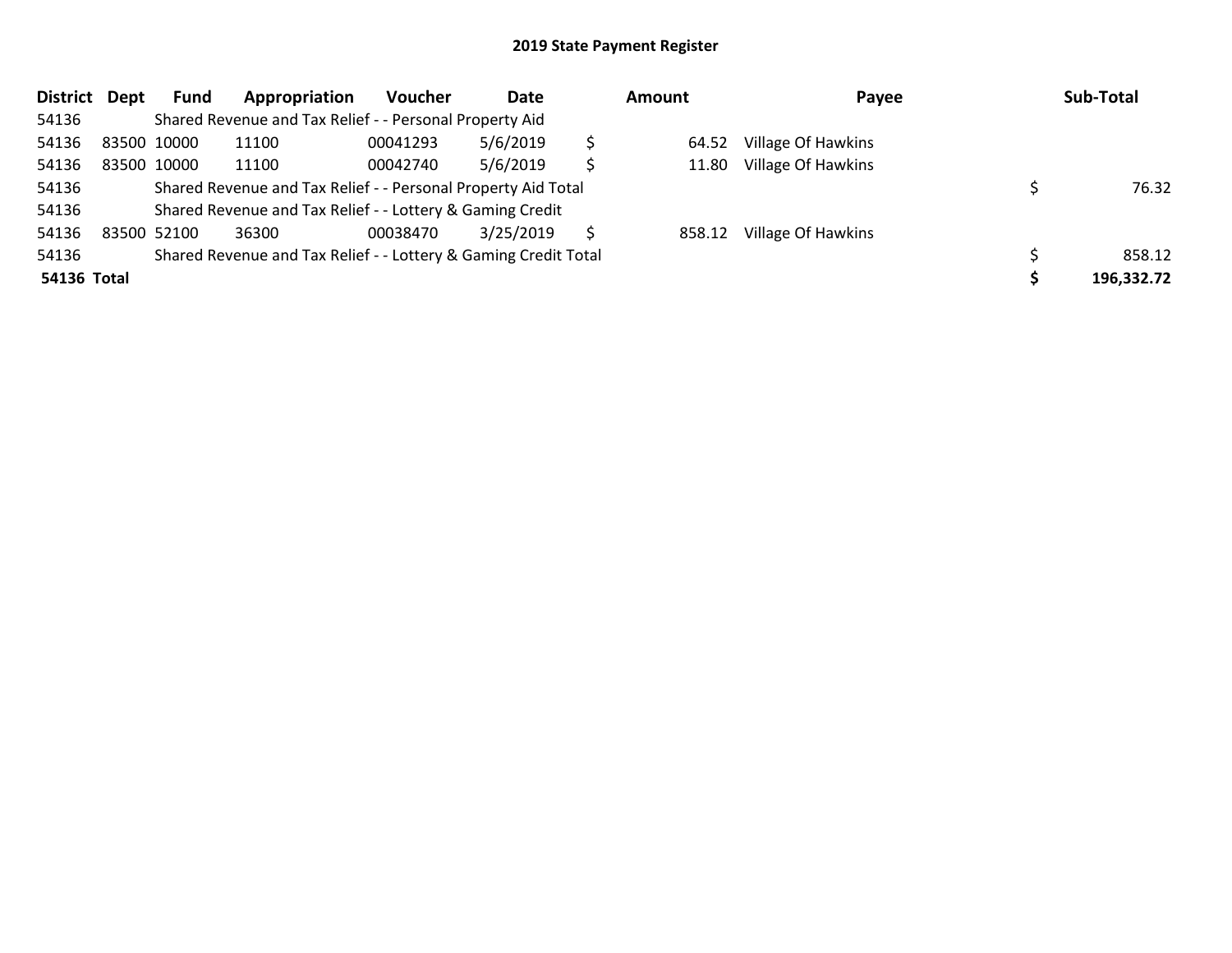| <b>District</b>    | Dept | <b>Fund</b> | Appropriation                                                      | Voucher  | Date       | <b>Amount</b>   | Payee             | Sub-Total       |
|--------------------|------|-------------|--------------------------------------------------------------------|----------|------------|-----------------|-------------------|-----------------|
| 54141              |      |             | Dept of Safety & Prof Services - - Fire Dues Distribution          |          |            |                 |                   |                 |
| 54141              |      | 16500 10000 | 22500                                                              | 00031647 | 7/18/2019  | \$<br>71.73     | Village Of Ingram |                 |
| 54141              |      |             | Dept of Safety & Prof Services - - Fire Dues Distribution Total    |          |            |                 |                   | \$<br>71.73     |
| 54141              |      |             | Dept of Natural Resources - - Resaids - Cnty Forst, CI & Mfl       |          |            |                 |                   |                 |
| 54141              |      | 37000 21200 | 57100                                                              | 00333156 | 6/21/2019  | \$<br>3.60      | Village Of Ingram |                 |
| 54141              |      |             | Dept of Natural Resources - - Resaids - Cnty Forst, CI & Mfl Total |          |            |                 |                   | \$<br>3.60      |
| 54141              |      |             | WI Dept of Transportation - - Trns Aids To Mnc.-Sf                 |          |            |                 |                   |                 |
| 54141              |      | 39500 21100 | 19100                                                              | 00337212 | 1/7/2019   | \$<br>2,639.84  | Village Of Ingram |                 |
| 54141              |      | 39500 21100 | 19100                                                              | 00364526 | 4/1/2019   | \$<br>2,639.84  | Village Of Ingram |                 |
| 54141              |      | 39500 21100 | 19100                                                              | 00402535 | 7/1/2019   | \$<br>2,639.84  | Village Of Ingram |                 |
| 54141              |      | 39500 21100 | 19100                                                              | 00445353 | 10/7/2019  | \$<br>2,639.86  | Village Of Ingram |                 |
| 54141              |      |             | WI Dept of Transportation - - Trns Aids To Mnc.-Sf Total           |          |            |                 |                   | \$<br>10,559.38 |
| 54141              |      |             | Shared Revenue and Tax Relief - - County And Municipal Aid         |          |            |                 |                   |                 |
| 54141              |      | 83500 10000 | 10500                                                              | 00049657 | 7/22/2019  | \$<br>4,798.98  | Village Of Ingram |                 |
| 54141              |      | 83500 10000 | 10500                                                              | 00053955 | 11/18/2019 | \$<br>27,194.25 | Village Of Ingram |                 |
| 54141              |      |             | Shared Revenue and Tax Relief - - County And Municipal Aid Total   |          |            |                 |                   | 31,993.23       |
| <b>54141 Total</b> |      |             |                                                                    |          |            |                 |                   | 42,627.94       |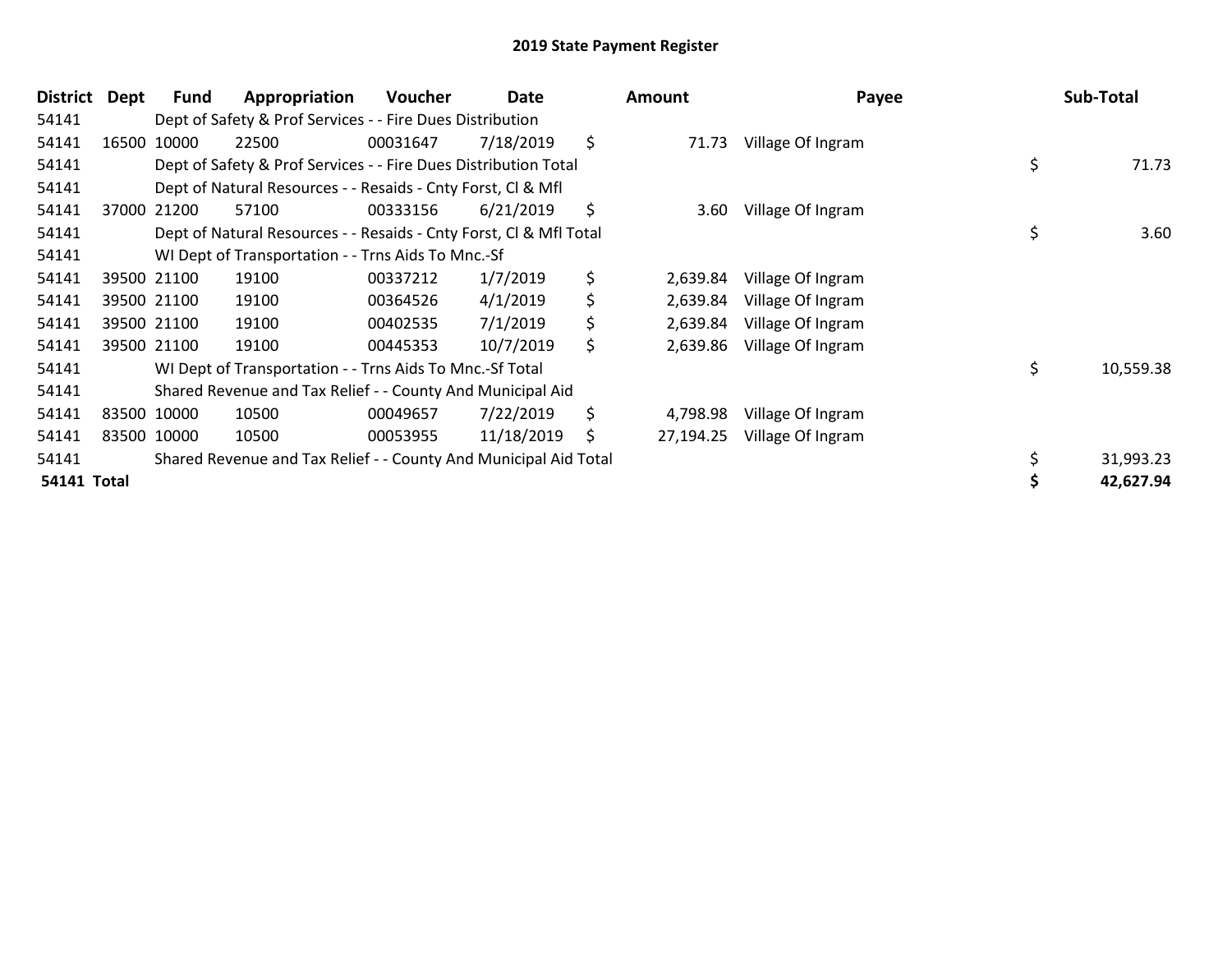| District Dept      | <b>Fund</b> | Appropriation                                                    | Voucher  | <b>Date</b> | <b>Amount</b>    | Payee              | Sub-Total        |
|--------------------|-------------|------------------------------------------------------------------|----------|-------------|------------------|--------------------|------------------|
| 54181              |             | Dept of Safety & Prof Services - - Fire Dues Distribution        |          |             |                  |                    |                  |
| 54181              | 16500 10000 | 22500                                                            | 00031591 | 7/18/2019   | \$<br>478.83     | Village Of Sheldon |                  |
| 54181              |             | Dept of Safety & Prof Services - - Fire Dues Distribution Total  |          |             |                  |                    | \$<br>478.83     |
| 54181              |             | WI Dept of Transportation - - Trns Aids To Mnc.-Sf               |          |             |                  |                    |                  |
| 54181              | 39500 21100 | 19100                                                            | 00337213 | 1/7/2019    | \$<br>2,914.58   | Village Of Sheldon |                  |
| 54181              | 39500 21100 | 19100                                                            | 00364527 | 4/1/2019    | \$<br>2,914.58   | Village Of Sheldon |                  |
| 54181              | 39500 21100 | 19100                                                            | 00402536 | 7/1/2019    | \$<br>2,914.58   | Village Of Sheldon |                  |
| 54181              | 39500 21100 | 19100                                                            | 00445354 | 10/7/2019   | \$<br>2,914.58   | Village Of Sheldon |                  |
| 54181              |             | WI Dept of Transportation - - Trns Aids To Mnc.-Sf Total         |          |             |                  |                    | \$<br>11,658.32  |
| 54181              |             | Shared Revenue and Tax Relief - - County And Municipal Aid       |          |             |                  |                    |                  |
| 54181              | 83500 10000 | 10500                                                            | 00049658 | 7/22/2019   | \$<br>15,731.43  | Village Of Sheldon |                  |
| 54181              | 83500 10000 | 10500                                                            | 00053956 | 11/18/2019  | \$<br>89,144.74  | Village Of Sheldon |                  |
| 54181              |             | Shared Revenue and Tax Relief - - County And Municipal Aid Total |          |             |                  |                    | \$<br>104,876.17 |
| 54181              |             | Shared Revenue and Tax Relief - - Exempt Computer Aid            |          |             |                  |                    |                  |
| 54181              | 83500 10000 | 10900                                                            | 00046718 | 7/22/2019   | \$<br>237.99     | Village Of Sheldon |                  |
| 54181              |             | Shared Revenue and Tax Relief - - Exempt Computer Aid Total      |          |             |                  |                    | \$<br>237.99     |
| 54181              |             | Shared Revenue and Tax Relief - - Personal Property Aid          |          |             |                  |                    |                  |
| 54181              | 83500 10000 | 11100                                                            | 00041294 | 5/6/2019    | \$<br>1,647.91   | Village Of Sheldon |                  |
| 54181              |             | Shared Revenue and Tax Relief - - Personal Property Aid Total    |          |             |                  |                    | \$<br>1,647.91   |
| 54181              |             | Shared Revenue and Tax Relief - - Lottery & Gaming Credit        |          |             |                  |                    |                  |
| 54181              | 83500 52100 | 36300                                                            | 00038471 | 3/25/2019   | \$<br>70.08      | Village Of Sheldon |                  |
| 54181              |             | Shared Revenue and Tax Relief - - Lottery & Gaming Credit Total  |          |             |                  |                    | \$<br>70.08      |
| <b>54181 Total</b> |             |                                                                  |          |             | \$<br>118,969.30 |                    |                  |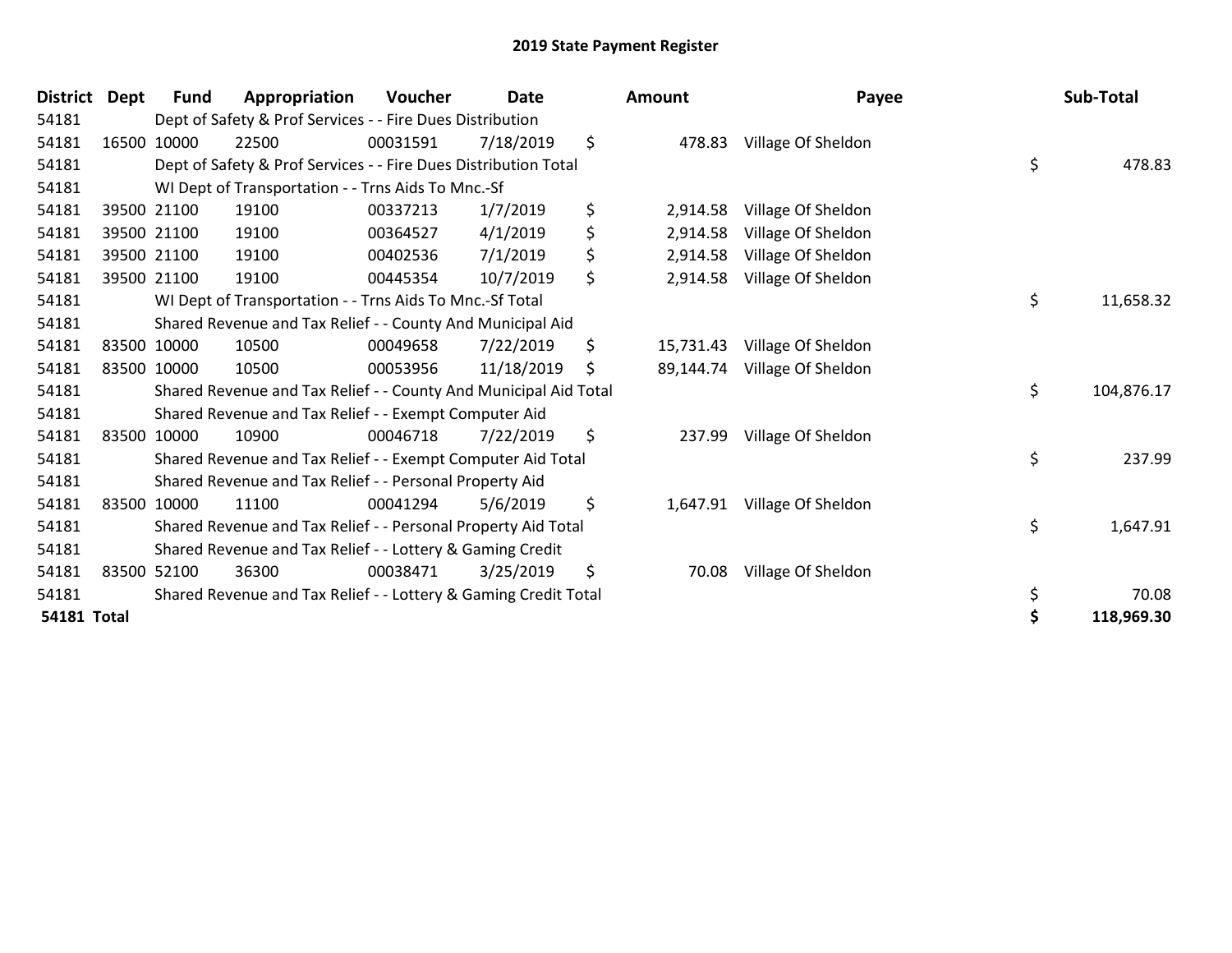| <b>District</b> | Dept | Fund        | Appropriation                                                    | <b>Voucher</b> | <b>Date</b> | Amount          | Payee           | Sub-Total       |
|-----------------|------|-------------|------------------------------------------------------------------|----------------|-------------|-----------------|-----------------|-----------------|
| 54186           |      |             | Dept of Safety & Prof Services - - Fire Dues Distribution        |                |             |                 |                 |                 |
| 54186           |      | 16500 10000 | 22500                                                            | 00031636       | 7/18/2019   | \$<br>201.57    | Village Of Tony |                 |
| 54186           |      |             | Dept of Safety & Prof Services - - Fire Dues Distribution Total  |                |             |                 |                 | \$<br>201.57    |
| 54186           |      |             | WI Dept of Transportation - - Trns Aids To Mnc.-Sf               |                |             |                 |                 |                 |
| 54186           |      | 39500 21100 | 19100                                                            | 00337214       | 1/7/2019    | \$<br>3,117.64  | Village Of Tony |                 |
| 54186           |      | 39500 21100 | 19100                                                            | 00364528       | 4/1/2019    | \$<br>3,117.64  | Village Of Tony |                 |
| 54186           |      | 39500 21100 | 19100                                                            | 00402537       | 7/1/2019    | \$<br>3,117.64  | Village Of Tony |                 |
| 54186           |      | 39500 21100 | 19100                                                            | 00445355       | 10/7/2019   | \$<br>3,117.66  | Village Of Tony |                 |
| 54186           |      |             | WI Dept of Transportation - - Trns Aids To Mnc.-Sf Total         |                |             |                 |                 | \$<br>12,470.58 |
| 54186           |      |             | Elections Commission - - 2018 Hava Election Security             |                |             |                 |                 |                 |
| 54186           |      | 51000 22000 | 18200                                                            | 00002879       | 11/21/2019  | \$<br>700.00    | Village Of Tony |                 |
| 54186           |      |             | Elections Commission - - 2018 Hava Election Security Total       |                |             |                 |                 | \$<br>700.00    |
| 54186           |      |             | Shared Revenue and Tax Relief - - County And Municipal Aid       |                |             |                 |                 |                 |
| 54186           |      | 83500 10000 | 10500                                                            | 00049659       | 7/22/2019   | \$<br>5,629.48  | Village Of Tony |                 |
| 54186           |      | 83500 10000 | 10500                                                            | 00053957       | 11/18/2019  | \$<br>31,900.38 | Village Of Tony |                 |
| 54186           |      |             | Shared Revenue and Tax Relief - - County And Municipal Aid Total |                |             |                 |                 | \$<br>37,529.86 |
| 54186           |      |             | Shared Revenue and Tax Relief - - Exempt Computer Aid            |                |             |                 |                 |                 |
| 54186           |      | 83500 10000 | 10900                                                            | 00046719       | 7/22/2019   | \$<br>131.99    | Village Of Tony |                 |
| 54186           |      |             | Shared Revenue and Tax Relief - - Exempt Computer Aid Total      |                |             |                 |                 | \$<br>131.99    |
| 54186           |      |             | Shared Revenue and Tax Relief - - Personal Property Aid          |                |             |                 |                 |                 |
| 54186           |      | 83500 10000 | 11100                                                            | 00041295       | 5/6/2019    | \$<br>373.22    | Village Of Tony |                 |
| 54186           |      |             | Shared Revenue and Tax Relief - - Personal Property Aid Total    |                |             |                 |                 | \$<br>373.22    |
| 54186 Total     |      |             |                                                                  |                |             |                 |                 | \$<br>51,407.22 |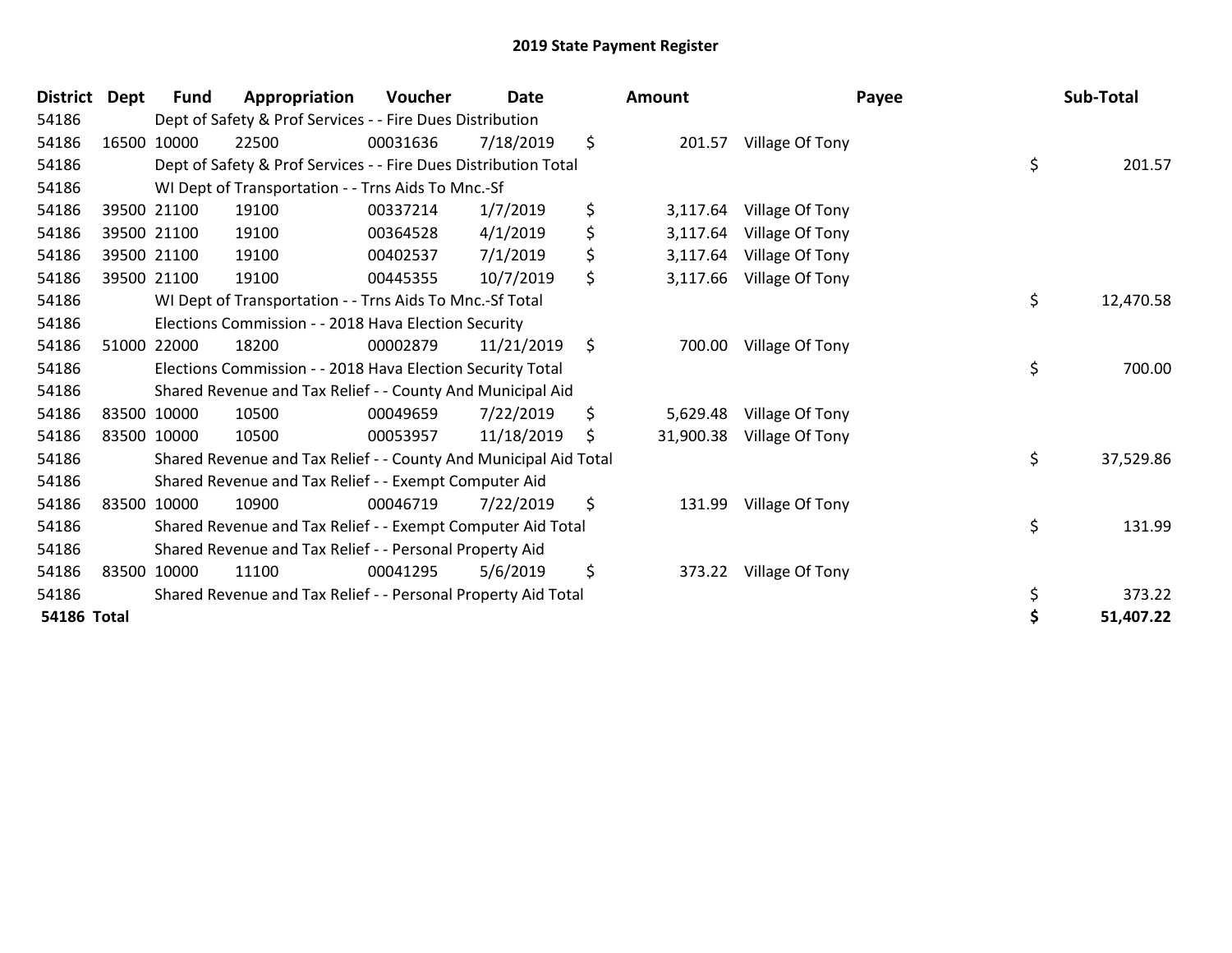| <b>District Dept</b> | <b>Fund</b> | Appropriation                                                        | Voucher  | <b>Date</b> | Amount           | Payee                    | Sub-Total        |
|----------------------|-------------|----------------------------------------------------------------------|----------|-------------|------------------|--------------------------|------------------|
| 54191                |             | Dept of Safety & Prof Services - - Fire Dues Distribution            |          |             |                  |                          |                  |
| 54191                | 16500 10000 | 22500                                                                | 00031408 | 7/18/2019   | \$<br>1,096.09   | Weyerhaeuser, Village of |                  |
| 54191                |             | Dept of Safety & Prof Services - - Fire Dues Distribution Total      |          |             |                  |                          | \$<br>1,096.09   |
| 54191                |             | Dept of Natural Resources - - Resaids - Cnty Forst, Cl & Mfl         |          |             |                  |                          |                  |
| 54191                | 37000 21200 | 57100                                                                | 00333157 | 6/21/2019   | \$<br>8.80       | Weyerhaeuser, Village of |                  |
| 54191                |             | Dept of Natural Resources - - Resaids - Cnty Forst, Cl & Mfl Total   |          |             |                  |                          | \$<br>8.80       |
| 54191                |             | Dept of Natural Resources - - Fin Asst For Responsible Units         |          |             |                  |                          |                  |
| 54191                | 37000 27400 | 67000                                                                | 00322780 | 5/22/2019   | \$<br>566.62     | Weyerhaeuser, Village of |                  |
| 54191                |             | Dept of Natural Resources - - Fin Asst For Responsible Units Total   |          |             |                  |                          | \$<br>566.62     |
| 54191                |             | WI Dept of Transportation - - Trns Aids To Mnc.-Sf                   |          |             |                  |                          |                  |
| 54191                | 39500 21100 | 19100                                                                | 00337215 | 1/7/2019    | \$<br>3,716.51   | Weyerhaeuser, Village of |                  |
| 54191                | 39500 21100 | 19100                                                                | 00364529 | 4/1/2019    | \$<br>3,716.51   | Weyerhaeuser, Village of |                  |
| 54191                | 39500 21100 | 19100                                                                | 00402538 | 7/1/2019    | \$<br>3,716.51   | Weyerhaeuser, Village of |                  |
| 54191                | 39500 21100 | 19100                                                                | 00445356 | 10/7/2019   | \$<br>3,716.53   | Weyerhaeuser, Village of |                  |
| 54191                |             | WI Dept of Transportation - - Trns Aids To Mnc.-Sf Total             |          |             |                  |                          | \$<br>14,866.06  |
| 54191                |             | Department of Administration - - Federal Aid, Local Assistance       |          |             |                  |                          |                  |
| 54191                | 50500 10000 | 74300                                                                | 00109029 | 9/26/2019   | \$<br>203,300.00 | Weyerhaeuser, Village of |                  |
| 54191                | 50500 10000 | 74300                                                                | 00110203 | 10/9/2019   | \$<br>296,700.00 | Weyerhaeuser, Village of |                  |
| 54191                |             | Department of Administration - - Federal Aid, Local Assistance Total |          |             |                  |                          | \$<br>500,000.00 |
| 54191                |             | Shared Revenue and Tax Relief - - County And Municipal Aid           |          |             |                  |                          |                  |
| 54191                | 83500 10000 | 10500                                                                | 00049660 | 7/22/2019   | \$<br>11,319.15  | Weyerhaeuser, Village of |                  |
| 54191                | 83500 10000 | 10500                                                                | 00053958 | 11/18/2019  | \$<br>64,141.84  | Weyerhaeuser, Village of |                  |
| 54191                |             | Shared Revenue and Tax Relief - - County And Municipal Aid Total     |          |             |                  |                          | \$<br>75,460.99  |
| 54191                |             | Shared Revenue and Tax Relief - - Exempt Computer Aid                |          |             |                  |                          |                  |
| 54191                | 83500 10000 | 10900                                                                | 00046720 | 7/22/2019   | \$<br>36.37      | Weyerhaeuser, Village of |                  |
| 54191                | 83500 10000 | 10900                                                                | 00047986 | 7/22/2019   | \$<br>134.05     | Weyerhaeuser, Village of |                  |
| 54191                |             | Shared Revenue and Tax Relief - - Exempt Computer Aid Total          |          |             |                  |                          | \$<br>170.42     |
| 54191                |             | Shared Revenue and Tax Relief - - Personal Property Aid              |          |             |                  |                          |                  |
| 54191                | 83500 10000 | 11100                                                                | 00041296 | 5/6/2019    | \$<br>898.55     | Weyerhaeuser, Village of |                  |
| 54191                | 83500 10000 | 11100                                                                | 00042741 | 5/6/2019    | \$<br>4,860.48   | Weyerhaeuser, Village of |                  |
| 54191                |             | Shared Revenue and Tax Relief - - Personal Property Aid Total        |          |             |                  |                          | \$<br>5,759.03   |
| 54191                |             | Shared Revenue and Tax Relief - - Payments For Municipal Svcs        |          |             |                  |                          |                  |
| 54191                | 83500 10000 | 50100                                                                | 00038005 | 1/31/2019   | \$<br>47.83      | Weyerhaeuser, Village of |                  |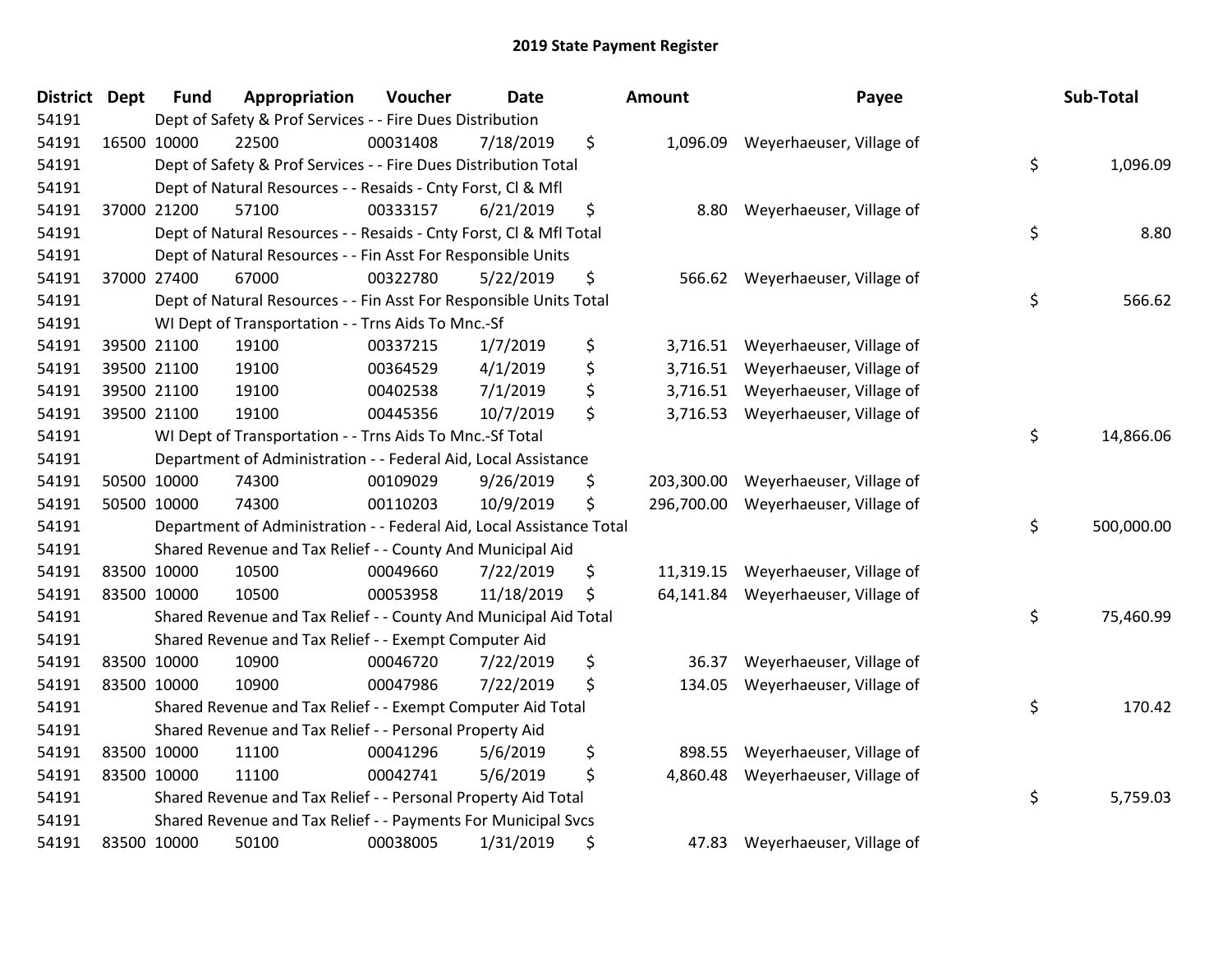|             |                                                                     | District Dept Fund Appropriation | Voucher | Date | Amount | Payee | Sub-Total  |
|-------------|---------------------------------------------------------------------|----------------------------------|---------|------|--------|-------|------------|
| 54191       | Shared Revenue and Tax Relief - - Payments For Municipal Svcs Total |                                  |         |      |        |       | 47.83      |
| 54191 Total |                                                                     |                                  |         |      |        |       | 597,975.84 |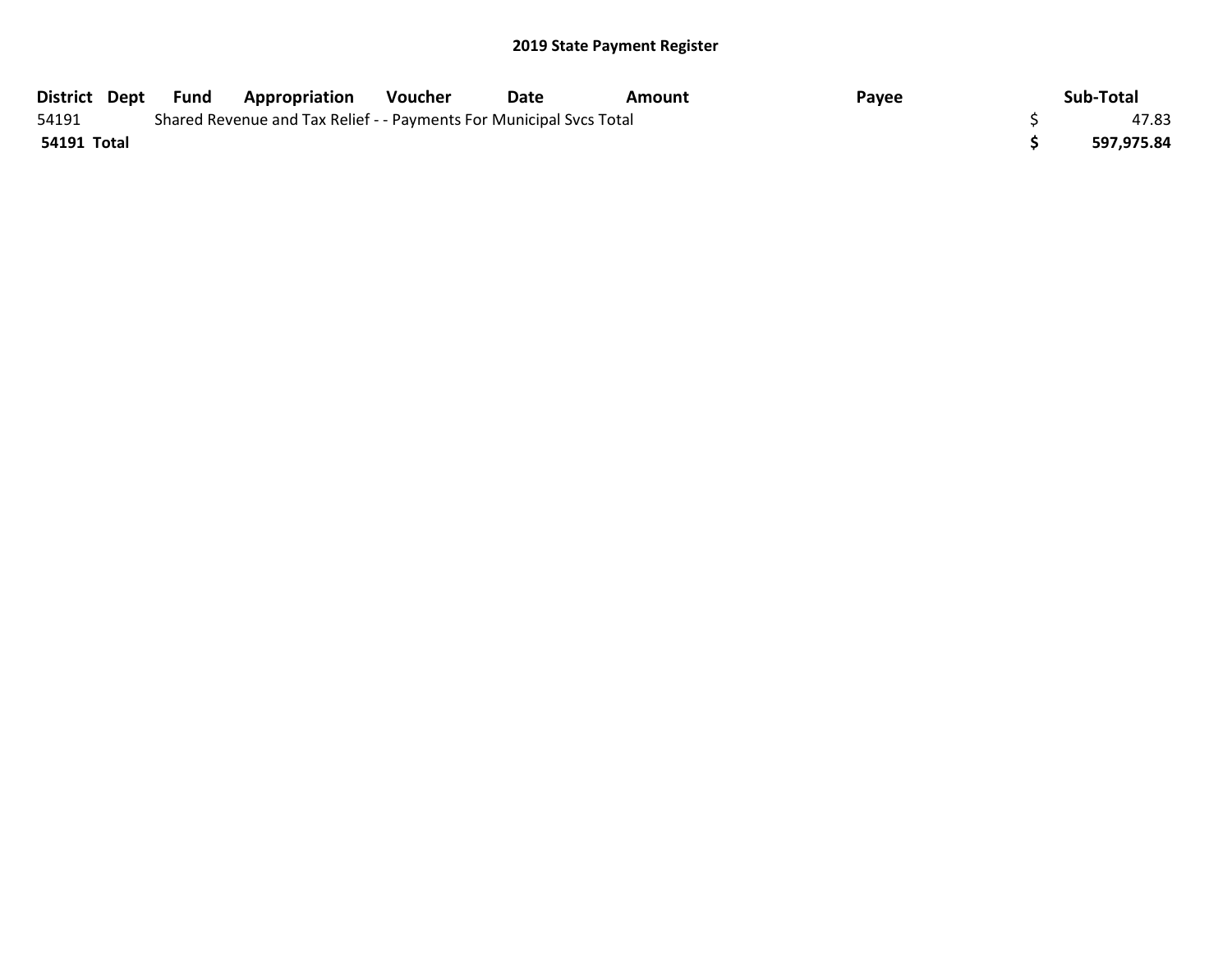| District Dept | <b>Fund</b>                                                                       | Appropriation                                                        | Voucher  | <b>Date</b> |    | Amount       | Payee              |    | Sub-Total    |
|---------------|-----------------------------------------------------------------------------------|----------------------------------------------------------------------|----------|-------------|----|--------------|--------------------|----|--------------|
| 54246         | Dept of Safety & Prof Services - - Fire Dues Distribution                         |                                                                      |          |             |    |              |                    |    |              |
| 54246         | 16500 10000                                                                       | 22500                                                                | 00030358 | 7/15/2019   | \$ | 6,879.03     | Ladysmith, City of |    |              |
| 54246         | \$<br>Dept of Safety & Prof Services - - Fire Dues Distribution Total<br>6,879.03 |                                                                      |          |             |    |              |                    |    |              |
| 54246         | WI Dept of Transportation - - Conn Hwy Aids St Fds                                |                                                                      |          |             |    |              |                    |    |              |
| 54246         | 39500 21100                                                                       | 16200                                                                | 00337785 | 1/7/2019    | \$ | 5,856.15     | Ladysmith, City of |    |              |
| 54246         | 39500 21100                                                                       | 16200                                                                | 00365099 | 4/1/2019    | \$ | 5,856.15     | Ladysmith, City of |    |              |
| 54246         | 39500 21100                                                                       | 16200                                                                | 00403108 | 7/1/2019    | \$ | 5,856.15     | Ladysmith, City of |    |              |
| 54246         | 39500 21100                                                                       | 16200                                                                | 00445926 | 10/7/2019   | \$ | 5,856.18     | Ladysmith, City of |    |              |
| 54246         |                                                                                   | WI Dept of Transportation - - Conn Hwy Aids St Fds Total             |          |             |    |              |                    | \$ | 23,424.63    |
| 54246         |                                                                                   | WI Dept of Transportation - - Trns Aids To Mnc.-Sf                   |          |             |    |              |                    |    |              |
| 54246         | 39500 21100                                                                       | 19100                                                                | 00337216 | 1/7/2019    | \$ | 58,963.78    | Ladysmith, City of |    |              |
| 54246         | 39500 21100                                                                       | 19100                                                                | 00364530 | 4/1/2019    | \$ | 58,963.78    | Ladysmith, City of |    |              |
| 54246         | 39500 21100                                                                       | 19100                                                                | 00402539 | 7/1/2019    | \$ | 58,963.78    | Ladysmith, City of |    |              |
| 54246         | 39500 21100                                                                       | 19100                                                                | 00445357 | 10/7/2019   | \$ | 58,963.80    | Ladysmith, City of |    |              |
| 54246         | WI Dept of Transportation - - Trns Aids To Mnc.-Sf Total                          |                                                                      |          |             |    |              |                    |    | 235,855.14   |
| 54246         |                                                                                   | Department of Justice - - Law Enforcement Train, Local               |          |             |    |              |                    |    |              |
| 54246         | 45500 10000                                                                       | 23100                                                                | 00073256 | 10/18/2019  | \$ | 960.00       | Ladysmith, City of |    |              |
| 54246         |                                                                                   | Department of Justice - - Law Enforcement Train, Local Total         |          |             |    |              |                    | \$ | 960.00       |
| 54246         |                                                                                   | Department of Administration - - Federal Aid, Local Assistance       |          |             |    |              |                    |    |              |
| 54246         | 50500 10000                                                                       | 74300                                                                | 00106541 | 8/9/2019    | \$ | 328,137.91   | Ladysmith, City of |    |              |
| 54246         | 50500 10000                                                                       | 74300                                                                | 00107438 | 8/26/2019   | \$ | 90,441.84    | Ladysmith, City of |    |              |
| 54246         | 50500 10000                                                                       | 74300                                                                | 00109753 | 10/2/2019   | \$ | 49,365.83    | Ladysmith, City of |    |              |
| 54246         | 50500 10000                                                                       | 74300                                                                | 00114685 | 12/24/2019  | \$ | 20,266.00    | Ladysmith, City of |    |              |
| 54246         |                                                                                   | Department of Administration - - Federal Aid, Local Assistance Total |          |             |    |              |                    | \$ | 488,211.58   |
| 54246         |                                                                                   | Shared Revenue and Tax Relief - - Expenditure Restraint Program      |          |             |    |              |                    |    |              |
| 54246         | 83500 10000                                                                       | 10100                                                                | 00049661 | 7/22/2019   | \$ | 40,418.83    | Ladysmith, City of |    |              |
| 54246         | Shared Revenue and Tax Relief - - Expenditure Restraint Program Total             |                                                                      |          |             |    |              |                    | \$ | 40,418.83    |
| 54246         | Shared Revenue and Tax Relief - - County And Municipal Aid                        |                                                                      |          |             |    |              |                    |    |              |
| 54246         | 83500 10000                                                                       | 10500                                                                | 00049661 | 7/22/2019   | \$ | 182,769.73   | Ladysmith, City of |    |              |
| 54246         | 83500 10000                                                                       | 10500                                                                | 00053959 | 11/18/2019  | \$ | 1,035,695.14 | Ladysmith, City of |    |              |
| 54246         | Shared Revenue and Tax Relief - - County And Municipal Aid Total                  |                                                                      |          |             |    |              |                    | \$ | 1,218,464.87 |
| 54246         | Shared Revenue and Tax Relief - - Exempt Computer Aid                             |                                                                      |          |             |    |              |                    |    |              |
| 54246         | 83500 10000                                                                       | 10900                                                                | 00046721 | 7/22/2019   | \$ | 9,094.53     | Ladysmith, City of |    |              |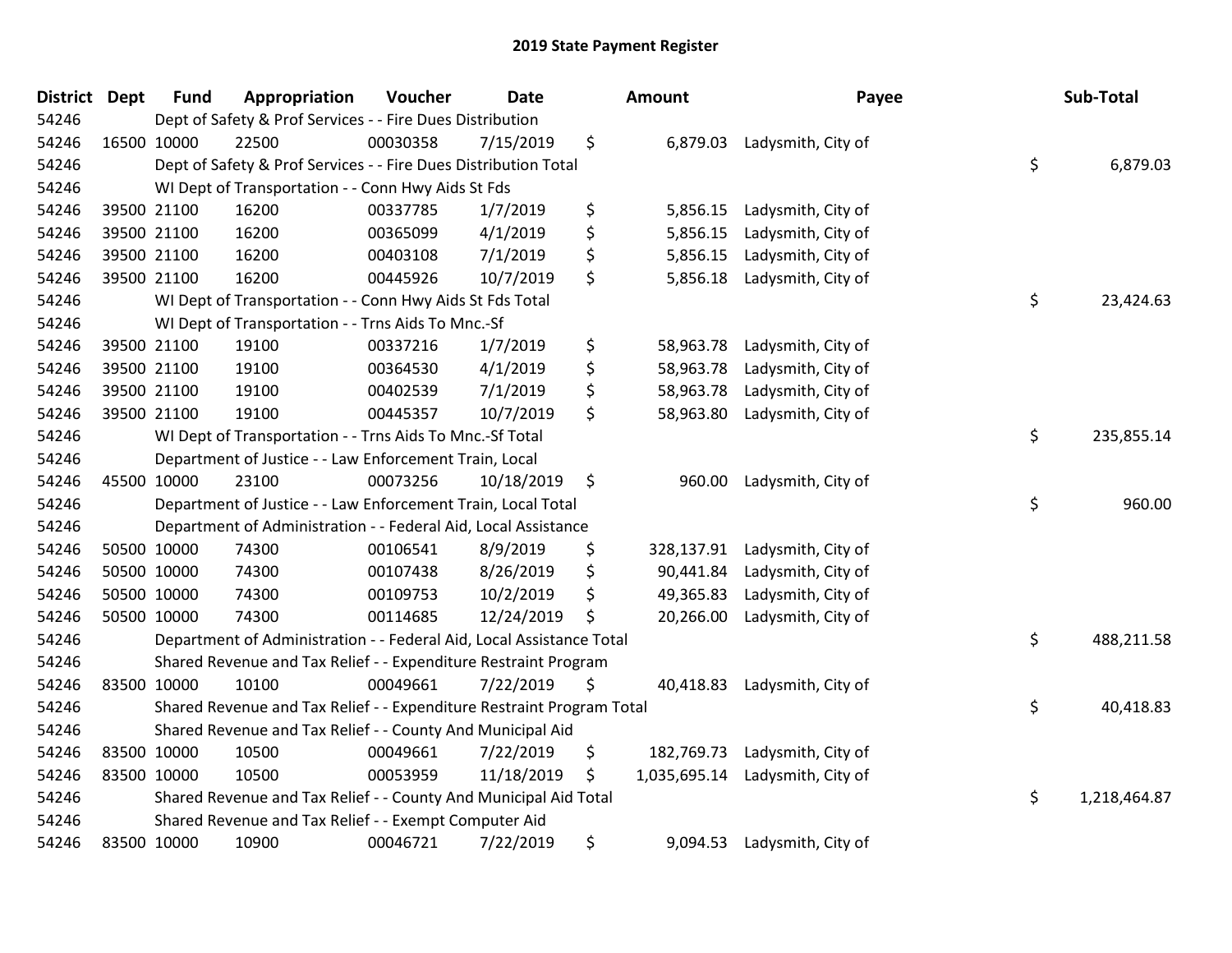| District    | <b>Dept</b> | <b>Fund</b>                                                | Appropriation                                                    | Voucher  | Date       |    | <b>Amount</b> | Payee              |    | Sub-Total    |
|-------------|-------------|------------------------------------------------------------|------------------------------------------------------------------|----------|------------|----|---------------|--------------------|----|--------------|
| 54246       |             | 83500 10000                                                | 10900                                                            | 00047987 | 7/22/2019  | \$ | 11,228.84     | Ladysmith, City of |    |              |
| 54246       |             |                                                            | Shared Revenue and Tax Relief - - Exempt Computer Aid Total      |          |            |    |               |                    | \$ | 20,323.37    |
| 54246       |             |                                                            | Shared Revenue and Tax Relief - - Utility Aid                    |          |            |    |               |                    |    |              |
| 54246       |             | 83500 10000                                                | 11000                                                            | 00049661 | 7/22/2019  | \$ | 2,657.87      | Ladysmith, City of |    |              |
| 54246       |             | 83500 10000                                                | 11000                                                            | 00053959 | 11/18/2019 | \$ | 23,017.24     | Ladysmith, City of |    |              |
| 54246       |             |                                                            | Shared Revenue and Tax Relief - - Utility Aid Total              |          |            |    |               |                    |    | 25,675.11    |
| 54246       |             |                                                            | Shared Revenue and Tax Relief - - Personal Property Aid          |          |            |    |               |                    |    |              |
| 54246       |             | 83500 10000                                                | 11100                                                            | 00041297 | 5/6/2019   | \$ | 17,393.90     | Ladysmith, City of |    |              |
| 54246       |             | 83500 10000                                                | 11100                                                            | 00042742 | 5/6/2019   | \$ | 9,509.12      | Ladysmith, City of |    |              |
| 54246       |             |                                                            | Shared Revenue and Tax Relief - - Personal Property Aid Total    |          |            |    |               |                    |    | 26,903.02    |
| 54246       |             | Miscellaneous Appropriations - - Terminal Tax Distribution |                                                                  |          |            |    |               |                    |    |              |
| 54246       |             | 85500 21100                                                | 46100                                                            | 00001073 | 12/12/2019 | \$ | 99.64         | Ladysmith, City of |    |              |
| 54246       |             |                                                            | Miscellaneous Appropriations - - Terminal Tax Distribution Total |          |            |    |               |                    |    | 99.64        |
| 54246 Total |             |                                                            |                                                                  |          |            |    |               |                    |    | 2,087,215.22 |